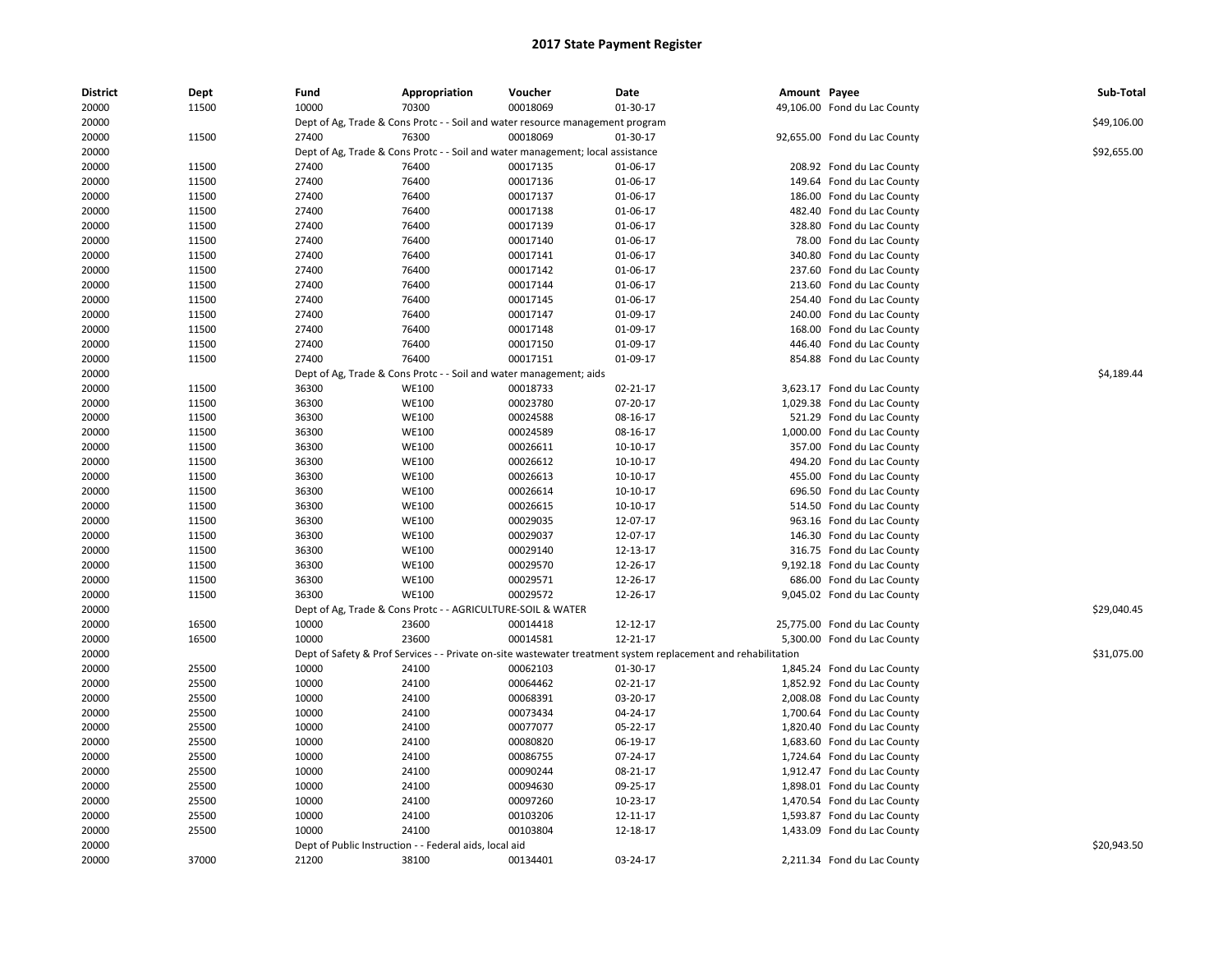| <b>District</b><br>20000 | Dept  | Fund  | Appropriation                                                                         | Voucher  | Date                                                                                              | Amount Payee |                                 | Sub-Total      |
|--------------------------|-------|-------|---------------------------------------------------------------------------------------|----------|---------------------------------------------------------------------------------------------------|--------------|---------------------------------|----------------|
|                          |       |       | Dept of Natural Resources - - General program operations--federal funds               |          |                                                                                                   |              |                                 | \$2,211.34     |
| 20000                    | 37000 | 21200 | 55000                                                                                 | 00134401 | 03-24-17                                                                                          |              | 7,662.30 Fond du Lac County     |                |
| 20000                    |       |       | Dept of Natural Resources - - Enforcement aids -- boating enforcement                 |          |                                                                                                   |              |                                 | \$7,662.30     |
| 20000                    | 37000 | 21200 | 57500                                                                                 | 00132250 | 03-07-17                                                                                          |              | 73,814.17 Fond du Lac County    |                |
| 20000                    |       |       | Dept of Natural Resources - - Recreation aids - snowmobile trail areas                |          |                                                                                                   |              |                                 | \$73,814.17    |
| 20000                    | 37000 | 21200 | 57600                                                                                 | 00132252 | 03-07-17                                                                                          |              | 1,200.00 Fond du Lac County     |                |
| 20000                    |       |       |                                                                                       |          | Dept of Natural Resources - - Recreation aids - all-terrain vehicle project aids; gas tax payment |              |                                 | \$1,200.00     |
| 20000                    | 37000 | 27200 | 66700                                                                                 | 00145191 | 04-28-17                                                                                          |              | 146.58 Fond du Lac County       |                |
| 20000                    | 37000 | 27200 | 66700                                                                                 | 00184237 | 09-26-17                                                                                          |              | 12,678.75 Fond du Lac County    |                |
| 20000                    |       |       | Dept of Natural Resources - - Petroleum storage environmental remedial action; awards |          |                                                                                                   |              |                                 | \$12,825.33    |
| 20000                    | 39500 | 21100 | 16800                                                                                 | 00107133 | 04-20-17                                                                                          |              | 246,129.00 Fond du Lac County   |                |
| 20000                    |       |       | WI Dept of Transportation - - Elderly and disabled county aids, state funds           |          |                                                                                                   |              |                                 | \$246,129.00   |
| 20000                    | 39500 | 21100 | 18500                                                                                 | 00092820 | 03-13-17                                                                                          |              | 15,598.02 Fond du Lac County    |                |
| 20000                    | 39500 | 21100 | 18500                                                                                 | 00092821 | 03-13-17                                                                                          |              | 14,195.24 Fond du Lac County    |                |
| 20000                    | 39500 | 21100 | 18500                                                                                 | 00092822 | 03-13-17                                                                                          |              | 13,837.69 Fond du Lac County    |                |
| 20000                    | 39500 | 21100 | 18500                                                                                 | 00093710 | 03-22-17                                                                                          |              | 14,401.25 Fond du Lac County    |                |
| 20000                    | 39500 | 21100 | 18500                                                                                 | 00120513 | 06-12-17                                                                                          |              | 15,525.83 Fond du Lac County    |                |
| 20000                    | 39500 | 21100 | 18500                                                                                 | 00120514 | 06-12-17                                                                                          |              | 15,651.74 Fond du Lac County    |                |
| 20000                    | 39500 | 21100 | 18500                                                                                 | 00153511 | 08-14-17                                                                                          |              | 4,055.60 Fond du Lac County     |                |
| 20000                    | 39500 | 21100 | 18500                                                                                 | 00155578 | 08-22-17                                                                                          |              | 917.58 Fond du Lac County       |                |
| 20000                    | 39500 | 21100 | 18500                                                                                 | 00159572 | 09-01-17                                                                                          |              | 1,000.00 Fond du Lac County     |                |
| 20000                    | 39500 | 21100 | 18500                                                                                 | 00159591 | 09-01-17                                                                                          |              | 654.68 Fond du Lac County       |                |
| 20000                    | 39500 | 21100 | 18500                                                                                 | 00161019 | 09-05-17                                                                                          |              | 15,155.33 Fond du Lac County    |                |
| 20000                    | 39500 | 21100 | 18500                                                                                 | 00198986 | 12-11-17                                                                                          |              | 8,940.50 Fond du Lac County     |                |
| 20000                    | 39500 | 21100 | 18500                                                                                 | 00201831 | 12-19-17                                                                                          |              | 7,847.88 Fond du Lac County     |                |
| 20000                    |       |       | WI Dept of Transportation - - Highway safety, local assistance, federal funds         |          |                                                                                                   |              |                                 | \$127,781.34   |
| 20000                    | 39500 | 21100 | 19000                                                                                 | 00065416 | 01-03-17                                                                                          |              | 514,808.30 Fond du Lac County   |                |
| 20000                    | 39500 | 21100 | 19000                                                                                 | 00133965 | 07-03-17                                                                                          |              | 1,029,616.60 Fond du Lac County |                |
| 20000                    | 39500 | 21100 | 19000                                                                                 | 00169231 | 10-02-17                                                                                          |              | 514,808.33 Fond du Lac County   |                |
| 20000                    |       |       | WI Dept of Transportation - - Transportation aids to counties, state funds            |          |                                                                                                   |              |                                 | \$2,059,233.23 |
| 20000                    | 39500 | 21100 | 26200                                                                                 | 00078984 | 01-26-17                                                                                          |              | 30.00 Fond du Lac County        |                |
| 20000                    |       |       | WI Dept of Transportation - - Rail service assistance, state funds                    |          |                                                                                                   |              |                                 | \$30.00        |
| 20000                    | 39500 | 21100 | 27800                                                                                 | 00178293 | 10-12-17                                                                                          |              | 127,365.98 Fond du Lac County   |                |
| 20000                    | 39500 | 21100 | 27800                                                                                 | 00200748 | 12-13-17                                                                                          |              | 5,062.00 Fond du Lac County     |                |
| 20000                    |       |       | WI Dept of Transportation - - Local roads improvement program, state funds            |          |                                                                                                   |              |                                 | \$132,427.98   |
| 20000                    | 39500 | 21100 | 36300                                                                                 | 00088369 | 02-21-17                                                                                          |              | 200.00 Fond du Lac County       |                |
| 20000                    | 39500 | 21100 | 36300                                                                                 | 00154707 | 08-15-17                                                                                          |              | 135.00 Fond du Lac County       |                |
| 20000                    | 39500 | 21100 | 36300                                                                                 | 00078991 | 01-26-17                                                                                          |              | 100.00 Fond du Lac County       |                |
| 20000                    | 39500 | 21100 | 36300                                                                                 | 00156150 | 08-17-17                                                                                          | 80.00        | Fond du Lac County              |                |
| 20000                    | 39500 | 21100 | 36300                                                                                 | 00168204 | 09-22-17                                                                                          |              | 990.10 Fond du Lac County       |                |
| 20000                    | 39500 | 21100 | 36300                                                                                 | 00168678 | 09-25-17                                                                                          |              | 2,520.41 Fond du Lac County     |                |
| 20000                    | 39500 | 21100 | 36300                                                                                 | 00168680 | 09-25-17                                                                                          |              | 150.00 Fond du Lac County       |                |
| 20000                    | 39500 | 21100 | 36300                                                                                 | 00178558 | 10-13-17                                                                                          |              | 50.00 Fond du Lac County        |                |
| 20000                    | 39500 | 21100 | 36300                                                                                 | 00192617 | 11-15-17                                                                                          |              | 25.00 Fond du Lac County        |                |
| 20000                    |       |       | WI Dept of Transportation - - State highway rehabilitation, state funds               |          |                                                                                                   |              |                                 | \$4,250.51     |
| 20000                    | 39500 | 21100 | 36500                                                                                 | 00071389 | 01-05-17                                                                                          |              | 2,944.27 Fond du Lac County     |                |
| 20000                    | 39500 | 21100 | 36500                                                                                 | 00087476 | 02-20-17                                                                                          |              | 4,194.22 Fond du Lac County     |                |
| 20000                    | 39500 | 21100 | 36500                                                                                 | 00099819 | 03-24-17                                                                                          |              | 1,893.92 Fond du Lac County     |                |
| 20000                    | 39500 | 21100 | 36500                                                                                 | 00108098 | 04-19-17                                                                                          |              | 2,489.46 Fond du Lac County     |                |
| 20000                    | 39500 | 21100 | 36500                                                                                 | 00111916 | 05-01-17                                                                                          |              | 1,012.44 Fond du Lac County     |                |
| 20000                    | 39500 | 21100 | 36500                                                                                 | 00127886 | 06-13-17                                                                                          |              | 1,342.25 Fond du Lac County     |                |
| 20000                    | 39500 | 21100 | 36500                                                                                 | 00139053 | 06-30-17                                                                                          |              | 918.00 Fond du Lac County       |                |
|                          |       |       |                                                                                       |          |                                                                                                   |              |                                 |                |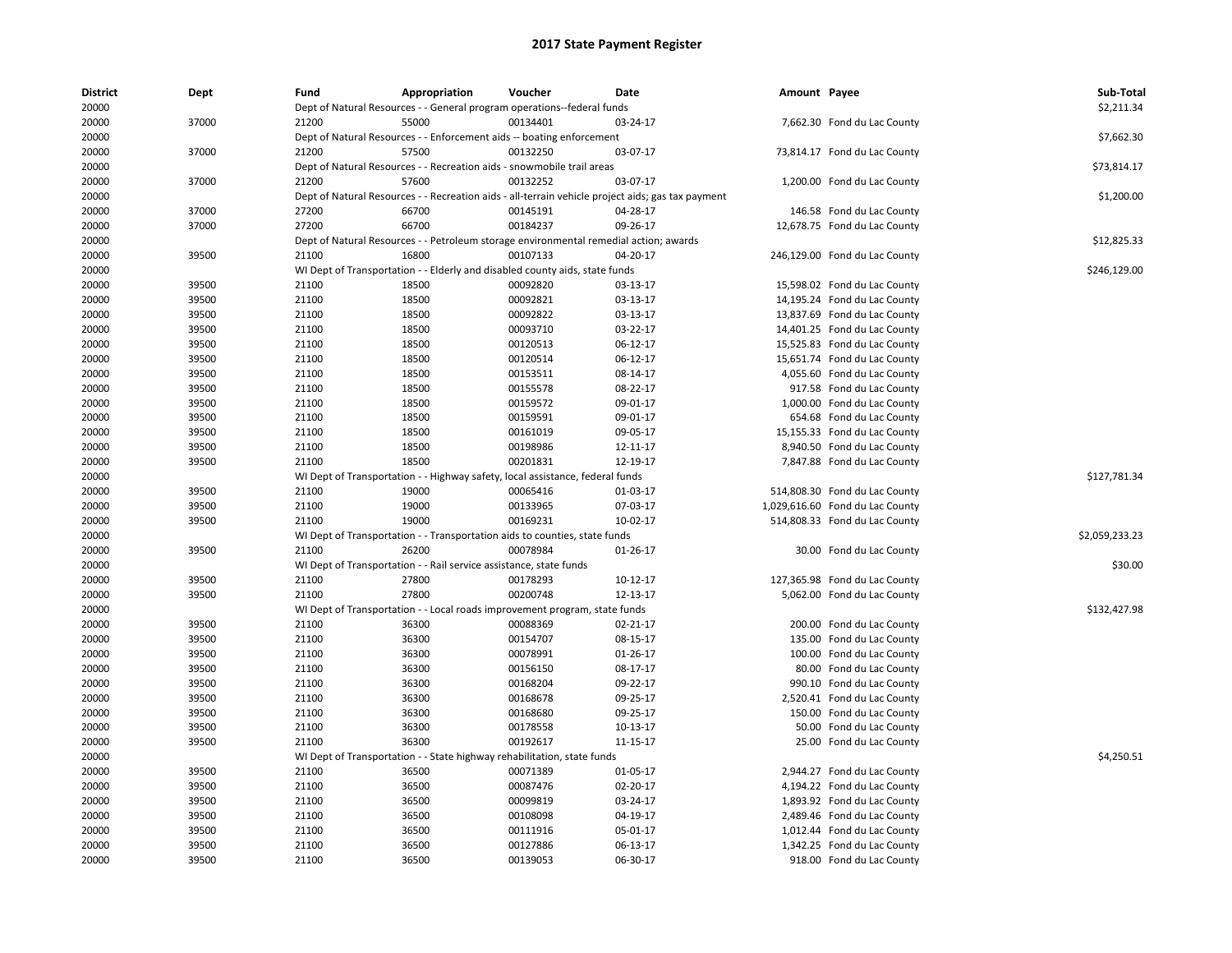| <b>District</b> | Dept           | Fund           | Appropriation | Voucher                                                                                 | <b>Date</b>                                                                                              | Amount Payee |                                                            | Sub-Total      |
|-----------------|----------------|----------------|---------------|-----------------------------------------------------------------------------------------|----------------------------------------------------------------------------------------------------------|--------------|------------------------------------------------------------|----------------|
| 20000           | 39500          | 21100          | 36500         | 00156185                                                                                | 08-17-17                                                                                                 |              | 1,001.44 Fond du Lac County                                |                |
| 20000           | 39500          | 21100          | 36500         | 00168204                                                                                | 09-22-17                                                                                                 |              | 918.00 Fond du Lac County                                  |                |
| 20000           | 39500          | 21100          | 36500         | 00178350                                                                                | 10-12-17                                                                                                 |              | 918.00 Fond du Lac County                                  |                |
| 20000           | 39500          | 21100          | 36500         | 00192296                                                                                | 11-14-17                                                                                                 |              | 918.00 Fond du Lac County                                  |                |
| 20000           | 39500          | 21100          | 36500         | 00198813                                                                                | 12-06-17                                                                                                 |              | 972.00 Fond du Lac County                                  |                |
| 20000           |                |                |               | WI Dept of Transportation - - Highway system management and operations, state funds     |                                                                                                          |              |                                                            | \$19,522.00    |
| 20000           | 39500          | 21100          | 96100         | 00139054                                                                                | 07-10-17                                                                                                 |              | 29,013.65 Fond du Lac County                               |                |
| 20000           | 39500          | 21100          | 96100         | 00139055                                                                                | 07-17-17                                                                                                 |              | 15,514.79 Fond du Lac County                               |                |
| 20000           | 39500          | 21100          | 96100         | 00139056                                                                                | 07-10-17                                                                                                 |              | 17,938.84 Fond du Lac County                               |                |
| 20000           |                |                |               |                                                                                         | WI Dept of Transportation - - Highways, bridges and local transportation assistance clearing account     |              |                                                            | \$62,467.28    |
| 20000           | 39500          | 21100          | 36800         | 00071389                                                                                | 01-05-17                                                                                                 |              | 125,465.83 Fond du Lac County                              |                |
| 20000           | 39500          | 21100          | 36800         | 00087476                                                                                | 02-20-17                                                                                                 |              | 334,787.23 Fond du Lac County                              |                |
| 20000           | 39500          | 21100          | 36800         | 00094772                                                                                | 03-15-17                                                                                                 |              | 18,802.26 Fond du Lac County                               |                |
| 20000           | 39500          | 21100          | 36800         | 00099819                                                                                | 03-24-17                                                                                                 |              | 392,779.53 Fond du Lac County                              |                |
| 20000           | 39500          | 21100          | 36800         | 00108098                                                                                | 04-19-17                                                                                                 |              | 239,543.45 Fond du Lac County                              |                |
| 20000           | 39500          | 21100          | 36800         | 00111916                                                                                | 05-01-17                                                                                                 |              | 211,396.52 Fond du Lac County                              |                |
| 20000           | 39500          | 21100          | 36800         | 00127886                                                                                | 06-13-17                                                                                                 |              | 138,637.15 Fond du Lac County                              |                |
| 20000           | 39500          | 21100          | 36800         | 00139053                                                                                | 06-30-17                                                                                                 |              | 96,549.27 Fond du Lac County                               |                |
| 20000           | 39500          | 21100          | 36800         | 00156185                                                                                | 08-17-17                                                                                                 |              | 86,740.87 Fond du Lac County                               |                |
| 20000           | 39500          | 21100          | 36800         | 00167326                                                                                | 09-21-17                                                                                                 |              | 180,868.36 Fond du Lac County                              |                |
| 20000           | 39500          | 21100          | 36800         | 00168204                                                                                | 09-22-17                                                                                                 |              | 65,614.34 Fond du Lac County                               |                |
| 20000           | 39500          | 21100          | 36800         | 00173822                                                                                | 10-03-17                                                                                                 |              | 2,427.30 Fond du Lac County                                |                |
| 20000           | 39500          | 21100          | 36800         | 00178350                                                                                | 10-12-17                                                                                                 |              | 47,908.23 Fond du Lac County                               |                |
| 20000           | 39500          | 21100          | 36800         | 00189537                                                                                | 11-08-17                                                                                                 |              | 62,180.80 Fond du Lac County                               |                |
| 20000           | 39500          | 21100          | 36800         | 00191250                                                                                | 11-13-17                                                                                                 |              | 859.70 Fond du Lac County                                  |                |
| 20000           | 39500          | 21100          | 36800         | 00192296                                                                                | 11-14-17                                                                                                 |              | 162,906.72 Fond du Lac County                              |                |
| 20000           | 39500          | 21100          | 36800         | 00198813                                                                                | 12-06-17                                                                                                 |              | 170,194.02 Fond du Lac County                              |                |
| 20000           |                |                |               | WI Dept of Transportation - - Routine maintenance activities, state funds               |                                                                                                          |              |                                                            | \$2,337,661.58 |
| 20000           | 39500          | 21100          | 38000         | 00071389                                                                                | 01-05-17                                                                                                 |              | 490.72 Fond du Lac County                                  |                |
| 20000           | 39500          | 21100          | 38000         | 00139053                                                                                | 06-30-17                                                                                                 |              | 5,709.42 Fond du Lac County                                |                |
| 20000           | 39500          | 21100          | 38000         | 00156185                                                                                | 08-17-17                                                                                                 |              | 21,197.80 Fond du Lac County                               |                |
| 20000           | 39500          | 21100          | 38000         | 00168204                                                                                | 09-22-17                                                                                                 |              | 831.96 Fond du Lac County                                  |                |
| 20000           | 39500          | 21100          | 38000         | 00178350                                                                                | 10-12-17                                                                                                 |              | 2,752.07 Fond du Lac County                                |                |
|                 |                |                | 38000         | 00192296                                                                                |                                                                                                          |              |                                                            |                |
| 20000<br>20000  | 39500<br>39500 | 21100<br>21100 | 38000         | 00198813                                                                                | 11-14-17<br>12-06-17                                                                                     |              | 4,635.65 Fond du Lac County<br>2,916.27 Fond du Lac County |                |
| 20000           |                |                |               |                                                                                         |                                                                                                          |              |                                                            | \$38,533.89    |
| 20000           | 39500          | 21100          | 37300         | WI Dept of Transportation - - Routine maintenance activities, federal funds<br>00168204 | 09-22-17                                                                                                 |              | 26.05 Fond du Lac County                                   |                |
|                 |                |                |               |                                                                                         |                                                                                                          |              |                                                            |                |
| 20000           |                |                | 38300         | WI Dept of Transportation - - State highway rehabilitation, local funds                 |                                                                                                          |              |                                                            | \$26.05        |
| 20000           | 39500          | 21100          |               | 00168204                                                                                | 09-22-17                                                                                                 |              | 3,980.80 Fond du Lac County                                |                |
| 20000           |                |                |               | WI Dept of Transportation - - State highway rehabilitation, federal funds               |                                                                                                          |              |                                                            | \$3,980.80     |
| 20000           | 39500          | 21100          | 26000         | 00188994                                                                                | 11-07-17                                                                                                 |              | 418,982.69 Fond du Lac County                              |                |
| 20000           |                |                |               |                                                                                         | WI Dept of Transportation - - Transportation facilities economic assistance and development, state funds |              |                                                            | \$418,982.69   |
| 20000           | 39500          | 21100          | 38500         | 00178350                                                                                | 10-12-17                                                                                                 |              | 3,201.97 Fond du Lac County                                |                |
| 20000           | 39500          | 21100          | 38500         | 00192296                                                                                | 11-14-17                                                                                                 |              | 579.81 Fond du Lac County                                  |                |
| 20000           | 39500          | 21100          | 38500         | 00201771                                                                                | 12-14-17                                                                                                 |              | 579.82 Fond du Lac County                                  |                |
| 20000           |                |                |               | WI Dept of Transportation - - Highway system management and operations, federal funds   |                                                                                                          |              |                                                            | \$4,361.60     |
| 20000           | 41000          | 10000          | 11600         | 00167960                                                                                | 11-07-17                                                                                                 |              | 167,074.68 Fond du Lac County                              |                |
| 20000           |                |                |               |                                                                                         | Department of Corrections - - Reimbursing counties for probation, extended supervision and parole holds  |              |                                                            | \$167,074.68   |
| 20000           | 43500          | 10000          | 10700         | 00103238                                                                                | $02 - 10 - 17$                                                                                           |              | 56.00 Fond du Lac County                                   |                |
| 20000           | 43500          | 10000          | 10700         | 00104312                                                                                | 02-08-17                                                                                                 |              | 986.35 Fond du Lac County                                  |                |
| 20000           | 43500          | 10000          | 10700         | 00109338                                                                                | 02-21-17                                                                                                 |              | 456.62 Fond du Lac County                                  |                |
| 20000           | 43500          | 10000          | 10700         | 00114227                                                                                | 03-24-17                                                                                                 |              | 372.86 Fond du Lac County                                  |                |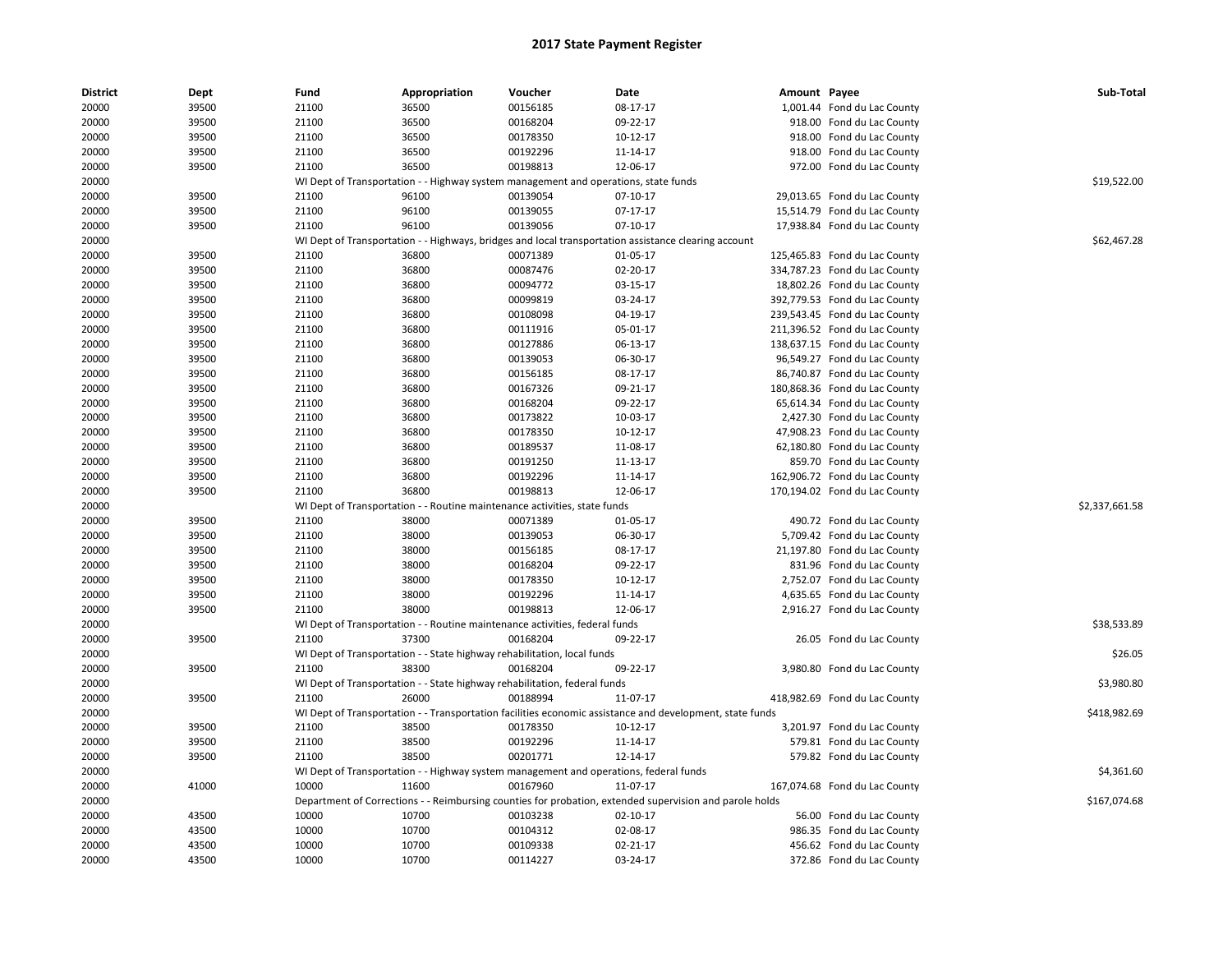| <b>District</b> | Dept  | Fund  | Appropriation                                                       | Voucher                                                                                   | Date                                                                                                                                          | Amount Payee |                                 | Sub-Total       |
|-----------------|-------|-------|---------------------------------------------------------------------|-------------------------------------------------------------------------------------------|-----------------------------------------------------------------------------------------------------------------------------------------------|--------------|---------------------------------|-----------------|
| 20000           | 43500 | 10000 | 10700                                                               | 00123668                                                                                  | 04-28-17                                                                                                                                      |              | 1,240.37 Fond du Lac County     |                 |
| 20000           | 43500 | 10000 | 10700                                                               | 00133421                                                                                  | 06-23-17                                                                                                                                      |              | 1,092.05 Fond du Lac County     |                 |
| 20000           | 43500 | 10000 | 10700                                                               | 00136544                                                                                  | 07-06-17                                                                                                                                      |              | 641.92 Fond du Lac County       |                 |
| 20000           | 43500 | 10000 | 10700                                                               | 00156254                                                                                  | 10-04-17                                                                                                                                      |              | 266.26 Fond du Lac County       |                 |
| 20000           | 43500 | 10000 | 10700                                                               | 00166465                                                                                  | 11-30-17                                                                                                                                      |              | 18.97 Fond du Lac County        |                 |
| 20000           |       |       |                                                                     | Department of Health Services - - Public health dispensaries and drugs                    |                                                                                                                                               |              |                                 | \$5,131.40      |
| 20000           | 43500 | 10000 | 41400                                                               | 00104892                                                                                  | 02-02-17                                                                                                                                      |              | 618,166.00 Fond du Lac County   |                 |
| 20000           |       |       | Department of Health Services - - Income maintenance                |                                                                                           |                                                                                                                                               |              |                                 | \$618,166.00    |
| 20000           | 43500 | 10000 | 46800                                                               | 00165484                                                                                  | 10-30-17                                                                                                                                      |              | 1,059,169.00 Fond du Lac County |                 |
| 20000           |       |       | Department of Health Services - - Interagency and intra-agency aids |                                                                                           |                                                                                                                                               |              |                                 | \$1,059,169.00  |
| 20000           | 43500 | 10000 | 00000                                                               | 90708                                                                                     | $01-02-17$                                                                                                                                    |              | 446,300.00 Fond du Lac County   |                 |
| 20000           | 43500 | 10000 | 00000                                                               | 90710                                                                                     | 02-01-17                                                                                                                                      |              | 555,610.00 Fond du Lac County   |                 |
| 20000           | 43500 | 10000 | 00000                                                               | 90711                                                                                     | 03-01-17                                                                                                                                      |              | 1,029,734.00 Fond du Lac County |                 |
| 20000           | 43500 | 10000 | 00000                                                               | 90715                                                                                     | 05-01-17                                                                                                                                      |              | 1,081,308.00 Fond du Lac County |                 |
| 20000           | 43500 | 10000 | 00000                                                               | 90716                                                                                     | 06-01-17                                                                                                                                      |              | 829,616.00 Fond du Lac County   |                 |
| 20000           | 43500 | 10000 | 00000                                                               | 90800                                                                                     | 07-01-17                                                                                                                                      |              | 1,563,798.00 Fond du Lac County |                 |
| 20000           | 43500 | 10000 | 00000                                                               | 90801                                                                                     | 08-01-17                                                                                                                                      |              | 2,411,015.00 Fond du Lac County |                 |
| 20000           | 43500 | 10000 | 00000                                                               | 90802                                                                                     | 09-01-17                                                                                                                                      |              | 796,514.00 Fond du Lac County   |                 |
| 20000           | 43500 | 10000 | 00000                                                               | 90805                                                                                     | 10-02-17                                                                                                                                      |              | 783,884.00 Fond du Lac County   |                 |
| 20000           | 43500 | 10000 | 00000                                                               | 90806                                                                                     | 11-01-17                                                                                                                                      |              | 788,913.00 Fond du Lac County   |                 |
| 20000           | 43500 | 10000 | 00000                                                               | 90807                                                                                     | 12-01-17                                                                                                                                      |              | 659,303.00 Fond du Lac County   |                 |
| 20000           | 43500 | 10000 | 00000                                                               | 90713                                                                                     | 04-01-17                                                                                                                                      |              | 1,875,500.00 Fond du Lac County |                 |
| 20000           | 43500 | 10000 | 00000                                                               | 90714                                                                                     | 04-03-17                                                                                                                                      |              | 27,357.00 Fond du Lac County    |                 |
| 20000           |       |       | Department of Health Services - - State/Federal Aids                |                                                                                           |                                                                                                                                               |              |                                 | \$12,848,852.00 |
| 20000           | 45500 | 10000 | 22100                                                               | 00035898                                                                                  | 10-13-17                                                                                                                                      |              | 4,920.00 Fond du Lac County     |                 |
| 20000           |       |       |                                                                     | Department of Justice - - Crime laboratories; deoxyribonucleic acid analysis              |                                                                                                                                               |              |                                 | \$4,920.00      |
| 20000           | 45500 | 10000 | 23100                                                               | 00037741                                                                                  | 11-20-17                                                                                                                                      |              | 18,080.00 Fond du Lac County    |                 |
| 20000           |       |       |                                                                     | Department of Justice - - Law enforcement training fund, local assistance                 |                                                                                                                                               |              |                                 | \$18,080.00     |
| 20000           | 45500 | 10000 | 25100                                                               | 00024299                                                                                  | $02 - 22 - 17$                                                                                                                                |              | 13,245.39 Fond du Lac County    |                 |
| 20000           |       |       | Department of Justice - - Federal aid, local assistance             |                                                                                           |                                                                                                                                               |              |                                 | \$13,245.39     |
| 20000           | 45500 | 10000 | 27100                                                               | 00023443                                                                                  | 02-09-17                                                                                                                                      |              | 17,984.00 Fond du Lac County    |                 |
| 20000           |       |       |                                                                     |                                                                                           | Department of Justice - - Alternatives to prosecution and incarceration for persons who use alcohol or other drugs; presentencing assessments |              |                                 | \$17,984.00     |
| 20000           | 45500 | 10000 | 53200                                                               | 00024953                                                                                  | 03-03-17                                                                                                                                      |              | 32,881.34 Fond du Lac County    |                 |
| 20000           | 45500 | 10000 | 53200                                                               | 00031698                                                                                  | 07-20-17                                                                                                                                      |              | 30,278.92 Fond du Lac County    |                 |
| 20000           |       |       |                                                                     | Department of Justice - - Crime victim and witness assistance surcharge, general services |                                                                                                                                               |              |                                 | \$63,160.26     |
| 20000           | 46500 | 10000 | 34200                                                               | 00030311                                                                                  | 08-11-17                                                                                                                                      |              | 12,017.75 Fond du Lac County    |                 |
| 20000           | 46500 | 10000 | 34200                                                               | 00030715                                                                                  | 08-23-17                                                                                                                                      |              | 33,190.50 Fond du Lac County    |                 |
| 20000           | 46500 | 10000 | 34200                                                               | 00032464                                                                                  | 09-29-17                                                                                                                                      |              | 16,850.00 Fond du Lac County    |                 |
| 20000           |       |       | Department of Military Affairs - - Federal aid, local assistance    |                                                                                           |                                                                                                                                               |              |                                 | \$62,058.25     |
| 20000           | 46500 | 27200 | 36400                                                               | 00027673                                                                                  | 06-14-17                                                                                                                                      |              | 13,525.73 Fond du Lac County    |                 |
| 20000           |       |       |                                                                     |                                                                                           | Department of Military Affairs - - Division of emergency management; petroleum inspection fund                                                |              |                                 | \$13,525.73     |
| 20000           | 48500 | 15200 | 12700                                                               | 00024187                                                                                  | $01 - 24 - 17$                                                                                                                                |              | 1,300.00 Fond du Lac County     |                 |
|                 |       |       | Department of Veterans Affairs - - Grants to counties               |                                                                                           |                                                                                                                                               |              |                                 | \$1,300.00      |
| 20000           | 48500 | 58200 | 26700                                                               | 00024187                                                                                  |                                                                                                                                               |              |                                 |                 |
| 20000           |       |       |                                                                     |                                                                                           | 01-24-17                                                                                                                                      |              | 5,850.00 Fond du Lac County     |                 |
| 20000           |       |       | Department of Veterans Affairs - - County grants                    |                                                                                           |                                                                                                                                               |              |                                 | \$5,850.00      |
| 20000           | 48500 | 58300 | 37000                                                               | 00024187                                                                                  | 01-24-17                                                                                                                                      |              | 5,850.00 Fond du Lac County     |                 |
| 20000           |       |       | Department of Veterans Affairs - - County grants                    |                                                                                           |                                                                                                                                               |              |                                 | \$5,850.00      |
| 20000           | 50500 | 10000 | 15500                                                               | 00041358                                                                                  | 01-30-17                                                                                                                                      |              | 10,657.00 Fond du Lac County    |                 |
| 20000           | 50500 | 10000 | 15500                                                               | 00042607                                                                                  | 02-14-17                                                                                                                                      |              | 9,497.00 Fond du Lac County     |                 |
| 20000           | 50500 | 10000 | 15500                                                               | 00046117                                                                                  | 03-28-17                                                                                                                                      |              | 9,777.00 Fond du Lac County     |                 |
| 20000           | 50500 | 10000 | 15500                                                               | 00048870                                                                                  | 04-28-17                                                                                                                                      |              | 15,926.00 Fond du Lac County    |                 |
| 20000           | 50500 | 10000 | 15500                                                               | 00051808                                                                                  | 05-30-17                                                                                                                                      |              | 14,741.00 Fond du Lac County    |                 |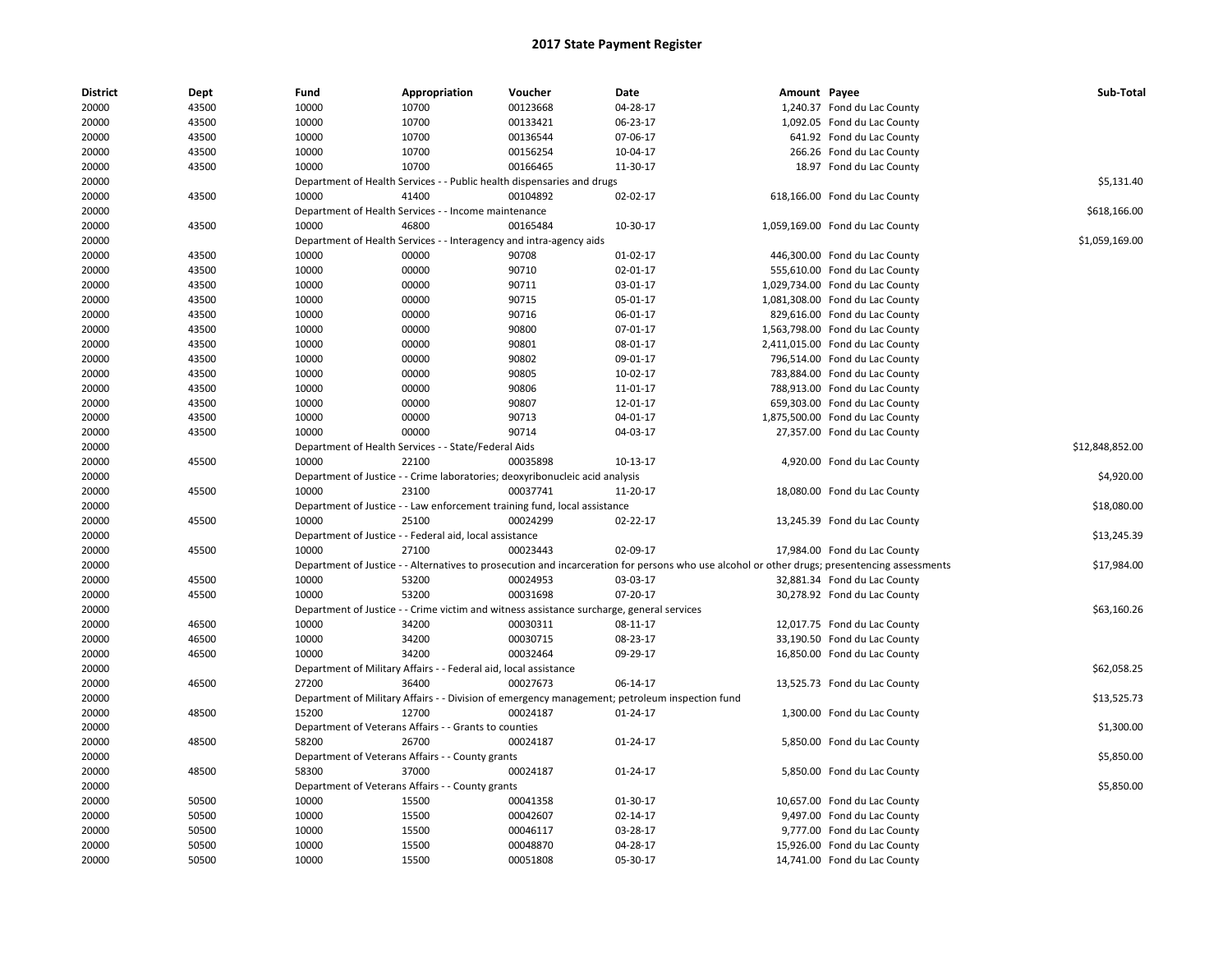| <b>District</b>    | Dept  | Fund                                                          | Appropriation                                                                    | Voucher     | Date       | Amount Payee |                                  | Sub-Total       |
|--------------------|-------|---------------------------------------------------------------|----------------------------------------------------------------------------------|-------------|------------|--------------|----------------------------------|-----------------|
| 20000              | 50500 | 10000                                                         | 15500                                                                            | 00054233    | 06-28-17   |              | 7,646.00 Fond du Lac County      |                 |
| 20000              | 50500 | 10000                                                         | 15500                                                                            | 00056682    | 07-28-17   |              | 5,907.00 Fond du Lac County      |                 |
| 20000              | 50500 | 10000                                                         | 15500                                                                            | 00058898    | 08-28-17   |              | 3,318.00 Fond du Lac County      |                 |
| 20000              | 50500 | 10000                                                         | 15500                                                                            | 00061460    | 09-28-17   |              | 6,097.00 Fond du Lac County      |                 |
| 20000              | 50500 | 10000                                                         | 15500                                                                            | 00063979    | 10-30-17   |              | 632.00 Fond du Lac County        |                 |
| 20000              | 50500 | 10000                                                         | 15500                                                                            | 00067482    | 12-14-17   |              | 8,513.00 Fond du Lac County      |                 |
| 20000              |       |                                                               | Department of Administration - - Federal aid; local assistance                   |             |            |              |                                  | \$92,711.00     |
| 20000              | 50500 | 23500                                                         | 37100                                                                            | 00041358    | 01-30-17   |              | 7,778.00 Fond du Lac County      |                 |
| 20000              | 50500 | 23500                                                         | 37100                                                                            | 00042607    | 02-14-17   |              | 6,477.00 Fond du Lac County      |                 |
| 20000              | 50500 | 23500                                                         | 37100                                                                            | 00046117    | 03-28-17   |              | 6,530.00 Fond du Lac County      |                 |
| 20000              | 50500 | 23500                                                         | 37100                                                                            | 00048870    | 04-28-17   |              | 2,590.00 Fond du Lac County      |                 |
| 20000              | 50500 | 23500                                                         | 37100                                                                            | 00051808    | 05-30-17   |              | 5,940.00 Fond du Lac County      |                 |
| 20000              | 50500 | 23500                                                         | 37100                                                                            | 00054233    | 06-28-17   |              | 5,143.00 Fond du Lac County      |                 |
| 20000              | 50500 | 23500                                                         | 37100                                                                            | 00056682    | 07-28-17   |              | 7,303.00 Fond du Lac County      |                 |
| 20000              | 50500 | 23500                                                         | 37100                                                                            | 00058898    | 08-28-17   |              | 2,215.00 Fond du Lac County      |                 |
| 20000              | 50500 | 23500                                                         | 37100                                                                            | 00061460    | 09-28-17   |              | 8,516.00 Fond du Lac County      |                 |
| 20000              | 50500 | 23500                                                         | 37100                                                                            | 00063979    | 10-30-17   |              | 17,402.00 Fond du Lac County     |                 |
| 20000              | 50500 | 23500                                                         | 37100                                                                            | 00067482    | 12-14-17   |              | 6,993.00 Fond du Lac County      |                 |
| 20000              |       | Department of Administration - - Low-income assistance grants |                                                                                  | \$76,887.00 |            |              |                                  |                 |
| 20000              | 50500 | 26900                                                         | 16600                                                                            | 00039399    | 01-19-17   |              | 25,000.00 Fond du Lac County     |                 |
| 20000              | 50500 | 26900                                                         | 16600                                                                            | 00041072    | 02-07-17   |              | 1,000.00 Fond du Lac County      |                 |
| 20000              | 50500 | 26900                                                         | 16600                                                                            | 00049582    | 05-12-17   |              | 25,000.00 Fond du Lac County     |                 |
| 20000              |       | Department of Administration - - Land                         |                                                                                  |             |            |              |                                  | \$51,000.00     |
| 20000              | 51000 | 10000                                                         | 12000                                                                            | 00000271    | $01-13-17$ |              | 13,332.00 Fond du Lac County     |                 |
| 20000              |       | Elections Commission - - Recount fees                         |                                                                                  |             |            |              |                                  | \$13,332.00     |
| 20000              | 83500 | 10000                                                         | 10500                                                                            | 00020763    | 07-24-17   |              | 206,152.69 Fond du Lac County    |                 |
| 20000              | 83500 | 10000                                                         | 10500                                                                            | 00023781    | 11-20-17   |              | 1,168,198.56 Fond du Lac County  |                 |
| 20000              |       |                                                               | Shared Revenue and Tax Relief - - County and municipal aid account               |             |            |              |                                  | \$1,374,351.25  |
| 20000              | 83500 | 10000                                                         | 10900                                                                            | 00017334    | 07-24-17   |              | 236,738.00 Fond du Lac County    |                 |
| 20000              |       |                                                               | Shared Revenue and Tax Relief - - State aid; tax exempt property                 |             |            |              |                                  | \$236,738.00    |
| 20000              | 83500 | 10000                                                         | 11000                                                                            | 00020763    | 07-24-17   |              | 217,979.77 Fond du Lac County    |                 |
| 20000              | 83500 | 10000                                                         | 11000                                                                            | 00023781    | 11-20-17   |              | 1,291,267.74 Fond du Lac County  |                 |
| 20000              |       |                                                               | Shared Revenue and Tax Relief - - Public utility distribution account            |             |            |              |                                  | \$1,509,247.51  |
| 20000              | 83500 | 10000                                                         | 30200                                                                            | 00020091    | 07-24-17   |              | 2,451,661.86 Fond du Lac County  |                 |
| 20000              | 83500 | 10000                                                         | 30200                                                                            | 00022136    | 07-24-17   |              | 12,325,139.57 Fond du Lac County |                 |
| 20000              |       |                                                               | Shared Revenue and Tax Relief - - School levy tax credit and first dollar credit |             |            |              |                                  | \$14,776,801.43 |
| 20000              | 83500 | 52100                                                         | 36300                                                                            | 00016141    | 03-27-17   |              | 3,193,777.27 Fond du Lac County  |                 |
| 20000              |       |                                                               | Shared Revenue and Tax Relief - - Lottery and gaming credit                      |             |            |              |                                  | \$3,193,777.27  |
| <b>20000 Total</b> |       |                                                               |                                                                                  |             |            |              |                                  | \$42,009,322.65 |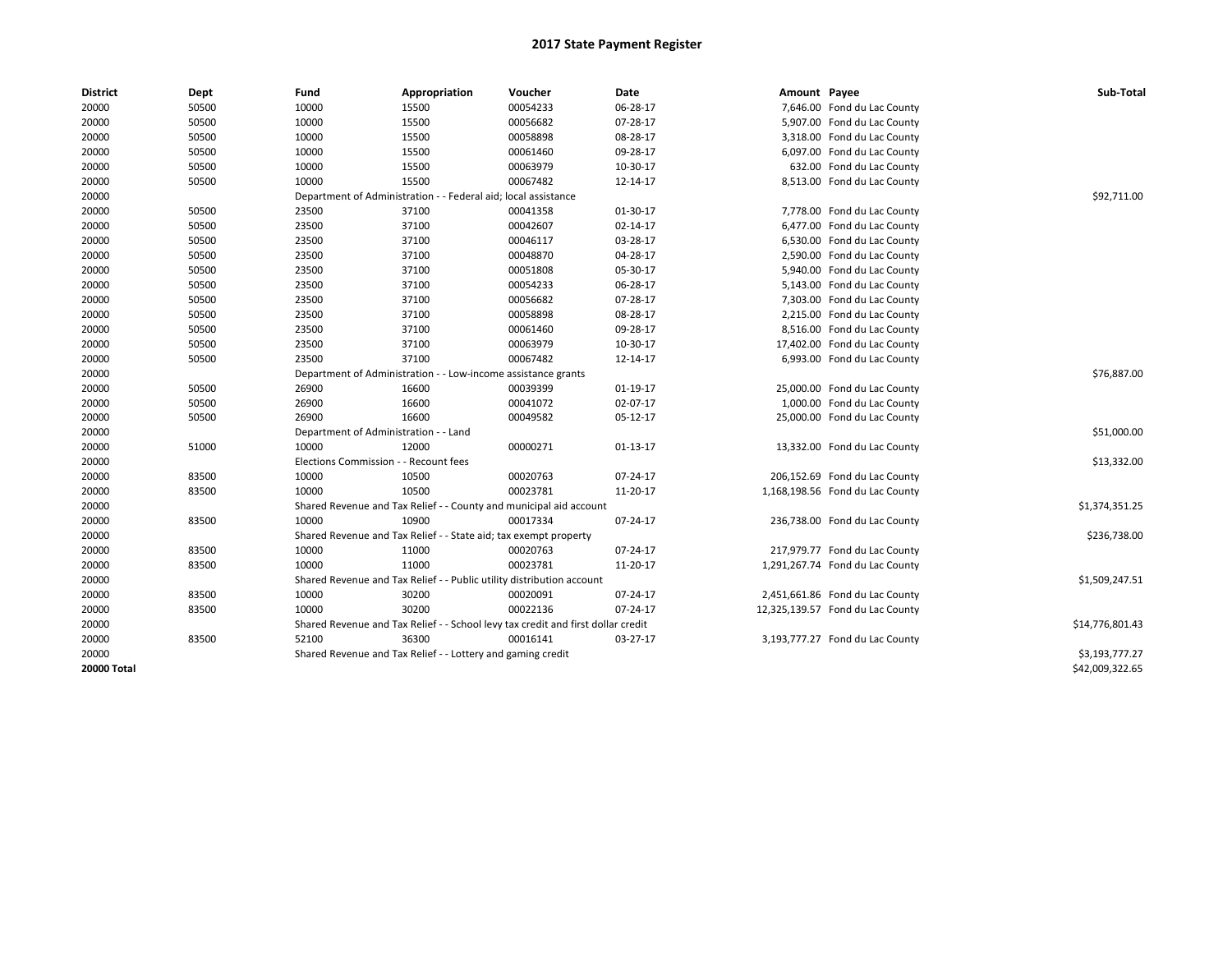| <b>District</b> | Dept  | Fund  | Appropriation                                                                    | Voucher  | Date     | Amount Payee |                        | Sub-Total    |
|-----------------|-------|-------|----------------------------------------------------------------------------------|----------|----------|--------------|------------------------|--------------|
| 20002           | 16500 | 10000 | 22500                                                                            | 00010963 | 06-26-17 |              | 4,184.17 Town Of Alto  |              |
| 20002           |       |       | Dept of Safety & Prof Services - - Fire dues distribution                        |          |          |              |                        | \$4,184.17   |
| 20002           | 37000 | 10000 | 50300                                                                            | 00124813 | 02-03-17 |              | 18,381.76 Town Of Alto |              |
| 20002           |       |       | Dept of Natural Resources - - Aids in lieu of taxes - general fund               |          |          |              |                        | \$18,381.76  |
| 20002           | 37000 | 27400 | 67000                                                                            | 00154461 | 06-01-17 |              | 949.27 Town Of Alto    |              |
| 20002           |       |       | Dept of Natural Resources - - Financial assistance for responsible units         |          |          |              |                        | \$949.27     |
| 20002           | 39500 | 21100 | 19100                                                                            | 00065982 | 01-03-17 |              | 22,752.16 Town Of Alto |              |
| 20002           | 39500 | 21100 | 19100                                                                            | 00097105 | 04-03-17 |              | 22,752.16 Town Of Alto |              |
| 20002           | 39500 | 21100 | 19100                                                                            | 00134531 | 07-03-17 |              | 22,752.16 Town Of Alto |              |
| 20002           | 39500 | 21100 | 19100                                                                            | 00169797 | 10-02-17 |              | 22,752.18 Town Of Alto |              |
| 20002           |       |       | WI Dept of Transportation - - Transportation aids to municipalities, state funds |          |          |              |                        | \$91,008.66  |
| 20002           | 83500 | 10000 | 10500                                                                            | 00020731 | 07-24-17 |              | 4,232.23 Town Of Alto  |              |
| 20002           | 83500 | 10000 | 10500                                                                            | 00023749 | 11-20-17 |              | 23,982.61 Town Of Alto |              |
| 20002           |       |       | Shared Revenue and Tax Relief - - County and municipal aid account               |          |          |              |                        | \$28,214.84  |
| 20002           | 83500 | 10000 | 10900                                                                            | 00017875 | 07-24-17 |              | 104.00 Town Of Alto    |              |
| 20002           |       |       | Shared Revenue and Tax Relief - - State aid; tax exempt property                 |          |          |              |                        | \$104.00     |
| 20002           | 83500 | 10000 | 11000                                                                            | 00020731 | 07-24-17 |              | 1,772.53 Town Of Alto  |              |
| 20002           | 83500 | 10000 | 11000                                                                            | 00023749 | 11-20-17 |              | 6,750.59 Town Of Alto  |              |
| 20002           |       |       | Shared Revenue and Tax Relief - - Public utility distribution account            |          |          |              |                        | \$8,523.12   |
| 20002 Total     |       |       |                                                                                  |          |          |              |                        | \$151,365.82 |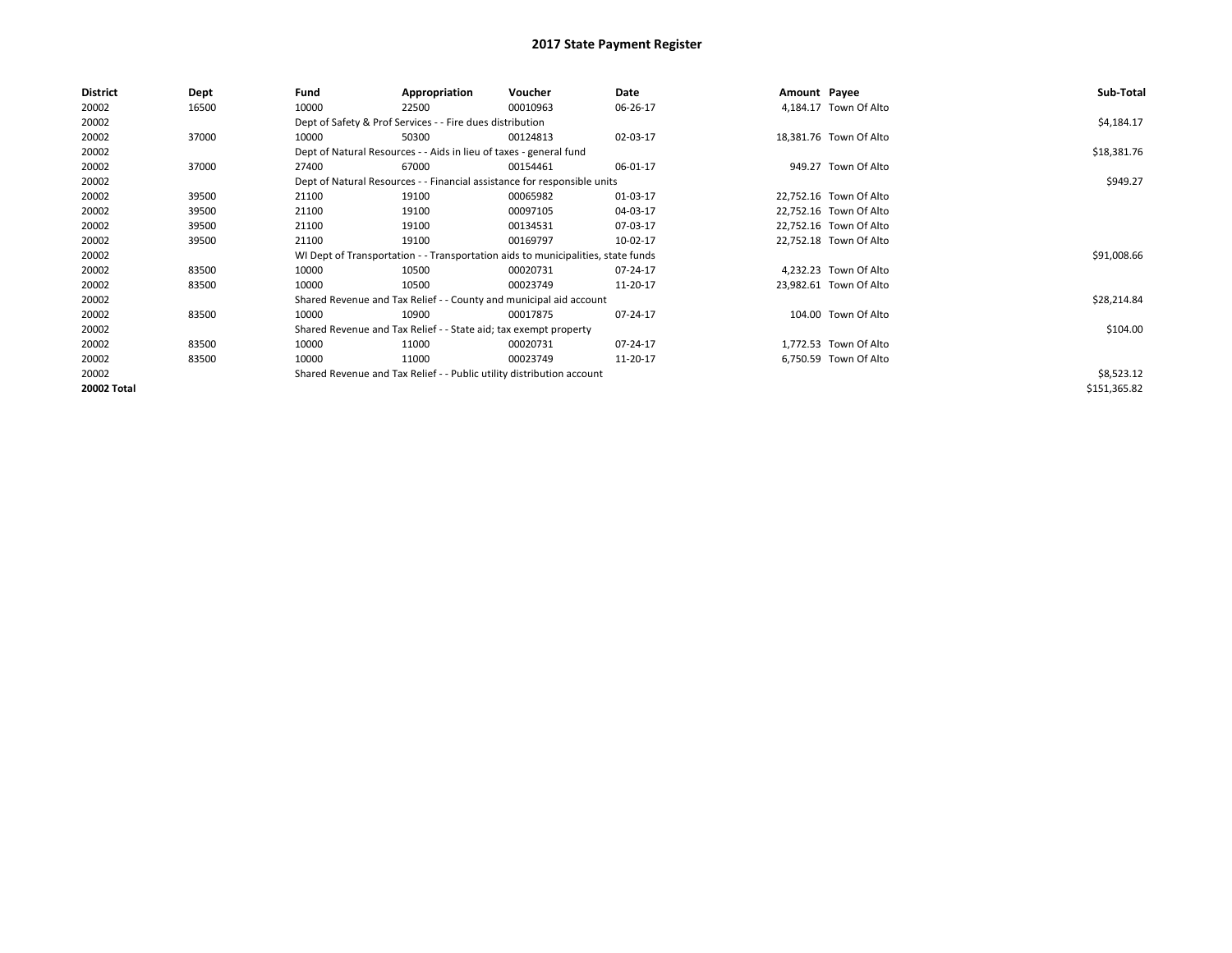| <b>District</b>    | Dept  | Fund                                                                     | Appropriation                                                                      | Voucher    | <b>Date</b>                                                                                                  | Amount Payee |                           | Sub-Total    |
|--------------------|-------|--------------------------------------------------------------------------|------------------------------------------------------------------------------------|------------|--------------------------------------------------------------------------------------------------------------|--------------|---------------------------|--------------|
| 20004              | 16500 | 10000                                                                    | 22500                                                                              | 00010964   | 06-26-17                                                                                                     |              | 6.460.69 Town Of Ashford  |              |
| 20004              |       |                                                                          | Dept of Safety & Prof Services - - Fire dues distribution                          |            |                                                                                                              |              |                           | \$6,460.69   |
| 20004              | 37000 | 10000                                                                    | 50300                                                                              | 00124781   | 02-03-17                                                                                                     |              | 5,727.74 Town Of Ashford  |              |
| 20004              | 37000 | 10000                                                                    | 50300                                                                              | 00142695   | 04-21-17                                                                                                     |              | 5.00 Town Of Ashford      |              |
| 20004              |       |                                                                          | Dept of Natural Resources - - Aids in lieu of taxes - general fund                 |            |                                                                                                              |              |                           | \$5,732.74   |
| 20004              | 37000 | 21200                                                                    | 16600                                                                              | 00157339   | 06-19-17                                                                                                     |              | 97.26 Town Of Ashford     |              |
| 20004              |       |                                                                          | Dept of Natural Resources - - General program operations - state funds; forestry   |            |                                                                                                              |              |                           | \$97.26      |
| 20004              | 37000 | 21200                                                                    | 57100                                                                              | 00157339   | 06-19-17                                                                                                     |              | 44.52 Town Of Ashford     |              |
| 20004              |       |                                                                          |                                                                                    |            | Dept of Natural Resources - - Resource aids -- county forests, forest croplands and managed forest land aids |              |                           | \$44.52      |
| 20004              | 37000 | 21200                                                                    | 58900                                                                              | 00157339   | 06-19-17                                                                                                     |              | 447.41 Town Of Ashford    |              |
| 20004              |       |                                                                          | Dept of Natural Resources - - Resource aids - distribution of closed acreage fees. |            |                                                                                                              |              |                           | \$447.41     |
| 20004              | 37000 | 27400                                                                    | 67000                                                                              | 00154321   | 06-01-17                                                                                                     |              | 1.299.98 Town Of Ashford  |              |
| 20004              |       | Dept of Natural Resources - - Financial assistance for responsible units |                                                                                    | \$1,299.98 |                                                                                                              |              |                           |              |
| 20004              | 39500 | 21100                                                                    | 19100                                                                              | 00065983   | 01-03-17                                                                                                     |              | 34,268.62 Town Of Ashford |              |
| 20004              | 39500 | 21100                                                                    | 19100                                                                              | 00097106   | 04-03-17                                                                                                     |              | 34,268.62 Town Of Ashford |              |
| 20004              | 39500 | 21100                                                                    | 19100                                                                              | 00134532   | 07-03-17                                                                                                     |              | 34.268.62 Town Of Ashford |              |
| 20004              | 39500 | 21100                                                                    | 19100                                                                              | 00169798   | 10-02-17                                                                                                     |              | 34,268.64 Town Of Ashford |              |
| 20004              |       |                                                                          | WI Dept of Transportation - - Transportation aids to municipalities, state funds   |            |                                                                                                              |              |                           | \$137,074.50 |
| 20004              | 83500 | 10000                                                                    | 10500                                                                              | 00020732   | 07-24-17                                                                                                     |              | 5,433.83 Town Of Ashford  |              |
| 20004              | 83500 | 10000                                                                    | 10500                                                                              | 00023750   | 11-20-17                                                                                                     |              | 32,293.08 Town Of Ashford |              |
| 20004              |       |                                                                          | Shared Revenue and Tax Relief - - County and municipal aid account                 |            |                                                                                                              |              |                           | \$37,726.91  |
| 20004              | 83500 | 10000                                                                    | 10900                                                                              | 00017876   | 07-24-17                                                                                                     |              | 86.00 Town Of Ashford     |              |
| 20004              |       |                                                                          | Shared Revenue and Tax Relief - - State aid; tax exempt property                   |            |                                                                                                              |              |                           | \$86.00      |
| 20004              | 83500 | 10000                                                                    | 11000                                                                              | 00020732   | 07-24-17                                                                                                     |              | 160.88 Town Of Ashford    |              |
| 20004              | 83500 | 10000                                                                    | 11000                                                                              | 00023750   | 11-20-17                                                                                                     |              | 1,428.30 Town Of Ashford  |              |
| 20004              |       |                                                                          | Shared Revenue and Tax Relief - - Public utility distribution account              |            |                                                                                                              |              |                           | \$1,589.18   |
| 20004              | 83500 | 52100                                                                    | 36300                                                                              | 00015782   | 03-27-17                                                                                                     |              | 5,684.86 Town Of Ashford  |              |
| 20004              |       | Shared Revenue and Tax Relief - - Lottery and gaming credit              |                                                                                    | \$5,684.86 |                                                                                                              |              |                           |              |
| <b>20004 Total</b> |       |                                                                          |                                                                                    |            |                                                                                                              |              |                           | \$196,244.05 |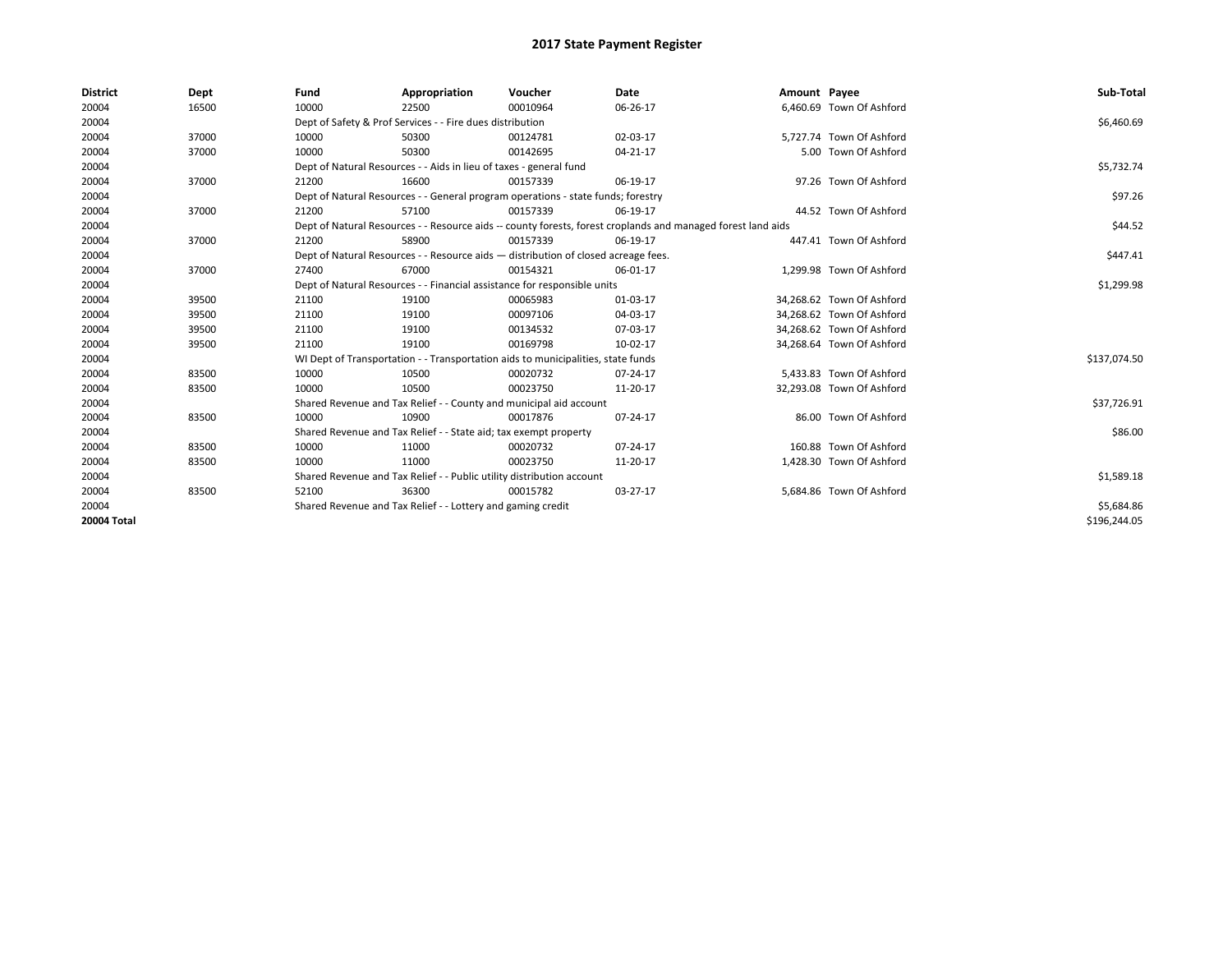| <b>District</b> | Dept  | Fund  | Appropriation                                                                                                | Voucher  | Date           | Amount Payee |                          | Sub-Total    |  |  |
|-----------------|-------|-------|--------------------------------------------------------------------------------------------------------------|----------|----------------|--------------|--------------------------|--------------|--|--|
| 20006           | 16500 | 10000 | 22500                                                                                                        | 00010965 | 06-26-17       |              | 9,278.73 Town Of Auburn  |              |  |  |
| 20006           |       |       | Dept of Safety & Prof Services - - Fire dues distribution                                                    |          |                |              |                          | \$9,278.73   |  |  |
| 20006           | 37000 | 10000 | 50300                                                                                                        | 00124805 | 02-03-17       |              | 4,065.11 Town Of Auburn  |              |  |  |
| 20006           | 37000 | 10000 | 50300                                                                                                        | 00124806 | 02-03-17       |              | 2,065.55 Town Of Auburn  |              |  |  |
| 20006           |       |       | Dept of Natural Resources - - Aids in lieu of taxes - general fund                                           |          |                |              |                          | \$6,130.66   |  |  |
| 20006           | 37000 | 21200 | 16600                                                                                                        | 00157340 | 06-19-17       |              | 162.72 Town Of Auburn    |              |  |  |
| 20006           |       |       | Dept of Natural Resources - - General program operations - state funds; forestry                             |          |                |              |                          | \$162.72     |  |  |
| 20006           | 37000 | 21200 | 57100                                                                                                        | 00157340 | 06-19-17       |              | 74.47 Town Of Auburn     |              |  |  |
| 20006           |       |       | Dept of Natural Resources - - Resource aids -- county forests, forest croplands and managed forest land aids |          |                |              |                          |              |  |  |
| 20006           | 37000 | 21200 | 57900                                                                                                        | 00143063 | $04 - 21 - 17$ |              | 22.40 Town Of Auburn     |              |  |  |
| 20006           | 37000 | 21200 | 57900                                                                                                        | 00143064 | $04 - 21 - 17$ |              | 6,631.66 Town Of Auburn  |              |  |  |
| 20006           |       |       | Dept of Natural Resources - - Aids in lieu of taxes - sum sufficient                                         |          |                |              |                          | \$6,654.06   |  |  |
| 20006           | 37000 | 21200 | 58900                                                                                                        | 00157340 | 06-19-17       |              | 748.49 Town Of Auburn    |              |  |  |
| 20006           |       |       | Dept of Natural Resources - - Resource aids - distribution of closed acreage fees.                           |          |                |              |                          |              |  |  |
| 20006           | 37000 | 27400 | 67000                                                                                                        | 00154175 | 06-01-17       |              | 7,727.27 Town Of Auburn  |              |  |  |
| 20006           |       |       | Dept of Natural Resources - - Financial assistance for responsible units                                     |          |                |              |                          | \$7,727.27   |  |  |
| 20006           | 39500 | 21100 | 19100                                                                                                        | 00065984 | 01-03-17       |              | 24.557.80 Town Of Auburn |              |  |  |
| 20006           | 39500 | 21100 | 19100                                                                                                        | 00097107 | 04-03-17       |              | 24,557.80 Town Of Auburn |              |  |  |
| 20006           | 39500 | 21100 | 19100                                                                                                        | 00134533 | 07-03-17       |              | 24,557.80 Town Of Auburn |              |  |  |
| 20006           | 39500 | 21100 | 19100                                                                                                        | 00169799 | 10-02-17       |              | 24,557.82 Town Of Auburn |              |  |  |
| 20006           |       |       | WI Dept of Transportation - - Transportation aids to municipalities, state funds                             |          |                |              |                          | \$98,231.22  |  |  |
| 20006           | 83500 | 10000 | 10500                                                                                                        | 00020733 | 07-24-17       |              | 4,266.61 Town Of Auburn  |              |  |  |
| 20006           | 83500 | 10000 | 10500                                                                                                        | 00023751 | 11-20-17       |              | 24,184.39 Town Of Auburn |              |  |  |
| 20006           |       |       | Shared Revenue and Tax Relief - - County and municipal aid account                                           |          |                |              |                          | \$28,451.00  |  |  |
| 20006           | 83500 | 10000 | 10900                                                                                                        | 00017877 | 07-24-17       |              | 51.00 Town Of Auburn     |              |  |  |
| 20006           |       |       | Shared Revenue and Tax Relief - - State aid; tax exempt property                                             |          |                |              |                          | \$51.00      |  |  |
| 20006           | 83500 | 10000 | 11000                                                                                                        | 00020733 | 07-24-17       |              | 992.67 Town Of Auburn    |              |  |  |
| 20006           | 83500 | 10000 | 11000                                                                                                        | 00023751 | 11-20-17       |              | 7,935.15 Town Of Auburn  |              |  |  |
| 20006           |       |       | Shared Revenue and Tax Relief - - Public utility distribution account                                        |          |                |              |                          | \$8,927.82   |  |  |
| 20006           | 83500 | 10000 | 50100                                                                                                        | 00015240 | $01 - 31 - 17$ |              | 1,175.64 Town Of Auburn  |              |  |  |
| 20006           |       |       | Shared Revenue and Tax Relief - - Payments for municipal services                                            |          |                |              |                          | \$1,175.64   |  |  |
| 20006 Total     |       |       |                                                                                                              |          |                |              |                          | \$167,613.08 |  |  |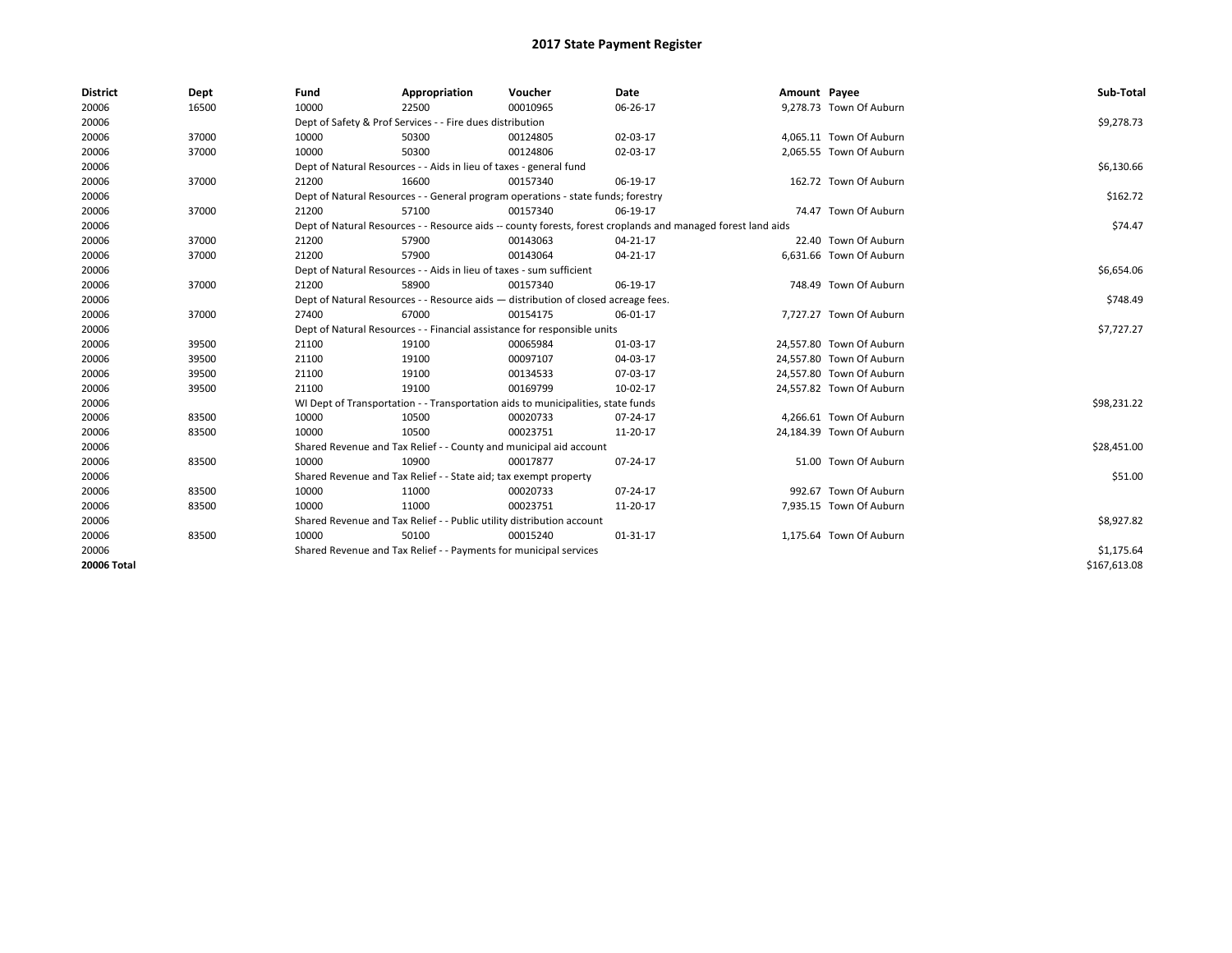| <b>District</b> | Dept  | Fund  | Appropriation                                                                      | Voucher  | Date                                                                                                         | Amount Payee |                         | Sub-Total    |
|-----------------|-------|-------|------------------------------------------------------------------------------------|----------|--------------------------------------------------------------------------------------------------------------|--------------|-------------------------|--------------|
| 20008           | 16500 | 10000 | 22500                                                                              | 00010966 | 06-26-17                                                                                                     |              | 6,886.36 Town Of Byron  |              |
| 20008           |       |       | Dept of Safety & Prof Services - - Fire dues distribution                          |          |                                                                                                              |              |                         | \$6,886.36   |
| 20008           | 37000 | 10000 | 50300                                                                              | 00142858 | 04-21-17                                                                                                     |              | 12.67 Town Of Byron     |              |
| 20008           |       |       | Dept of Natural Resources - - Aids in lieu of taxes - general fund                 |          |                                                                                                              |              |                         | \$12.67      |
| 20008           | 37000 | 21200 | 16600                                                                              | 00157341 | 06-19-17                                                                                                     |              | 53.79 Town Of Byron     |              |
| 20008           |       |       | Dept of Natural Resources - - General program operations - state funds; forestry   |          |                                                                                                              |              |                         | \$53.79      |
| 20008           | 37000 | 21200 | 57100                                                                              | 00157341 | 06-19-17                                                                                                     |              | 24.62 Town Of Byron     |              |
| 20008           |       |       |                                                                                    |          | Dept of Natural Resources - - Resource aids -- county forests, forest croplands and managed forest land aids |              |                         | \$24.62      |
| 20008           | 37000 | 21200 | 58900                                                                              | 00157341 | 06-19-17                                                                                                     |              | 247.43 Town Of Byron    |              |
| 20008           |       |       | Dept of Natural Resources - - Resource aids - distribution of closed acreage fees. |          |                                                                                                              |              |                         | \$247.43     |
| 20008           | 37000 | 27400 | 67000                                                                              | 00154137 | 06-01-17                                                                                                     |              | 3,587.89 Town Of Byron  |              |
| 20008           |       |       | Dept of Natural Resources - - Financial assistance for responsible units           |          | \$3,587.89                                                                                                   |              |                         |              |
| 20008           | 39500 | 21100 | 19100                                                                              | 00065985 | 01-03-17                                                                                                     |              | 24,034.83 Town Of Byron |              |
| 20008           | 39500 | 21100 | 19100                                                                              | 00097108 | 04-03-17                                                                                                     |              | 24,034.83 Town Of Byron |              |
| 20008           | 39500 | 21100 | 19100                                                                              | 00134534 | 07-03-17                                                                                                     |              | 24,034.83 Town Of Byron |              |
| 20008           | 39500 | 21100 | 19100                                                                              | 00169800 | 10-02-17                                                                                                     |              | 24,034.83 Town Of Byron |              |
| 20008           |       |       | WI Dept of Transportation - - Transportation aids to municipalities, state funds   |          |                                                                                                              |              |                         | \$96,139.32  |
| 20008           | 83500 | 10000 | 10500                                                                              | 00020734 | 07-24-17                                                                                                     |              | 4,872.76 Town Of Byron  |              |
| 20008           | 83500 | 10000 | 10500                                                                              | 00023752 | 11-20-17                                                                                                     |              | 27,612.33 Town Of Byron |              |
| 20008           |       |       | Shared Revenue and Tax Relief - - County and municipal aid account                 |          |                                                                                                              |              |                         | \$32,485.09  |
| 20008           | 83500 | 10000 | 10900                                                                              | 00017878 | 07-24-17                                                                                                     |              | 427.00 Town Of Byron    |              |
| 20008           |       |       | Shared Revenue and Tax Relief - - State aid; tax exempt property                   |          |                                                                                                              |              |                         | \$427.00     |
| 20008           | 83500 | 10000 | 11000                                                                              | 00020734 | 07-24-17                                                                                                     |              | 8,914.62 Town Of Byron  |              |
| 20008           | 83500 | 10000 | 11000                                                                              | 00023752 | 11-20-17                                                                                                     |              | 50,544.47 Town Of Byron |              |
| 20008           |       |       | Shared Revenue and Tax Relief - - Public utility distribution account              |          |                                                                                                              |              |                         | \$59,459.09  |
| 20008 Total     |       |       |                                                                                    |          |                                                                                                              |              |                         | \$199,323.26 |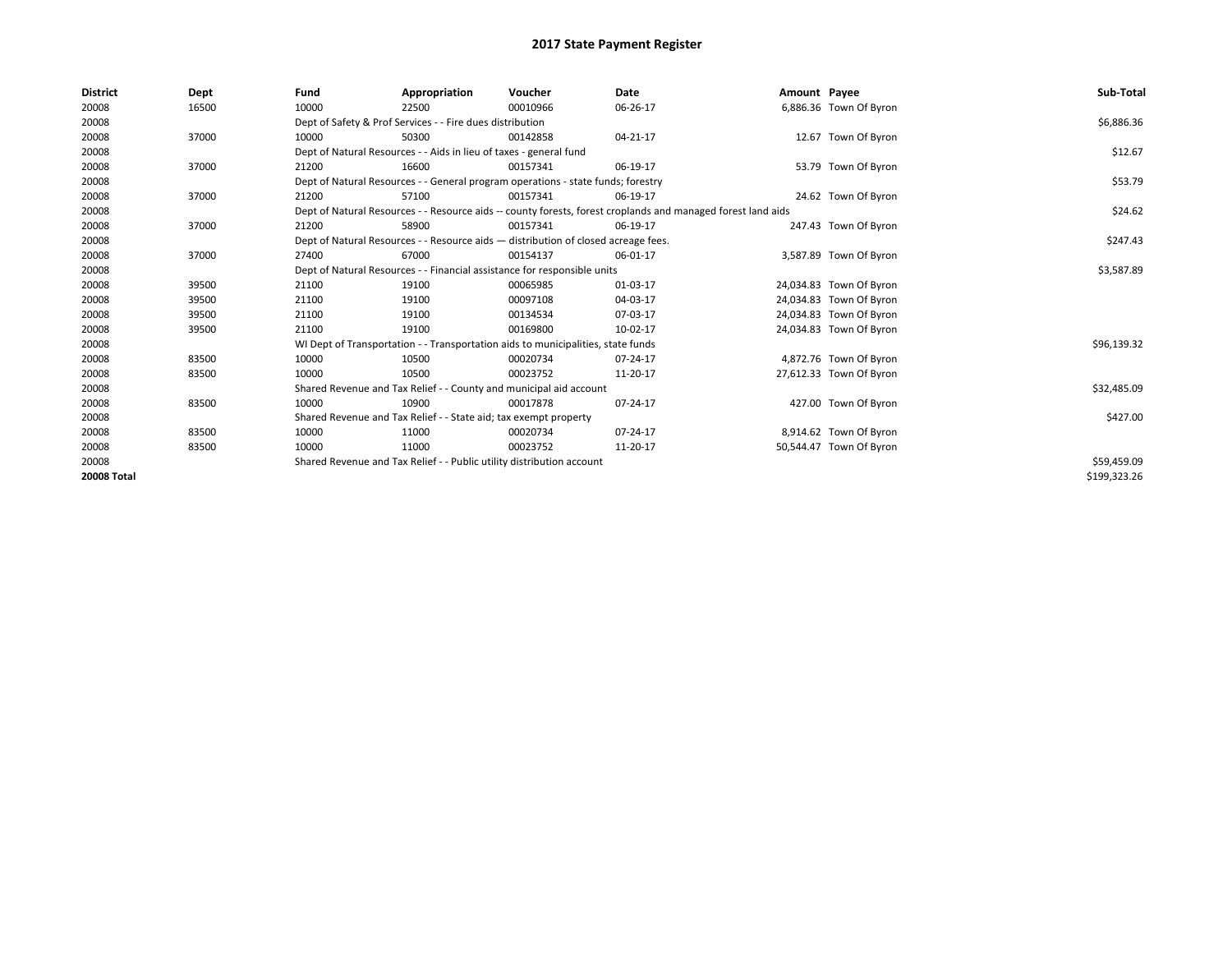| <b>District</b> | Dept  | Fund  | Appropriation                                                                                                | Voucher  | Date       | Amount Payee |                            | Sub-Total    |  |  |
|-----------------|-------|-------|--------------------------------------------------------------------------------------------------------------|----------|------------|--------------|----------------------------|--------------|--|--|
| 20010           | 16500 | 10000 | 22500                                                                                                        | 00010967 | 06-26-17   |              | 7,274.12 Town Of Calumet   |              |  |  |
| 20010           |       |       | Dept of Safety & Prof Services - - Fire dues distribution                                                    |          |            |              |                            | \$7,274.12   |  |  |
| 20010           | 37000 | 21200 | 16600                                                                                                        | 00157342 | 06-19-17   |              | 222.64 Town Of Calumet     |              |  |  |
| 20010           |       |       | Dept of Natural Resources - - General program operations - state funds; forestry                             |          |            |              |                            | \$222.64     |  |  |
| 20010           | 37000 | 21200 | 57100                                                                                                        | 00157342 | 06-19-17   |              | 105.50 Town Of Calumet     |              |  |  |
| 20010           |       |       | Dept of Natural Resources - - Resource aids -- county forests, forest croplands and managed forest land aids |          |            |              |                            |              |  |  |
| 20010           | 37000 | 21200 | 57900                                                                                                        | 00142644 | 04-21-17   |              | 3.61 Town Of Calumet       |              |  |  |
| 20010           |       |       | Dept of Natural Resources - - Aids in lieu of taxes - sum sufficient                                         |          |            |              |                            | \$3.61       |  |  |
| 20010           | 37000 | 21200 | 58900                                                                                                        | 00157342 | 06-19-17   |              | 1,024.13 Town Of Calumet   |              |  |  |
| 20010           |       |       | Dept of Natural Resources - - Resource aids - distribution of closed acreage fees.                           |          |            |              |                            | \$1,024.13   |  |  |
| 20010           | 37000 | 27400 | 67000                                                                                                        | 00154589 | 06-01-17   |              | 5.206.72 Town Of Calumet   |              |  |  |
| 20010           |       |       | Dept of Natural Resources - - Financial assistance for responsible units                                     |          | \$5,206.72 |              |                            |              |  |  |
| 20010           | 37000 | 27400 | 67300                                                                                                        | 00154589 | 06-01-17   |              | 383.50 Town Of Calumet     |              |  |  |
| 20010           |       |       | Dept of Natural Resources - - Recycling consolidation grants                                                 |          |            |              |                            | \$383.50     |  |  |
| 20010           | 39500 | 21100 | 19100                                                                                                        | 00065986 | 01-03-17   |              | 16,581.06 Town Of Calumet  |              |  |  |
| 20010           | 39500 | 21100 | 19100                                                                                                        | 00097109 | 04-03-17   |              | 16.581.06 Town Of Calumet  |              |  |  |
| 20010           | 39500 | 21100 | 19100                                                                                                        | 00134535 | 07-03-17   |              | 16,581.06 Town Of Calumet  |              |  |  |
| 20010           | 39500 | 21100 | 19100                                                                                                        | 00169801 | 10-02-17   |              | 16,581.06 Town Of Calumet  |              |  |  |
| 20010           |       |       | WI Dept of Transportation - - Transportation aids to municipalities, state funds                             |          |            |              |                            | \$66,324.24  |  |  |
| 20010           | 83500 | 10000 | 10500                                                                                                        | 00020735 | 07-24-17   |              | 3,572.67 Town Of Calumet   |              |  |  |
| 20010           | 83500 | 10000 | 10500                                                                                                        | 00023753 | 11-20-17   |              | 20,245.14 Town Of Calumet  |              |  |  |
| 20010           |       |       | Shared Revenue and Tax Relief - - County and municipal aid account                                           |          |            |              |                            | \$23,817.81  |  |  |
| 20010           | 83500 | 10000 | 10900                                                                                                        | 00017879 | 07-24-17   |              | 68.00 Town Of Calumet      |              |  |  |
| 20010           |       |       | Shared Revenue and Tax Relief - - State aid; tax exempt property                                             |          |            |              |                            | \$68.00      |  |  |
| 20010           | 83500 | 10000 | 11000                                                                                                        | 00020735 | 07-24-17   |              | 18,182.80 Town Of Calumet  |              |  |  |
| 20010           | 83500 | 10000 | 11000                                                                                                        | 00023753 | 11-20-17   |              | 103,021.35 Town Of Calumet |              |  |  |
| 20010           |       |       | Shared Revenue and Tax Relief - - Public utility distribution account                                        |          |            |              |                            | \$121,204.15 |  |  |
| 20010 Total     |       |       |                                                                                                              |          |            |              |                            | \$225,634.42 |  |  |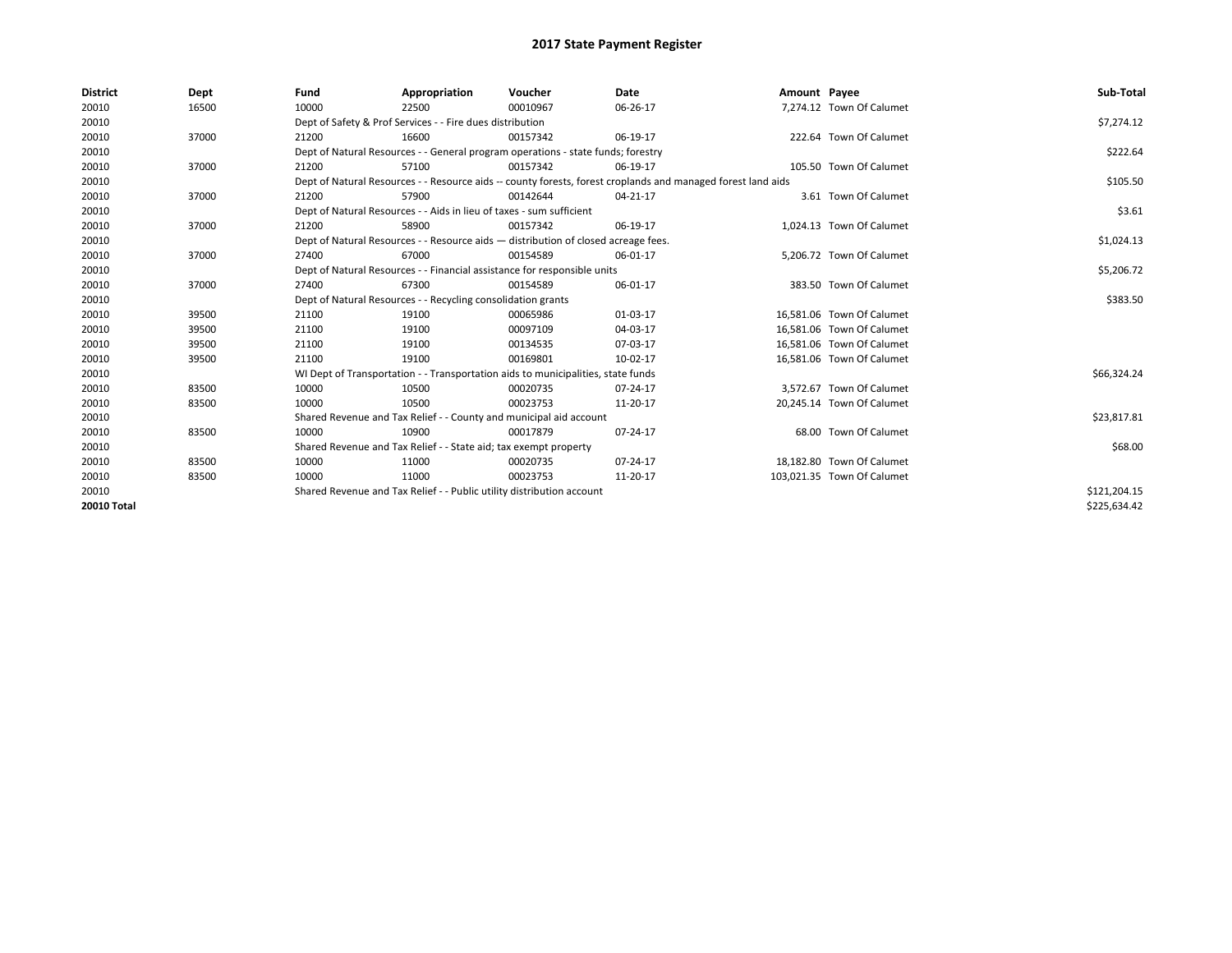| <b>District</b> | Dept  | Fund                                                                  | Appropriation                                                                      | Voucher     | Date                                                                                                         | Amount Payee |                        | Sub-Total    |
|-----------------|-------|-----------------------------------------------------------------------|------------------------------------------------------------------------------------|-------------|--------------------------------------------------------------------------------------------------------------|--------------|------------------------|--------------|
| 20012           | 16500 | 10000                                                                 | 22500                                                                              | 00010968    | 06-26-17                                                                                                     |              | 4,138.26 Town Of Eden  |              |
| 20012           |       |                                                                       | Dept of Safety & Prof Services - - Fire dues distribution                          |             |                                                                                                              |              |                        | \$4,138.26   |
| 20012           | 37000 | 10000                                                                 | 50300                                                                              | 00124804    | 02-03-17                                                                                                     |              | 8,937.39 Town Of Eden  |              |
| 20012           |       |                                                                       | Dept of Natural Resources - - Aids in lieu of taxes - general fund                 |             |                                                                                                              |              |                        | \$8,937.39   |
| 20012           | 37000 | 21200                                                                 | 16600                                                                              | 00157343    | 06-19-17                                                                                                     |              | 115.23 Town Of Eden    |              |
| 20012           |       |                                                                       | Dept of Natural Resources - - General program operations - state funds; forestry   |             |                                                                                                              |              |                        | \$115.23     |
| 20012           | 37000 | 21200                                                                 | 57100                                                                              | 00157343    | 06-19-17                                                                                                     |              | 52.74 Town Of Eden     |              |
| 20012           |       |                                                                       |                                                                                    |             | Dept of Natural Resources - - Resource aids -- county forests, forest croplands and managed forest land aids |              |                        | \$52.74      |
| 20012           | 37000 | 21200                                                                 | 58900                                                                              | 00157343    | 06-19-17                                                                                                     |              | 530.07 Town Of Eden    |              |
| 20012           |       |                                                                       | Dept of Natural Resources - - Resource aids - distribution of closed acreage fees. |             |                                                                                                              |              |                        | \$530.07     |
| 20012           | 37000 | 27400                                                                 | 67000                                                                              | 00154898    | 06-01-17                                                                                                     |              | 2,873.16 Town Of Eden  |              |
| 20012           |       |                                                                       | Dept of Natural Resources - - Financial assistance for responsible units           |             | \$2,873.16                                                                                                   |              |                        |              |
| 20012           | 39500 | 21100                                                                 | 19100                                                                              | 00065987    | 01-03-17                                                                                                     |              | 21,563.08 Town Of Eden |              |
| 20012           | 39500 | 21100                                                                 | 19100                                                                              | 00097110    | 04-03-17                                                                                                     |              | 21,563.08 Town Of Eden |              |
| 20012           | 39500 | 21100                                                                 | 19100                                                                              | 00134536    | 07-03-17                                                                                                     |              | 21,563.08 Town Of Eden |              |
| 20012           | 39500 | 21100                                                                 | 19100                                                                              | 00169802    | 10-02-17                                                                                                     |              | 21,563.10 Town Of Eden |              |
| 20012           |       |                                                                       | WI Dept of Transportation - - Transportation aids to municipalities, state funds   |             |                                                                                                              |              |                        | \$86,252.34  |
| 20012           | 83500 | 10000                                                                 | 10500                                                                              | 00020736    | 07-24-17                                                                                                     |              | 2,312.55 Town Of Eden  |              |
| 20012           | 83500 | 10000                                                                 | 10500                                                                              | 00023754    | 11-20-17                                                                                                     |              | 13,104.43 Town Of Eden |              |
| 20012           |       |                                                                       | Shared Revenue and Tax Relief - - County and municipal aid account                 |             |                                                                                                              |              |                        | \$15,416.98  |
| 20012           | 83500 | 10000                                                                 | 10900                                                                              | 00017880    | 07-24-17                                                                                                     |              | 335.00 Town Of Eden    |              |
| 20012           |       |                                                                       | Shared Revenue and Tax Relief - - State aid; tax exempt property                   |             |                                                                                                              |              |                        | \$335.00     |
| 20012           | 83500 | 10000                                                                 | 11000                                                                              | 00020736    | 07-24-17                                                                                                     |              | 9,139.28 Town Of Eden  |              |
| 20012           | 83500 | 10000                                                                 | 11000                                                                              | 00023754    | 11-20-17                                                                                                     |              | 51,784.17 Town Of Eden |              |
| 20012           |       | Shared Revenue and Tax Relief - - Public utility distribution account |                                                                                    | \$60,923.45 |                                                                                                              |              |                        |              |
| 20012 Total     |       |                                                                       |                                                                                    |             |                                                                                                              |              |                        | \$179,574.62 |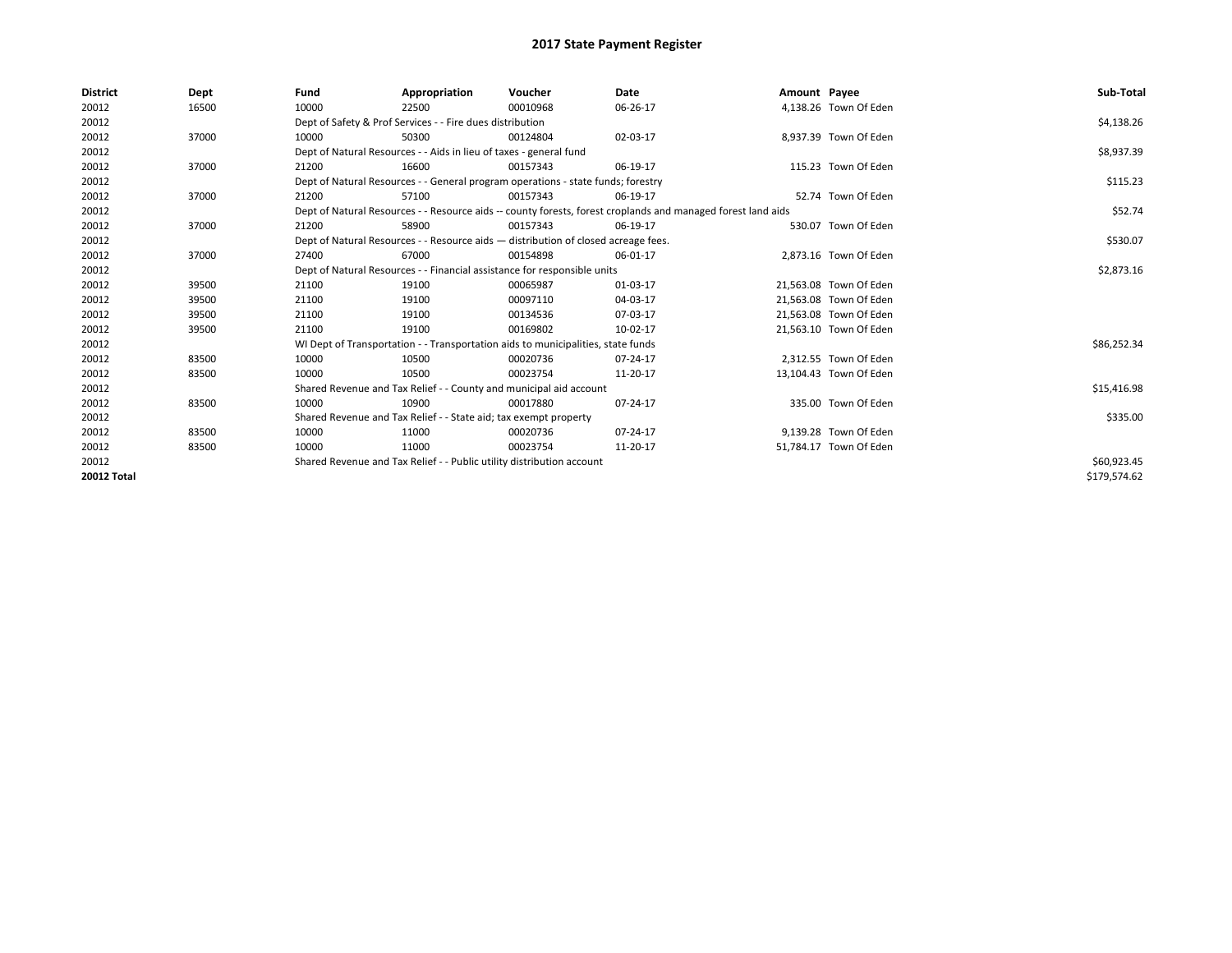| <b>District</b> | Dept  | Fund                                                                 | Appropriation                                                                                                | Voucher    | <b>Date</b> | Amount Payee |                            | Sub-Total    |
|-----------------|-------|----------------------------------------------------------------------|--------------------------------------------------------------------------------------------------------------|------------|-------------|--------------|----------------------------|--------------|
| 20014           | 16500 | 10000                                                                | 22500                                                                                                        | 00010969   | 06-26-17    |              | 5,020.48 Town Of Eldorado  |              |
| 20014           |       |                                                                      | Dept of Safety & Prof Services - - Fire dues distribution                                                    |            |             |              |                            | \$5,020.48   |
| 20014           | 37000 | 10000                                                                | 50300                                                                                                        | 00124815   | 02-03-17    |              | 301.24 Town Of Eldorado    |              |
| 20014           | 37000 | 10000                                                                | 50300                                                                                                        | 00124816   | 02-03-17    |              | 7,855.76 Town Of Eldorado  |              |
| 20014           | 37000 | 10000                                                                | 50300                                                                                                        | 00143486   | 04-21-17    |              | 1,938.14 Town Of Eldorado  |              |
| 20014           |       |                                                                      | Dept of Natural Resources - - Aids in lieu of taxes - general fund                                           |            |             |              |                            | \$10,095.14  |
| 20014           | 37000 | 21200                                                                | 16600                                                                                                        | 00157344   | 06-19-17    |              | 76.95 Town Of Eldorado     |              |
| 20014           |       |                                                                      | Dept of Natural Resources - - General program operations - state funds; forestry                             |            |             |              |                            | \$76.95      |
| 20014           | 37000 | 21200                                                                | 57100                                                                                                        | 00157344   | 06-19-17    |              | 35.22 Town Of Eldorado     |              |
| 20014           |       |                                                                      | Dept of Natural Resources - - Resource aids -- county forests, forest croplands and managed forest land aids |            | \$35.22     |              |                            |              |
| 20014           | 37000 | 21200                                                                | 57900                                                                                                        | 00143487   | 04-21-17    |              | 2,529.71 Town Of Eldorado  |              |
| 20014           |       | Dept of Natural Resources - - Aids in lieu of taxes - sum sufficient |                                                                                                              | \$2,529.71 |             |              |                            |              |
| 20014           | 37000 | 21200                                                                | 58900                                                                                                        | 00157344   | 06-19-17    |              | 353.96 Town Of Eldorado    |              |
| 20014           |       |                                                                      | Dept of Natural Resources - - Resource aids - distribution of closed acreage fees.                           |            |             |              |                            | \$353.96     |
| 20014           | 37000 | 27400                                                                | 67000                                                                                                        | 00154974   | 06-01-17    |              | 1.663.60 Town Of Eldorado  |              |
| 20014           |       |                                                                      | Dept of Natural Resources - - Financial assistance for responsible units                                     |            |             |              |                            | \$1,663.60   |
| 20014           | 39500 | 21100                                                                | 19100                                                                                                        | 00065988   | 01-03-17    |              | 29,259.07 Town Of Eldorado |              |
| 20014           | 39500 | 21100                                                                | 19100                                                                                                        | 00097111   | 04-03-17    |              | 29.259.07 Town Of Eldorado |              |
| 20014           | 39500 | 21100                                                                | 19100                                                                                                        | 00134537   | 07-03-17    |              | 29.259.07 Town Of Eldorado |              |
| 20014           | 39500 | 21100                                                                | 19100                                                                                                        | 00169803   | 10-02-17    |              | 29.259.09 Town Of Eldorado |              |
| 20014           |       |                                                                      | WI Dept of Transportation - - Transportation aids to municipalities, state funds                             |            |             |              |                            | \$117,036.30 |
| 20014           | 83500 | 10000                                                                | 10500                                                                                                        | 00020737   | 07-24-17    |              | 8,153.70 Town Of Eldorado  |              |
| 20014           | 83500 | 10000                                                                | 10500                                                                                                        | 00023755   | 11-20-17    |              | 46,204.28 Town Of Eldorado |              |
| 20014           |       |                                                                      | Shared Revenue and Tax Relief - - County and municipal aid account                                           |            |             |              |                            | \$54,357.98  |
| 20014           | 83500 | 10000                                                                | 10900                                                                                                        | 00017881   | 07-24-17    |              | 54.00 Town Of Eldorado     |              |
| 20014           |       | Shared Revenue and Tax Relief - - State aid; tax exempt property     |                                                                                                              | \$54.00    |             |              |                            |              |
| 20014 Total     |       |                                                                      |                                                                                                              |            |             |              |                            | \$191,223.34 |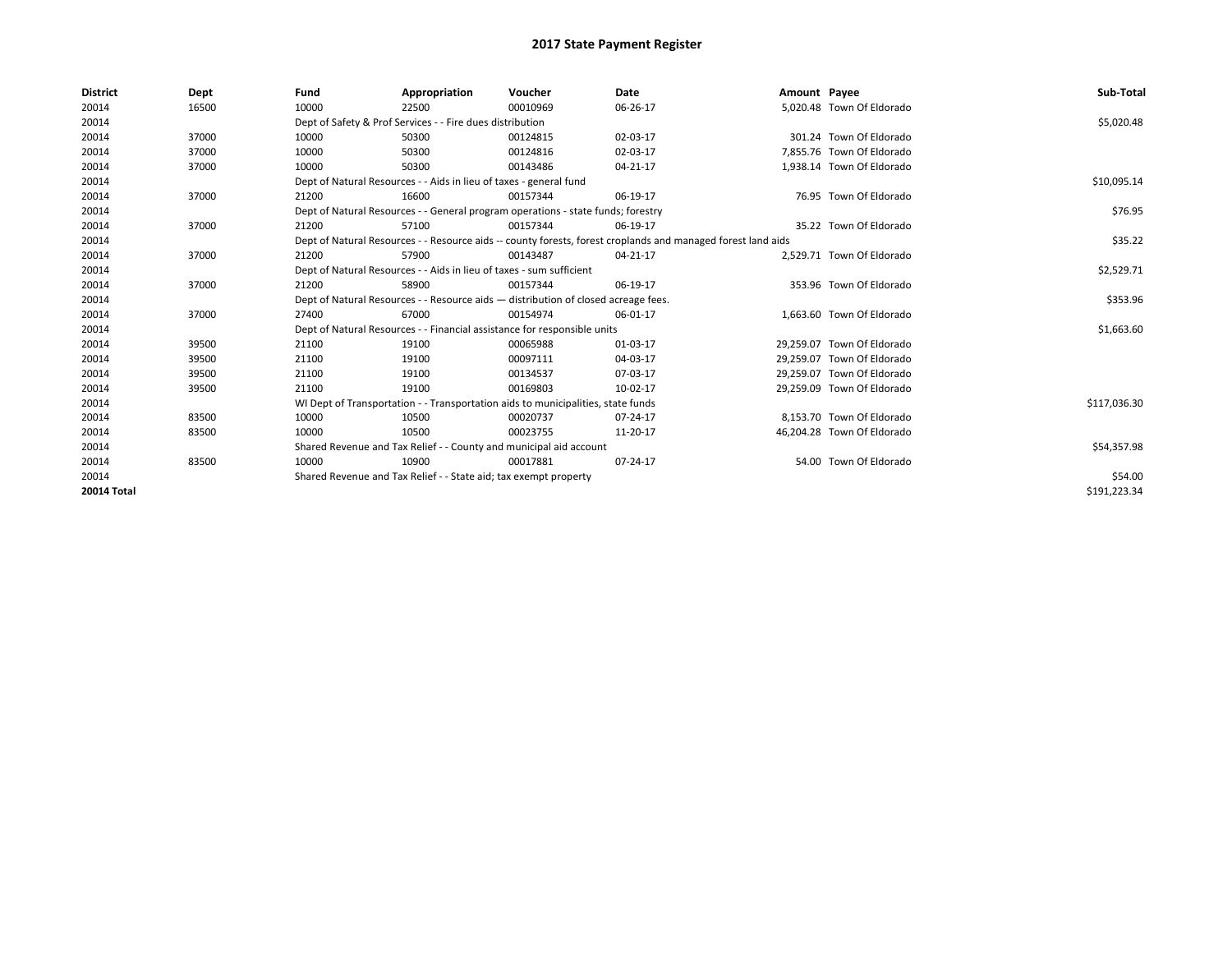| <b>District</b> | Dept  | Fund  | Appropriation                                                                      | Voucher  | Date                                                                                                         | Amount Payee |                          | Sub-Total    |
|-----------------|-------|-------|------------------------------------------------------------------------------------|----------|--------------------------------------------------------------------------------------------------------------|--------------|--------------------------|--------------|
| 20016           | 16500 | 10000 | 22500                                                                              | 00010970 | 06-27-17                                                                                                     |              | 12,549.93 Town Of Empire |              |
| 20016           |       |       | Dept of Safety & Prof Services - - Fire dues distribution                          |          |                                                                                                              |              |                          | \$12,549.93  |
| 20016           | 37000 | 21200 | 16600                                                                              | 00157345 | 06-19-17                                                                                                     |              | 88.05 Town Of Empire     |              |
| 20016           |       |       | Dept of Natural Resources - - General program operations - state funds; forestry   |          |                                                                                                              |              |                          | \$88.05      |
| 20016           | 37000 | 21200 | 57100                                                                              | 00157345 | 06-19-17                                                                                                     |              | 40.30 Town Of Empire     |              |
| 20016           |       |       |                                                                                    |          | Dept of Natural Resources - - Resource aids -- county forests, forest croplands and managed forest land aids |              |                          | \$40.30      |
| 20016           | 37000 | 21200 | 58900                                                                              | 00157345 | 06-19-17                                                                                                     |              | 405.04 Town Of Empire    |              |
| 20016           |       |       | Dept of Natural Resources - - Resource aids - distribution of closed acreage fees. |          |                                                                                                              |              |                          | \$405.04     |
| 20016           | 37000 | 27400 | 67000                                                                              | 00154388 | 06-01-17                                                                                                     |              | 3,594.23 Town Of Empire  |              |
| 20016           |       |       | Dept of Natural Resources - - Financial assistance for responsible units           |          | \$3,594.23                                                                                                   |              |                          |              |
| 20016           | 39500 | 21100 | 19100                                                                              | 00065989 | 01-03-17                                                                                                     |              | 27,425.91 Town Of Empire |              |
| 20016           | 39500 | 21100 | 19100                                                                              | 00097112 | 04-03-17                                                                                                     |              | 27,425.91 Town Of Empire |              |
| 20016           | 39500 | 21100 | 19100                                                                              | 00134538 | 07-03-17                                                                                                     |              | 27,425.91 Town Of Empire |              |
| 20016           | 39500 | 21100 | 19100                                                                              | 00169804 | 10-02-17                                                                                                     |              | 27,425.91 Town Of Empire |              |
| 20016           |       |       | WI Dept of Transportation - - Transportation aids to municipalities, state funds   |          |                                                                                                              |              |                          | \$109,703.64 |
| 20016           | 83500 | 10000 | 10500                                                                              | 00020738 | 07-24-17                                                                                                     |              | 4,878.24 Town Of Empire  |              |
| 20016           | 83500 | 10000 | 10500                                                                              | 00023756 | 11-20-17                                                                                                     |              | 27,643.39 Town Of Empire |              |
| 20016           |       |       | Shared Revenue and Tax Relief - - County and municipal aid account                 |          |                                                                                                              |              |                          | \$32,521.63  |
| 20016           | 83500 | 10000 | 10900                                                                              | 00017882 | 07-24-17                                                                                                     |              | 57.00 Town Of Empire     |              |
| 20016           |       |       | Shared Revenue and Tax Relief - - State aid; tax exempt property                   |          |                                                                                                              |              |                          | \$57.00      |
| 20016           | 83500 | 10000 | 11000                                                                              | 00020738 | 07-24-17                                                                                                     |              | 8,906.72 Town Of Empire  |              |
| 20016           | 83500 | 10000 | 11000                                                                              | 00023756 | 11-20-17                                                                                                     |              | 50,563.35 Town Of Empire |              |
| 20016           |       |       | Shared Revenue and Tax Relief - - Public utility distribution account              |          |                                                                                                              |              |                          | \$59,470.07  |
| 20016           | 83500 | 52100 | 36300                                                                              | 00015783 | 03-27-17                                                                                                     |              | 1,922.31 Town Of Empire  |              |
| 20016           |       |       | Shared Revenue and Tax Relief - - Lottery and gaming credit                        |          |                                                                                                              |              |                          | \$1,922.31   |
| 20016 Total     |       |       |                                                                                    |          |                                                                                                              |              |                          | \$220,352.20 |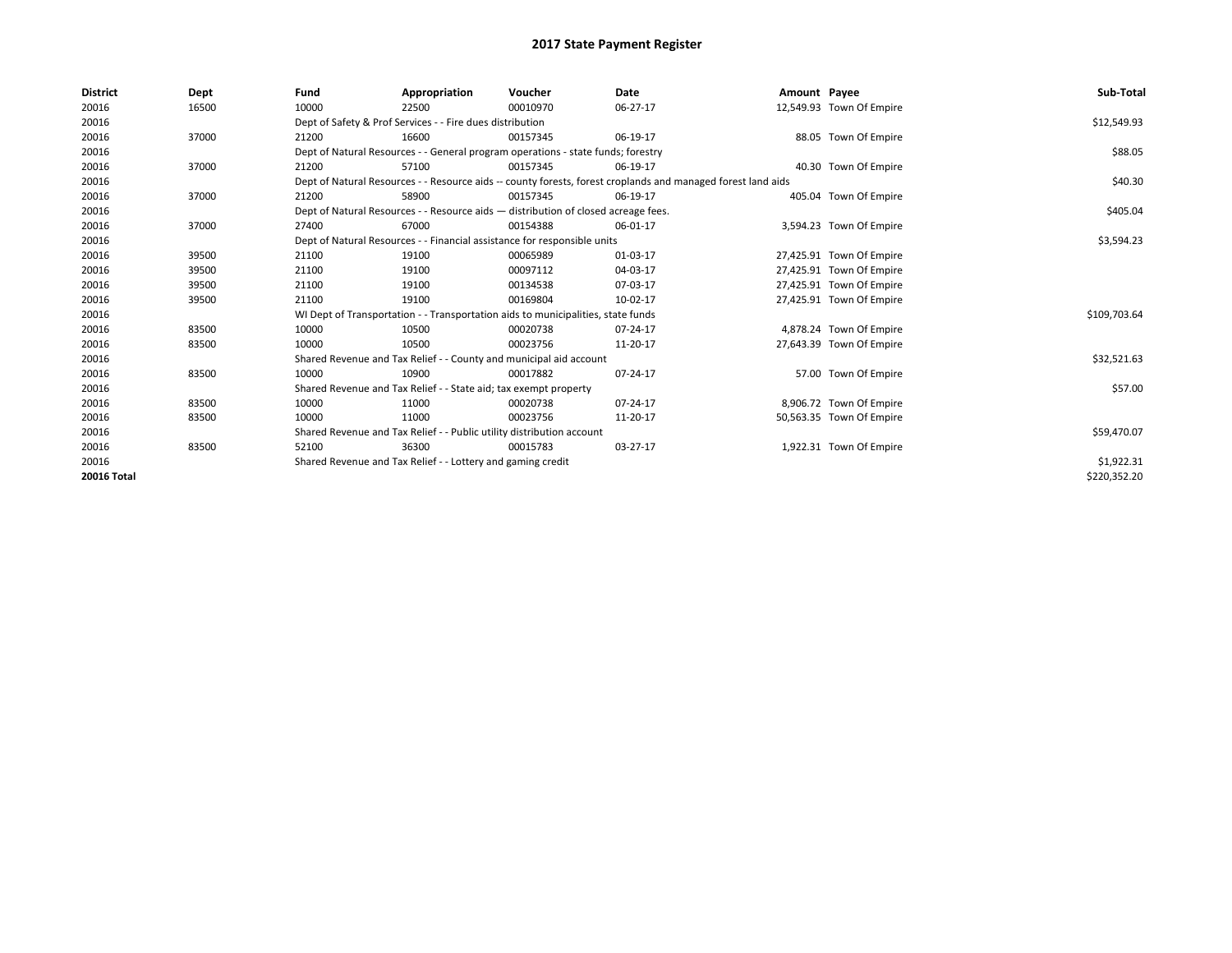| <b>District</b>    | Dept  | Fund  | Appropriation                                                                      | Voucher  | Date                                                                                                         | Amount Payee |                                | Sub-Total    |  |  |
|--------------------|-------|-------|------------------------------------------------------------------------------------|----------|--------------------------------------------------------------------------------------------------------------|--------------|--------------------------------|--------------|--|--|
| 20018              | 16500 | 10000 | 22500                                                                              | 00010971 | 06-26-17                                                                                                     |              | 13,876.71 Town Of Fond Du Lac  |              |  |  |
| 20018              |       |       | Dept of Safety & Prof Services - - Fire dues distribution                          |          |                                                                                                              |              |                                | \$13,876.71  |  |  |
| 20018              | 37000 | 10000 | 50300                                                                              | 00124803 | 02-03-17                                                                                                     |              | 204.51 Town Of Fond Du Lac     |              |  |  |
| 20018              | 37000 | 10000 | 50300                                                                              | 00142984 | 04-21-17                                                                                                     |              | 21.49 Town Of Fond Du Lac      |              |  |  |
| 20018              |       |       | Dept of Natural Resources - - Aids in lieu of taxes - general fund                 |          |                                                                                                              |              |                                | \$226.00     |  |  |
| 20018              | 37000 | 21200 | 16600                                                                              | 00157346 | 06-19-17                                                                                                     |              | 39.48 Town Of Fond Du Lac      |              |  |  |
| 20018              |       |       | Dept of Natural Resources - - General program operations - state funds; forestry   |          |                                                                                                              |              |                                | \$39.48      |  |  |
| 20018              | 37000 | 21200 | 57100                                                                              | 00157346 | 06-19-17                                                                                                     |              | 18.07 Town Of Fond Du Lac      |              |  |  |
| 20018              |       |       |                                                                                    |          | Dept of Natural Resources - - Resource aids -- county forests, forest croplands and managed forest land aids |              |                                | \$18.07      |  |  |
| 20018              | 37000 | 21200 | 58900                                                                              | 00157346 | 06-19-17                                                                                                     |              | 181.63 Town Of Fond Du Lac     |              |  |  |
| 20018              |       |       | Dept of Natural Resources - - Resource aids - distribution of closed acreage fees. |          |                                                                                                              |              |                                | \$181.63     |  |  |
| 20018              | 37000 | 27400 | 67000                                                                              | 00154700 | 06-01-17                                                                                                     |              | 6,509.39 Town Of Fond Du Lac   |              |  |  |
| 20018              |       |       | Dept of Natural Resources - - Financial assistance for responsible units           |          |                                                                                                              |              |                                |              |  |  |
| 20018              | 39500 | 21100 | 19100                                                                              | 00065990 | 01-03-17                                                                                                     |              | 17.866.84 Town Of Fond Du Lac  |              |  |  |
| 20018              | 39500 | 21100 | 19100                                                                              | 00097113 | 04-03-17                                                                                                     |              | 17.866.84 Town Of Fond Du Lac  |              |  |  |
| 20018              | 39500 | 21100 | 19100                                                                              | 00134539 | 07-03-17                                                                                                     |              | 17.866.84 Town Of Fond Du Lac  |              |  |  |
| 20018              | 39500 | 21100 | 19100                                                                              | 00169805 | 10-02-17                                                                                                     |              | 17,866.86 Town Of Fond Du Lac  |              |  |  |
| 20018              |       |       | WI Dept of Transportation - - Transportation aids to municipalities, state funds   |          |                                                                                                              |              |                                | \$71,467.38  |  |  |
| 20018              | 39500 | 21100 | 27800                                                                              | 00199062 | 12-07-17                                                                                                     |              | 26.000.00 Town Of Fond Du Lac  |              |  |  |
| 20018              |       |       | WI Dept of Transportation - - Local roads improvement program, state funds         |          |                                                                                                              |              |                                | \$26,000.00  |  |  |
| 20018              | 83500 | 10000 | 10500                                                                              | 00020739 | 07-24-17                                                                                                     |              | 6,861.93 Town Of Fond Du Lac   |              |  |  |
| 20018              | 83500 | 10000 | 10500                                                                              | 00023757 | 11-20-17                                                                                                     |              | 42,039.98 Town Of Fond Du Lac  |              |  |  |
| 20018              |       |       | Shared Revenue and Tax Relief - - County and municipal aid account                 |          |                                                                                                              |              |                                | \$48,901.91  |  |  |
| 20018              | 83500 | 10000 | 10900                                                                              | 00017883 | 07-24-17                                                                                                     |              | 1.359.00 Town Of Fond Du Lac   |              |  |  |
| 20018              |       |       | Shared Revenue and Tax Relief - - State aid; tax exempt property                   |          |                                                                                                              |              |                                | \$1,359.00   |  |  |
| 20018              | 83500 | 10000 | 11000                                                                              | 00020739 | 07-24-17                                                                                                     |              | 45,395.81 Town Of Fond Du Lac  |              |  |  |
| 20018              | 83500 | 10000 | 11000                                                                              | 00023757 | 11-20-17                                                                                                     |              | 280,933.15 Town Of Fond Du Lac |              |  |  |
| 20018              |       |       | Shared Revenue and Tax Relief - - Public utility distribution account              |          |                                                                                                              |              |                                | \$326,328.96 |  |  |
| 20018              | 83500 | 10000 | 50100                                                                              | 00015241 | 01-31-17                                                                                                     |              | 40.55 Town Of Fond Du Lac      |              |  |  |
| 20018              |       |       | Shared Revenue and Tax Relief - - Payments for municipal services                  |          |                                                                                                              |              |                                | \$40.55      |  |  |
| <b>20018 Total</b> |       |       |                                                                                    |          |                                                                                                              |              |                                | \$494.949.08 |  |  |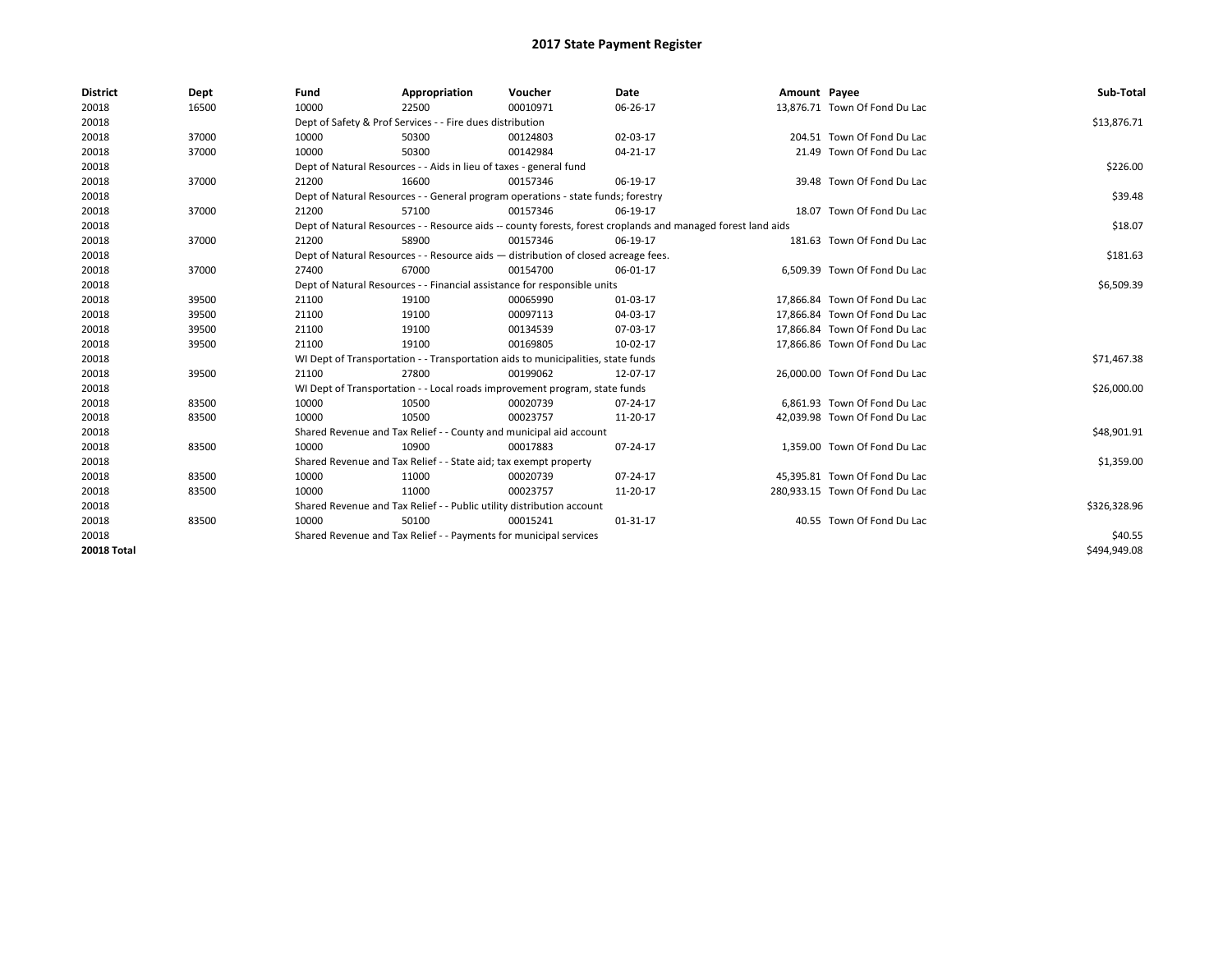| <b>District</b> | Dept  | Fund                                                                               | Appropriation                                                                    | Voucher  | Date                                                                                                         | Amount Payee |                           | Sub-Total    |
|-----------------|-------|------------------------------------------------------------------------------------|----------------------------------------------------------------------------------|----------|--------------------------------------------------------------------------------------------------------------|--------------|---------------------------|--------------|
| 20020           | 16500 | 10000                                                                              | 22500                                                                            | 00010972 | 06-27-17                                                                                                     |              | 4,072.15 Forest, Town of  |              |
| 20020           |       |                                                                                    | Dept of Safety & Prof Services - - Fire dues distribution                        |          |                                                                                                              |              |                           | \$4,072.15   |
| 20020           | 37000 | 10000                                                                              | 50300                                                                            | 00124809 | 02-03-17                                                                                                     |              | 726.91 Forest, Town of    |              |
| 20020           | 37000 | 10000                                                                              | 50300                                                                            | 00143266 | 04-21-17                                                                                                     |              | 1,499.85 Forest, Town of  |              |
| 20020           |       |                                                                                    | Dept of Natural Resources - - Aids in lieu of taxes - general fund               |          |                                                                                                              |              |                           | \$2,226.76   |
| 20020           | 37000 | 21200                                                                              | 16600                                                                            | 00157347 | 06-19-17                                                                                                     |              | 137.12 Forest, Town of    |              |
| 20020           |       |                                                                                    | Dept of Natural Resources - - General program operations - state funds; forestry |          |                                                                                                              |              |                           | \$137.12     |
| 20020           | 37000 | 21200                                                                              | 57100                                                                            | 00157347 | 06-19-17                                                                                                     |              | 62.76 Forest, Town of     |              |
| 20020           |       |                                                                                    |                                                                                  |          | Dept of Natural Resources - - Resource aids -- county forests, forest croplands and managed forest land aids |              |                           | \$62.76      |
| 20020           | 37000 | 21200                                                                              | 57900                                                                            | 00143267 | 04-21-17                                                                                                     |              | 340.53 Forest, Town of    |              |
| 20020           |       |                                                                                    | Dept of Natural Resources - - Aids in lieu of taxes - sum sufficient             |          |                                                                                                              |              |                           | \$340.53     |
| 20020           | 37000 | 21200                                                                              | 58900                                                                            | 00157347 | 06-19-17                                                                                                     |              | 630.76 Forest, Town of    |              |
| 20020           |       | Dept of Natural Resources - - Resource aids - distribution of closed acreage fees. |                                                                                  | \$630.76 |                                                                                                              |              |                           |              |
| 20020           | 37000 | 27400                                                                              | 67000                                                                            | 00154770 | 06-01-17                                                                                                     |              | 1,443.71 Forest, Town of  |              |
| 20020           |       |                                                                                    | Dept of Natural Resources - - Financial assistance for responsible units         |          |                                                                                                              |              |                           | \$1,443.71   |
| 20020           | 39500 | 21100                                                                              | 19100                                                                            | 00065991 | 01-03-17                                                                                                     |              | 27,139.65 Forest, Town of |              |
| 20020           | 39500 | 21100                                                                              | 19100                                                                            | 00097114 | 04-03-17                                                                                                     |              | 27,139.65 Forest, Town of |              |
| 20020           | 39500 | 21100                                                                              | 19100                                                                            | 00134540 | 07-03-17                                                                                                     |              | 27,139.65 Forest, Town of |              |
| 20020           | 39500 | 21100                                                                              | 19100                                                                            | 00169806 | 10-02-17                                                                                                     |              | 27,139.65 Forest, Town of |              |
| 20020           |       |                                                                                    | WI Dept of Transportation - - Transportation aids to municipalities, state funds |          |                                                                                                              |              |                           | \$108,558.60 |
| 20020           | 83500 | 10000                                                                              | 10500                                                                            | 00020740 | 07-24-17                                                                                                     |              | 3,465.21 Forest, Town of  |              |
| 20020           | 83500 | 10000                                                                              | 10500                                                                            | 00023758 | 11-20-17                                                                                                     |              | 19,636.21 Forest, Town of |              |
| 20020           |       |                                                                                    | Shared Revenue and Tax Relief - - County and municipal aid account               |          |                                                                                                              |              |                           | \$23,101.42  |
| 20020           | 83500 | 10000                                                                              | 10900                                                                            | 00017884 | 07-24-17                                                                                                     |              | 76.00 Forest, Town of     |              |
| 20020           |       |                                                                                    | Shared Revenue and Tax Relief - - State aid; tax exempt property                 |          |                                                                                                              |              |                           | \$76.00      |
| 20020           | 83500 | 10000                                                                              | 11000                                                                            | 00020740 | 07-24-17                                                                                                     |              | 57.83 Forest, Town of     |              |
| 20020           | 83500 | 10000                                                                              | 11000                                                                            | 00023758 | 11-20-17                                                                                                     |              | 342.65 Forest, Town of    |              |
| 20020           |       |                                                                                    | Shared Revenue and Tax Relief - - Public utility distribution account            |          |                                                                                                              |              |                           | \$400.48     |
| 20020 Total     |       |                                                                                    |                                                                                  |          |                                                                                                              |              |                           | \$141,050.29 |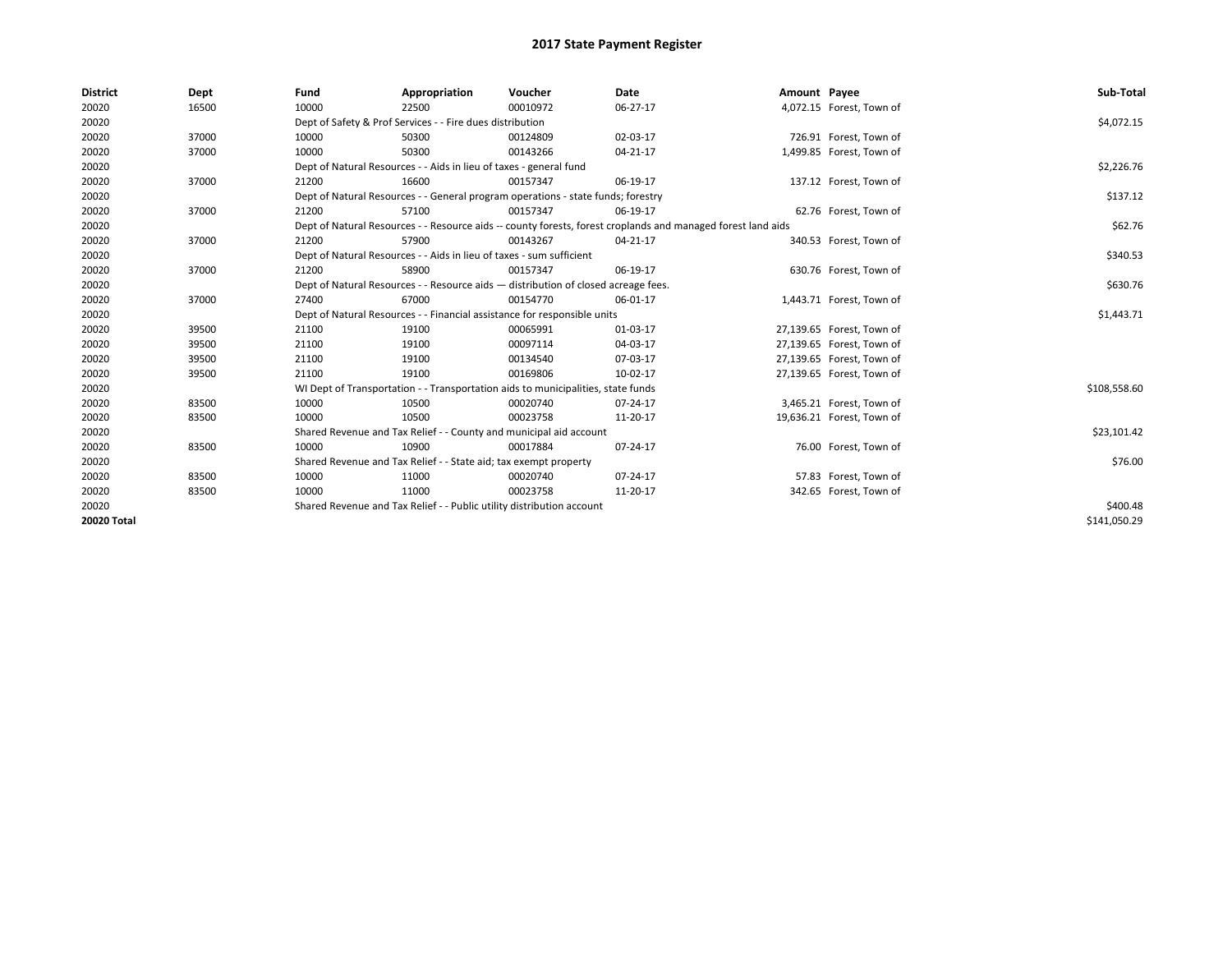| <b>District</b> | Dept  | Fund                                                                     | Appropriation                                                                      | Voucher    | Date                                                                                                         | Amount Payee |                              | Sub-Total    |
|-----------------|-------|--------------------------------------------------------------------------|------------------------------------------------------------------------------------|------------|--------------------------------------------------------------------------------------------------------------|--------------|------------------------------|--------------|
| 20022           | 16500 | 10000                                                                    | 22500                                                                              | 00010973   | 06-26-17                                                                                                     |              | 6,333.77 Town Of Friendship  |              |
| 20022           |       |                                                                          | Dept of Safety & Prof Services - - Fire dues distribution                          |            |                                                                                                              |              |                              | \$6,333.77   |
| 20022           | 37000 | 21200                                                                    | 16600                                                                              | 00157348   | 06-19-17                                                                                                     |              | 52.99 Town Of Friendship     |              |
| 20022           |       |                                                                          | Dept of Natural Resources - - General program operations - state funds; forestry   |            |                                                                                                              |              |                              | \$52.99      |
| 20022           | 37000 | 21200                                                                    | 57100                                                                              | 00157348   | 06-19-17                                                                                                     |              | 24.25 Town Of Friendship     |              |
| 20022           |       |                                                                          |                                                                                    |            | Dept of Natural Resources - - Resource aids -- county forests, forest croplands and managed forest land aids |              |                              | \$24.25      |
| 20022           | 37000 | 21200                                                                    | 58900                                                                              | 00157348   | 06-19-17                                                                                                     |              | 243.77 Town Of Friendship    |              |
| 20022           |       |                                                                          | Dept of Natural Resources - - Resource aids - distribution of closed acreage fees. |            |                                                                                                              |              |                              | \$243.77     |
| 20022           | 37000 | 27400                                                                    | 67000                                                                              | 00154856   | 06-01-17                                                                                                     |              | 7,975.29 Town Of Friendship  |              |
| 20022           |       | Dept of Natural Resources - - Financial assistance for responsible units |                                                                                    | \$7,975.29 |                                                                                                              |              |                              |              |
| 20022           | 39500 | 21100                                                                    | 19100                                                                              | 00065992   | 01-03-17                                                                                                     |              | 12,722.05 Town Of Friendship |              |
| 20022           | 39500 | 21100                                                                    | 19100                                                                              | 00097115   | 04-03-17                                                                                                     |              | 12,722.05 Town Of Friendship |              |
| 20022           | 39500 | 21100                                                                    | 19100                                                                              | 00134541   | 07-03-17                                                                                                     |              | 12,722.05 Town Of Friendship |              |
| 20022           | 39500 | 21100                                                                    | 19100                                                                              | 00169807   | 10-02-17                                                                                                     |              | 12,722.07 Town Of Friendship |              |
| 20022           |       |                                                                          | WI Dept of Transportation - - Transportation aids to municipalities, state funds   |            |                                                                                                              |              |                              | \$50,888.22  |
| 20022           | 83500 | 10000                                                                    | 10500                                                                              | 00020741   | 07-24-17                                                                                                     |              | 17,087.38 Town Of Friendship |              |
| 20022           | 83500 | 10000                                                                    | 10500                                                                              | 00023759   | 11-20-17                                                                                                     |              | 96,825.06 Town Of Friendship |              |
| 20022           |       |                                                                          | Shared Revenue and Tax Relief - - County and municipal aid account                 |            |                                                                                                              |              |                              | \$113,912.44 |
| 20022           | 83500 | 10000                                                                    | 10900                                                                              | 00017885   | 07-24-17                                                                                                     |              | 132.00 Town Of Friendship    |              |
| 20022           |       |                                                                          | Shared Revenue and Tax Relief - - State aid; tax exempt property                   |            |                                                                                                              |              |                              | \$132.00     |
| 20022           | 83500 | 10000                                                                    | 11000                                                                              | 00020741   | 07-24-17                                                                                                     |              | 3.44 Town Of Friendship      |              |
| 20022           |       |                                                                          | Shared Revenue and Tax Relief - - Public utility distribution account              |            |                                                                                                              |              |                              | \$3.44       |
| 20022           | 83500 | 52100                                                                    | 36300                                                                              | 00015784   | 03-27-17                                                                                                     |              | 44,336.52 Town Of Friendship |              |
| 20022           |       |                                                                          | Shared Revenue and Tax Relief - - Lottery and gaming credit                        |            |                                                                                                              |              |                              | \$44,336.52  |
| 20022 Total     |       |                                                                          |                                                                                    |            |                                                                                                              |              |                              | \$223,902.69 |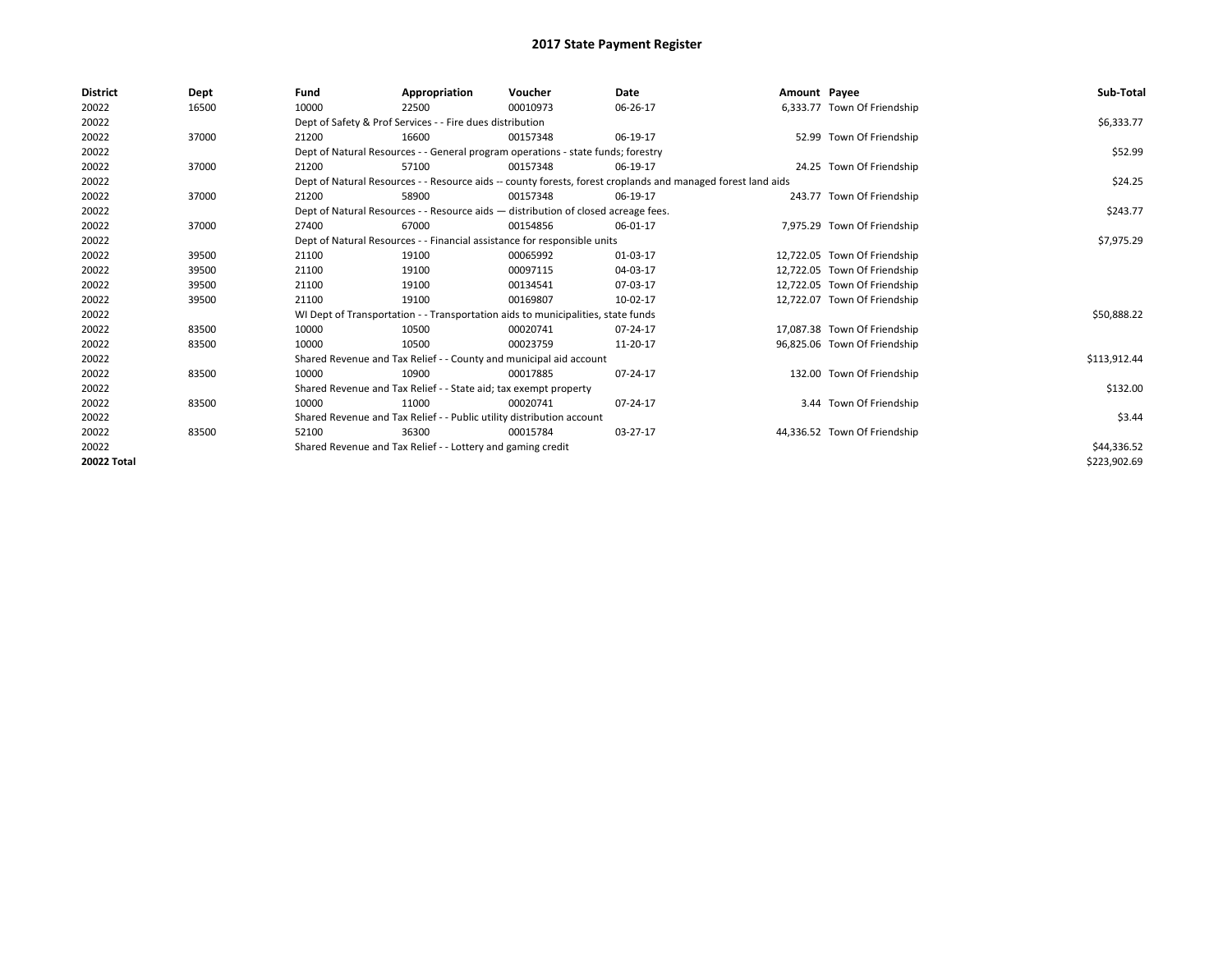| <b>District</b> | Dept  | Fund                                                                                                         | Appropriation                                                                    | Voucher    | Date           | Amount Payee |                             | Sub-Total    |
|-----------------|-------|--------------------------------------------------------------------------------------------------------------|----------------------------------------------------------------------------------|------------|----------------|--------------|-----------------------------|--------------|
| 20024           | 16500 | 10000                                                                                                        | 22500                                                                            | 00010974   | 06-27-17       |              | 5,710.87 Town Of Lamartine  |              |
| 20024           |       |                                                                                                              | Dept of Safety & Prof Services - - Fire dues distribution                        |            |                |              |                             | \$5,710.87   |
| 20024           | 37000 | 10000                                                                                                        | 50300                                                                            | 00124831   | 02-03-17       |              | 110.80 Town Of Lamartine    |              |
| 20024           | 37000 | 10000                                                                                                        | 50300                                                                            | 00124832   | 02-03-17       |              | 24,402.60 Town Of Lamartine |              |
| 20024           | 37000 | 10000                                                                                                        | 50300                                                                            | 00144022   | 04-21-17       |              | 762.14 Town Of Lamartine    |              |
| 20024           |       |                                                                                                              | Dept of Natural Resources - - Aids in lieu of taxes - general fund               |            |                |              |                             | \$25,275.54  |
| 20024           | 37000 | 21200                                                                                                        | 16600                                                                            | 00157349   | 06-19-17       |              | 29.28 Town Of Lamartine     |              |
| 20024           |       |                                                                                                              | Dept of Natural Resources - - General program operations - state funds; forestry |            |                |              |                             | \$29.28      |
| 20024           | 37000 | 21200                                                                                                        | 57100                                                                            | 00157349   | 06-19-17       |              | 13.40 Town Of Lamartine     |              |
| 20024           |       | Dept of Natural Resources - - Resource aids -- county forests, forest croplands and managed forest land aids |                                                                                  | \$13.40    |                |              |                             |              |
| 20024           | 37000 | 21200                                                                                                        | 57900                                                                            | 00144023   | $04 - 21 - 17$ |              | 591.92 Town Of Lamartine    |              |
| 20024           |       |                                                                                                              | Dept of Natural Resources - - Aids in lieu of taxes - sum sufficient             |            |                |              |                             | \$591.92     |
| 20024           | 37000 | 21200                                                                                                        | 58900                                                                            | 00157349   | 06-19-17       |              | 134.68 Town Of Lamartine    |              |
| 20024           |       | Dept of Natural Resources - - Resource aids - distribution of closed acreage fees.                           |                                                                                  | \$134.68   |                |              |                             |              |
| 20024           | 37000 | 27400                                                                                                        | 67000                                                                            | 00154759   | 06-01-17       |              | 2.398.53 Town Of Lamartine  |              |
| 20024           |       |                                                                                                              | Dept of Natural Resources - - Financial assistance for responsible units         |            |                |              |                             | \$2,398.53   |
| 20024           | 39500 | 21100                                                                                                        | 19100                                                                            | 00065993   | $01-03-17$     |              | 24,128.41 Town Of Lamartine |              |
| 20024           | 39500 | 21100                                                                                                        | 19100                                                                            | 00097116   | 04-03-17       |              | 24,128.41 Town Of Lamartine |              |
| 20024           | 39500 | 21100                                                                                                        | 19100                                                                            | 00134542   | 07-03-17       |              | 24,128.41 Town Of Lamartine |              |
| 20024           | 39500 | 21100                                                                                                        | 19100                                                                            | 00169808   | 10-02-17       |              | 24,128.43 Town Of Lamartine |              |
| 20024           |       |                                                                                                              | WI Dept of Transportation - - Transportation aids to municipalities, state funds |            |                |              |                             | \$96,513.66  |
| 20024           | 83500 | 10000                                                                                                        | 10500                                                                            | 00020742   | 07-24-17       |              | 5.006.70 Town Of Lamartine  |              |
| 20024           | 83500 | 10000                                                                                                        | 10500                                                                            | 00023760   | 11-20-17       |              | 28,371.29 Town Of Lamartine |              |
| 20024           |       |                                                                                                              | Shared Revenue and Tax Relief - - County and municipal aid account               |            |                |              |                             | \$33,377.99  |
| 20024           | 83500 | 10000                                                                                                        | 10900                                                                            | 00017886   | 07-24-17       |              | 193.00 Town Of Lamartine    |              |
| 20024           |       |                                                                                                              | Shared Revenue and Tax Relief - - State aid; tax exempt property                 |            |                |              |                             | \$193.00     |
| 20024           | 83500 | 10000                                                                                                        | 11000                                                                            | 00020742   | 07-24-17       |              | 1.098.44 Town Of Lamartine  |              |
| 20024           | 83500 | 10000                                                                                                        | 11000                                                                            | 00023760   | 11-20-17       |              | 6,398.35 Town Of Lamartine  |              |
| 20024           |       | Shared Revenue and Tax Relief - - Public utility distribution account                                        |                                                                                  | \$7,496.79 |                |              |                             |              |
| 20024 Total     |       |                                                                                                              |                                                                                  |            |                |              |                             | \$171,735.66 |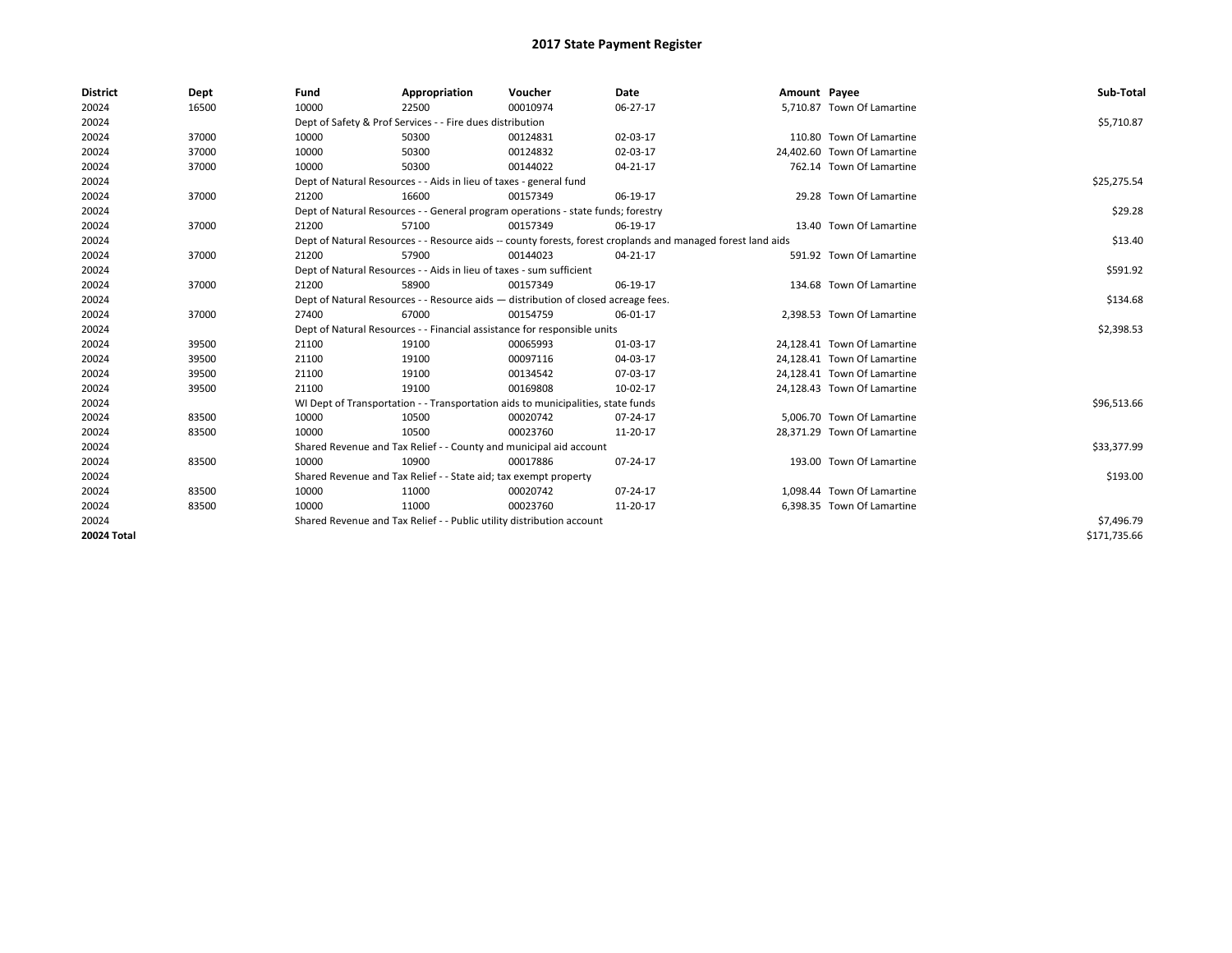| <b>District</b> | Dept  | Fund  | Appropriation                                                                                                | Voucher  | <b>Date</b> | Amount Payee |                               | Sub-Total    |
|-----------------|-------|-------|--------------------------------------------------------------------------------------------------------------|----------|-------------|--------------|-------------------------------|--------------|
| 20026           | 16500 | 10000 | 22500                                                                                                        | 00010975 | 06-26-17    |              | 4,458.37 Town Of Marshfield   |              |
| 20026           |       |       | Dept of Safety & Prof Services - - Fire dues distribution                                                    |          |             |              |                               | \$4,458.37   |
| 20026           | 37000 | 10000 | 50300                                                                                                        | 00142744 | 04-21-17    |              | 40.00 Town Of Marshfield      |              |
| 20026           |       |       | Dept of Natural Resources - - Aids in lieu of taxes - general fund                                           |          |             |              |                               | \$40.00      |
| 20026           | 37000 | 21200 | 16600                                                                                                        | 00157350 | 06-19-17    |              | 212.52 Town Of Marshfield     |              |
| 20026           |       |       | Dept of Natural Resources - - General program operations - state funds; forestry                             |          |             |              |                               | \$212.52     |
| 20026           | 37000 | 21200 | 57100                                                                                                        | 00157350 | 06-19-17    |              | 103.07 Town Of Marshfield     |              |
| 20026           |       |       | Dept of Natural Resources - - Resource aids -- county forests, forest croplands and managed forest land aids |          |             |              |                               | \$103.07     |
| 20026           | 37000 | 21200 | 57900                                                                                                        | 00142745 | 04-21-17    |              | 11.26 Town Of Marshfield      |              |
| 20026           |       |       | Dept of Natural Resources - - Aids in lieu of taxes - sum sufficient                                         |          |             |              |                               | \$11.26      |
| 20026           | 37000 | 21200 | 58900                                                                                                        | 00157350 | 06-19-17    |              | 977.61 Town Of Marshfield     |              |
| 20026           |       |       | Dept of Natural Resources - - Resource aids - distribution of closed acreage fees.                           |          |             |              |                               | \$977.61     |
| 20026           | 37000 | 27400 | 67000                                                                                                        | 00154586 | 06-01-17    |              | 1,473.82 Town Of Marshfield   |              |
| 20026           |       |       | Dept of Natural Resources - - Financial assistance for responsible units                                     |          |             |              |                               | \$1,473.82   |
| 20026           | 39500 | 21100 | 19100                                                                                                        | 00065994 | 01-03-17    |              | 22,344.79 Town Of Marshfield  |              |
| 20026           | 39500 | 21100 | 19100                                                                                                        | 00097117 | 04-03-17    |              | 22.344.79 Town Of Marshfield  |              |
| 20026           | 39500 | 21100 | 19100                                                                                                        | 00134543 | 07-03-17    |              | 22,344.79 Town Of Marshfield  |              |
| 20026           | 39500 | 21100 | 19100                                                                                                        | 00169809 | 10-02-17    |              | 22,344.81 Town Of Marshfield  |              |
| 20026           |       |       | WI Dept of Transportation - - Transportation aids to municipalities, state funds                             |          |             |              |                               | \$89,379.18  |
| 20026           | 83500 | 10000 | 10500                                                                                                        | 00020743 | 07-24-17    |              | 2.602.26 Town Of Marshfield   |              |
| 20026           | 83500 | 10000 | 10500                                                                                                        | 00023761 | 11-20-17    |              | 14,746.17 Town Of Marshfield  |              |
| 20026           |       |       | Shared Revenue and Tax Relief - - County and municipal aid account                                           |          |             |              |                               | \$17,348.43  |
| 20026           | 83500 | 10000 | 10900                                                                                                        | 00017887 | 07-24-17    |              | 22.00 Town Of Marshfield      |              |
| 20026           |       |       | Shared Revenue and Tax Relief - - State aid; tax exempt property                                             |          |             |              |                               | \$22.00      |
| 20026           | 83500 | 10000 | 11000                                                                                                        | 00020743 | 07-24-17    |              | 20,273.00 Town Of Marshfield  |              |
| 20026           | 83500 | 10000 | 11000                                                                                                        | 00023761 | 11-20-17    |              | 115,045.98 Town Of Marshfield |              |
| 20026           |       |       | Shared Revenue and Tax Relief - - Public utility distribution account                                        |          |             |              |                               | \$135,318.98 |
| 20026 Total     |       |       |                                                                                                              |          |             |              |                               | \$249,345.24 |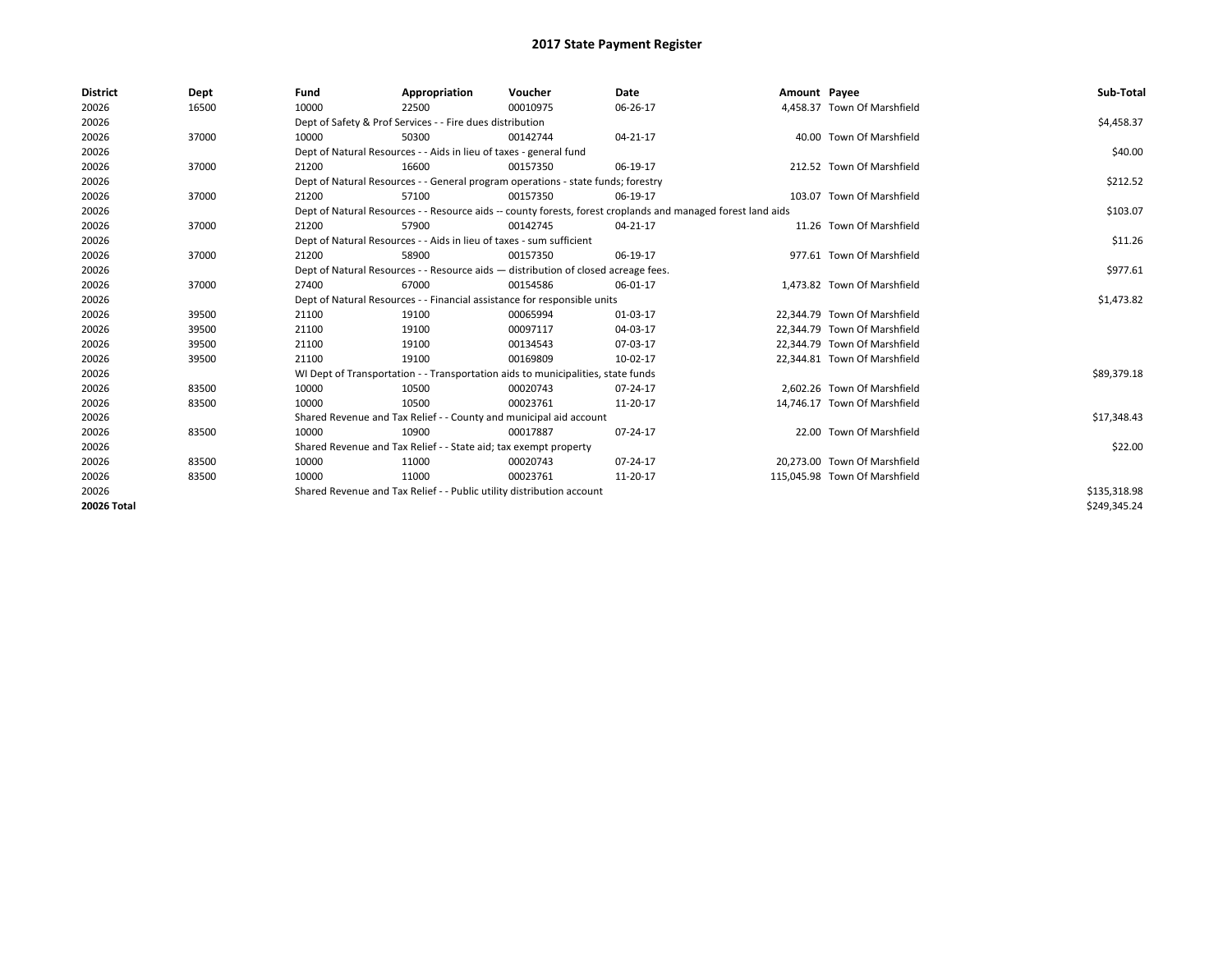| <b>District</b> | Dept  | Fund                                                                             | Appropriation                                                              | Voucher      | Date     | Amount Payee |                           | Sub-Total    |
|-----------------|-------|----------------------------------------------------------------------------------|----------------------------------------------------------------------------|--------------|----------|--------------|---------------------------|--------------|
| 20028           | 16500 | 10000                                                                            | 22500                                                                      | 00010976     | 06-26-17 |              | 2,575.09 Town Of Metomen  |              |
| 20028           |       |                                                                                  | Dept of Safety & Prof Services - - Fire dues distribution                  |              |          |              |                           | \$2,575.09   |
| 20028           | 37000 | 10000                                                                            | 50300                                                                      | 00124801     | 02-03-17 |              | 4,620.63 Town Of Metomen  |              |
| 20028           |       |                                                                                  | Dept of Natural Resources - - Aids in lieu of taxes - general fund         |              |          |              |                           | \$4,620.63   |
| 20028           | 37000 | 27400                                                                            | 67000                                                                      | 00154891     | 06-01-17 |              | 678.28 Town Of Metomen    |              |
| 20028           |       |                                                                                  | Dept of Natural Resources - - Financial assistance for responsible units   |              |          |              |                           | \$678.28     |
| 20028           | 39500 | 21100                                                                            | 19100                                                                      | 00065995     | 01-03-17 |              | 26,022.13 Town Of Metomen |              |
| 20028           | 39500 | 21100                                                                            | 19100                                                                      | 00097118     | 04-03-17 |              | 26,022.13 Town Of Metomen |              |
| 20028           | 39500 | 21100                                                                            | 19100                                                                      | 00134544     | 07-03-17 |              | 26,022.13 Town Of Metomen |              |
| 20028           | 39500 | 21100                                                                            | 19100                                                                      | 00169810     | 10-02-17 |              | 26,022.15 Town Of Metomen |              |
| 20028           |       | WI Dept of Transportation - - Transportation aids to municipalities, state funds |                                                                            | \$104,088.54 |          |              |                           |              |
| 20028           | 39500 | 21100                                                                            | 27800                                                                      | 00179288     | 10-16-17 |              | 52,752.95 Town Of Metomen |              |
| 20028           |       |                                                                                  | WI Dept of Transportation - - Local roads improvement program, state funds |              |          |              |                           | \$52,752.95  |
| 20028           | 83500 | 10000                                                                            | 10500                                                                      | 00020744     | 07-24-17 |              | 1,259.94 Town Of Metomen  |              |
| 20028           | 83500 | 10000                                                                            | 10500                                                                      | 00023762     | 11-20-17 |              | 7,557.26 Town Of Metomen  |              |
| 20028           |       |                                                                                  | Shared Revenue and Tax Relief - - County and municipal aid account         |              |          |              |                           | \$8,817.20   |
| 20028           | 83500 | 10000                                                                            | 10900                                                                      | 00017888     | 07-24-17 |              | 54.00 Town Of Metomen     |              |
| 20028           |       |                                                                                  | Shared Revenue and Tax Relief - - State aid; tax exempt property           |              |          |              |                           | \$54.00      |
| 20028           | 83500 | 10000                                                                            | 11000                                                                      | 00020744     | 07-24-17 |              | 743.44 Town Of Metomen    |              |
| 20028           | 83500 | 10000                                                                            | 11000                                                                      | 00023762     | 11-20-17 |              | 4,571.52 Town Of Metomen  |              |
| 20028           |       |                                                                                  | Shared Revenue and Tax Relief - - Public utility distribution account      |              |          |              |                           | \$5,314.96   |
| 20028 Total     |       |                                                                                  |                                                                            |              |          |              |                           | \$178,901.65 |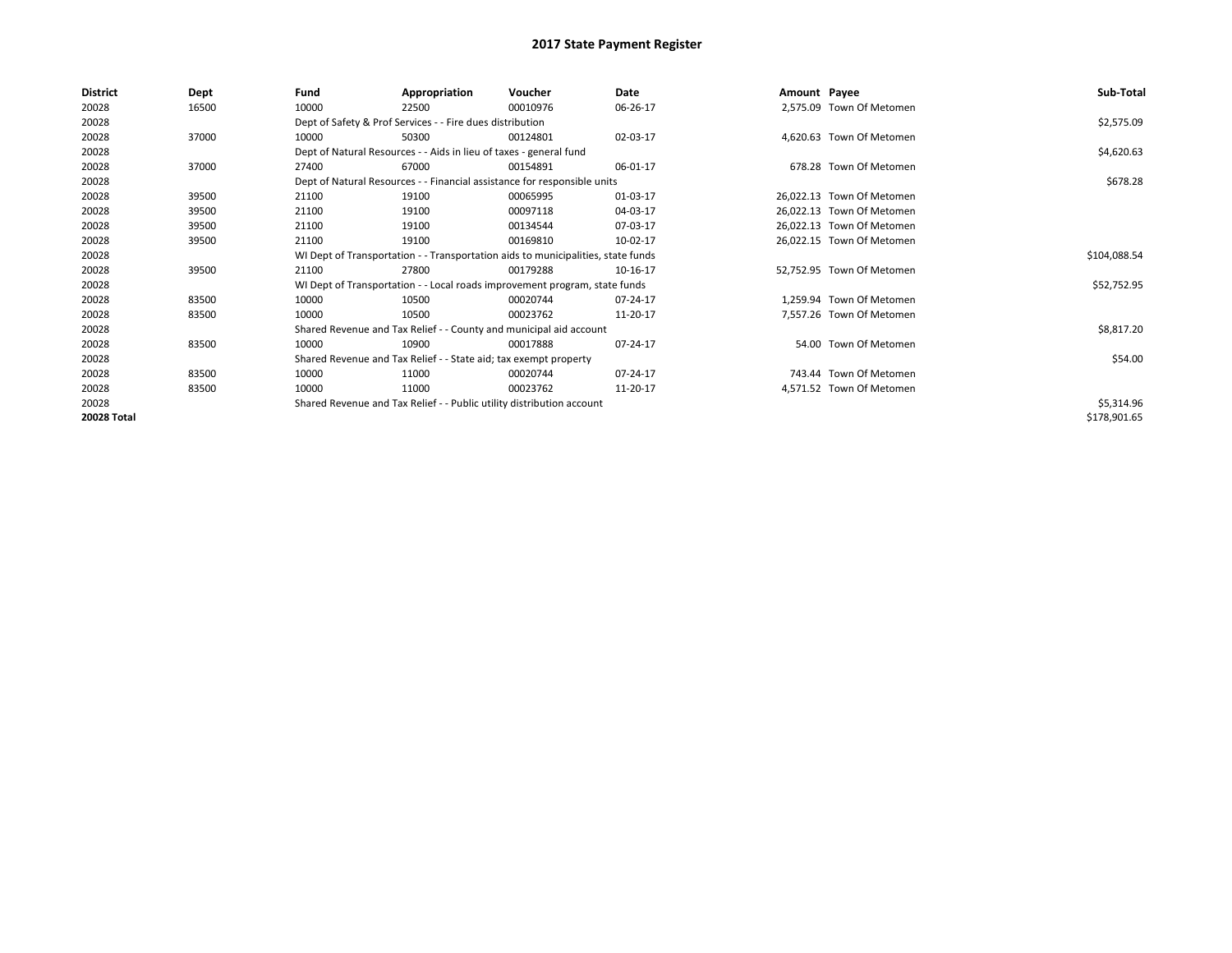| <b>District</b> | Dept  | Fund                                                                     | Appropriation                                                                      | Voucher    | Date                                                                                                         | Amount Payee |                            | Sub-Total    |
|-----------------|-------|--------------------------------------------------------------------------|------------------------------------------------------------------------------------|------------|--------------------------------------------------------------------------------------------------------------|--------------|----------------------------|--------------|
| 20030           | 16500 | 10000                                                                    | 22500                                                                              | 00010977   | 06-26-17                                                                                                     |              | 2,468.65 Town Of Oakfield  |              |
| 20030           |       |                                                                          | Dept of Safety & Prof Services - - Fire dues distribution                          |            |                                                                                                              |              |                            | \$2,468.65   |
| 20030           | 37000 | 10000                                                                    | 50300                                                                              | 00124818   | 02-03-17                                                                                                     |              | 1.546.21 Town Of Oakfield  |              |
| 20030           | 37000 | 10000                                                                    | 50300                                                                              | 00124819   | 02-03-17                                                                                                     |              | 51,619.89 Town Of Oakfield |              |
| 20030           | 37000 | 10000                                                                    | 50300                                                                              | 00143648   | 04-21-17                                                                                                     |              | 183.41 Town Of Oakfield    |              |
| 20030           |       |                                                                          | Dept of Natural Resources - - Aids in lieu of taxes - general fund                 |            |                                                                                                              |              |                            | \$53,349.51  |
| 20030           | 37000 | 21200                                                                    | 16600                                                                              | 00157351   | 06-19-17                                                                                                     |              | 129.35 Town Of Oakfield    |              |
| 20030           |       |                                                                          | Dept of Natural Resources - - General program operations - state funds; forestry   |            |                                                                                                              |              |                            | \$129.35     |
| 20030           | 37000 | 21200                                                                    | 57100                                                                              | 00157351   | 06-19-17                                                                                                     |              | 59.20 Town Of Oakfield     |              |
| 20030           |       |                                                                          |                                                                                    |            | Dept of Natural Resources - - Resource aids -- county forests, forest croplands and managed forest land aids |              |                            | \$59.20      |
| 20030           | 37000 | 21200                                                                    | 58900                                                                              | 00157351   | 06-19-17                                                                                                     |              | 595.00 Town Of Oakfield    |              |
| 20030           |       |                                                                          | Dept of Natural Resources - - Resource aids - distribution of closed acreage fees. |            |                                                                                                              |              |                            | \$595.00     |
| 20030           | 37000 | 27400                                                                    | 67000                                                                              | 00154501   | 06-01-17                                                                                                     |              | 2,416.74 Town Of Oakfield  |              |
| 20030           |       | Dept of Natural Resources - - Financial assistance for responsible units |                                                                                    | \$2,416.74 |                                                                                                              |              |                            |              |
| 20030           | 39500 | 21100                                                                    | 19100                                                                              | 00065996   | 01-03-17                                                                                                     |              | 19,669.36 Town Of Oakfield |              |
| 20030           | 39500 | 21100                                                                    | 19100                                                                              | 00097119   | 04-03-17                                                                                                     |              | 19.669.36 Town Of Oakfield |              |
| 20030           | 39500 | 21100                                                                    | 19100                                                                              | 00134545   | 07-03-17                                                                                                     |              | 19,669.36 Town Of Oakfield |              |
| 20030           | 39500 | 21100                                                                    | 19100                                                                              | 00169811   | 10-02-17                                                                                                     |              | 19,669.38 Town Of Oakfield |              |
| 20030           |       |                                                                          | WI Dept of Transportation - - Transportation aids to municipalities, state funds   |            |                                                                                                              |              |                            | \$78,677.46  |
| 20030           | 45500 | 10000                                                                    | 23100                                                                              | 00039615   | 12-22-17                                                                                                     |              | 160.00 Town Of Oakfield    |              |
| 20030           |       |                                                                          | Department of Justice - - Law enforcement training fund, local assistance          |            |                                                                                                              |              |                            | \$160.00     |
| 20030           | 83500 | 10000                                                                    | 10500                                                                              | 00020745   | 07-24-17                                                                                                     |              | 4.097.00 Town Of Oakfield  |              |
| 20030           | 83500 | 10000                                                                    | 10500                                                                              | 00023763   | 11-20-17                                                                                                     |              | 23,216.34 Town Of Oakfield |              |
| 20030           |       |                                                                          | Shared Revenue and Tax Relief - - County and municipal aid account                 |            |                                                                                                              |              |                            | \$27,313.34  |
| 20030           | 83500 | 10000                                                                    | 10900                                                                              | 00017889   | 07-24-17                                                                                                     |              | 46.00 Town Of Oakfield     |              |
| 20030           |       |                                                                          | Shared Revenue and Tax Relief - - State aid; tax exempt property                   |            |                                                                                                              |              |                            | \$46.00      |
| 20030           | 83500 | 10000                                                                    | 11000                                                                              | 00020745   | 07-24-17                                                                                                     |              | 6.390.12 Town Of Oakfield  |              |
| 20030           | 83500 | 10000                                                                    | 11000                                                                              | 00023763   | 11-20-17                                                                                                     |              | 36,215.59 Town Of Oakfield |              |
| 20030           |       |                                                                          | Shared Revenue and Tax Relief - - Public utility distribution account              |            |                                                                                                              |              |                            | \$42,605.71  |
| 20030 Total     |       |                                                                          |                                                                                    |            |                                                                                                              |              |                            | \$207,820.96 |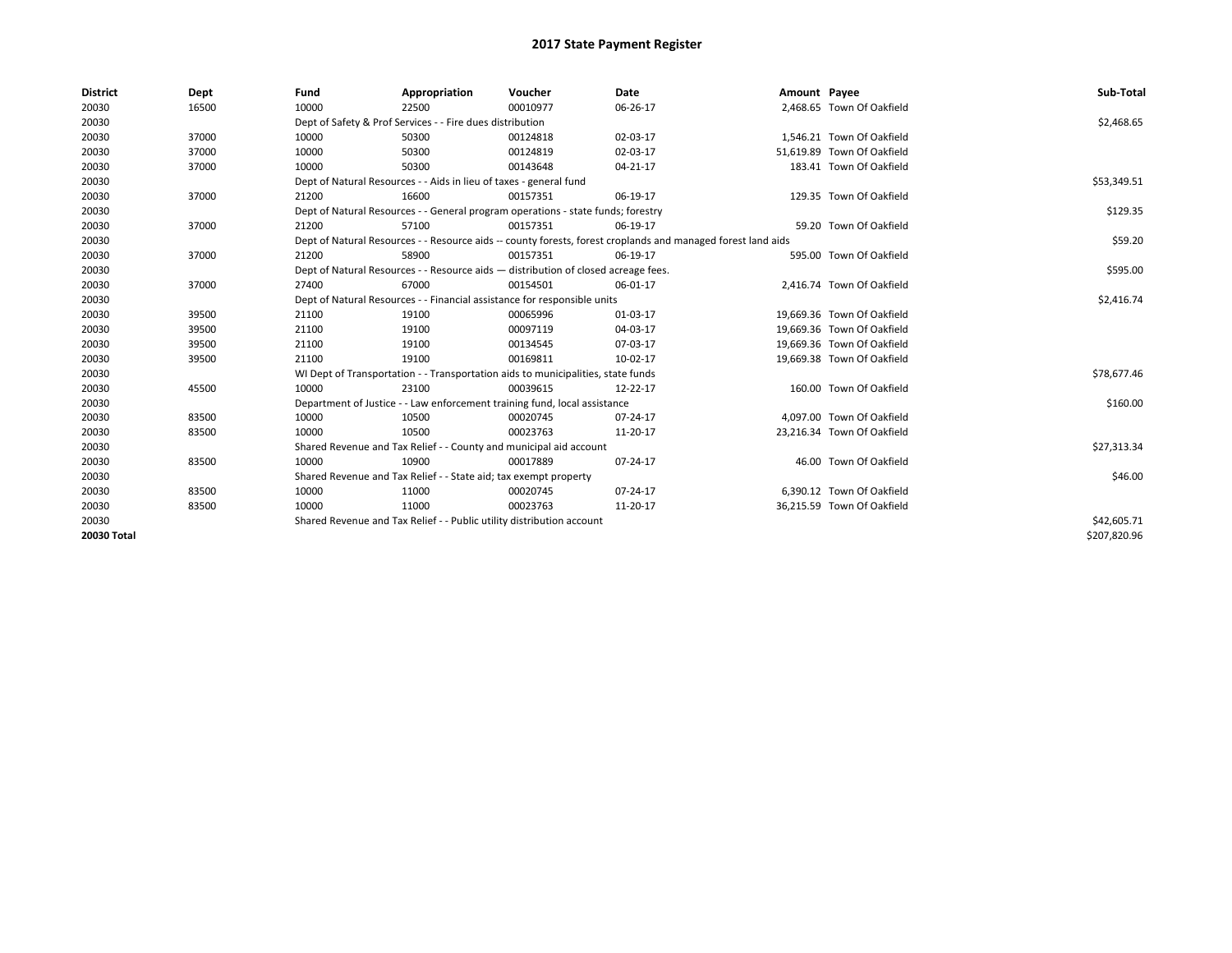| <b>District</b> | Dept  | Fund  | Appropriation                                                                                                | Voucher  | Date           | Amount Payee |                           | Sub-Total    |  |  |  |
|-----------------|-------|-------|--------------------------------------------------------------------------------------------------------------|----------|----------------|--------------|---------------------------|--------------|--|--|--|
| 20032           | 16500 | 10000 | 22500                                                                                                        | 00010978 | 06-26-17       |              | 6,730.46 Town Of Osceola  |              |  |  |  |
| 20032           |       |       | Dept of Safety & Prof Services - - Fire dues distribution                                                    |          |                |              |                           | \$6,730.46   |  |  |  |
| 20032           | 37000 | 10000 | 50300                                                                                                        | 00124807 | 02-03-17       |              | 892.84 Town Of Osceola    |              |  |  |  |
| 20032           |       |       | Dept of Natural Resources - - Aids in lieu of taxes - general fund                                           |          |                |              |                           | \$892.84     |  |  |  |
| 20032           | 37000 | 21200 | 16600                                                                                                        | 00157352 | 06-19-17       |              | 267.29 Town Of Osceola    |              |  |  |  |
| 20032           |       |       | Dept of Natural Resources - - General program operations - state funds; forestry                             |          |                |              |                           | \$267.29     |  |  |  |
| 20032           | 37000 | 21200 | 38100                                                                                                        | 00134402 | 03-24-17       |              | 1,180.46 Town Of Osceola  |              |  |  |  |
| 20032           |       |       | Dept of Natural Resources - - General program operations--federal funds                                      |          |                |              |                           | \$1,180.46   |  |  |  |
| 20032           | 37000 | 21200 | 55000                                                                                                        | 00134402 | 03-24-17       |              | 4,090.30 Town Of Osceola  |              |  |  |  |
| 20032           |       |       | Dept of Natural Resources - - Enforcement aids -- boating enforcement                                        |          |                |              |                           | \$4,090.30   |  |  |  |
| 20032           | 37000 | 21200 | 57100                                                                                                        | 00157352 | 06-19-17       |              | 122.33 Town Of Osceola    |              |  |  |  |
| 20032           |       |       | Dept of Natural Resources - - Resource aids -- county forests, forest croplands and managed forest land aids |          |                |              |                           |              |  |  |  |
| 20032           | 37000 | 21200 | 57900                                                                                                        | 00143082 | 04-21-17       |              | 3,104.18 Town Of Osceola  |              |  |  |  |
| 20032           |       |       | Dept of Natural Resources - - Aids in lieu of taxes - sum sufficient                                         |          |                |              |                           | \$3,104.18   |  |  |  |
| 20032           | 37000 | 21200 | 58900                                                                                                        | 00157352 | 06-19-17       |              | 1,229.52 Town Of Osceola  |              |  |  |  |
| 20032           |       |       | Dept of Natural Resources - - Resource aids - distribution of closed acreage fees.                           |          |                |              |                           |              |  |  |  |
| 20032           | 37000 | 27400 | 67000                                                                                                        | 00154087 | 06-01-17       |              | 1,687.77 Town Of Osceola  |              |  |  |  |
| 20032           |       |       | Dept of Natural Resources - - Financial assistance for responsible units                                     |          |                |              |                           |              |  |  |  |
| 20032           | 39500 | 21100 | 19100                                                                                                        | 00065997 | 01-03-17       |              | 23,511.85 Town Of Osceola |              |  |  |  |
| 20032           | 39500 | 21100 | 19100                                                                                                        | 00097120 | 04-03-17       |              | 23,511.85 Town Of Osceola |              |  |  |  |
| 20032           | 39500 | 21100 | 19100                                                                                                        | 00134546 | 07-03-17       |              | 23,511.85 Town Of Osceola |              |  |  |  |
| 20032           | 39500 | 21100 | 19100                                                                                                        | 00169812 | 10-02-17       |              | 23,511.87 Town Of Osceola |              |  |  |  |
| 20032           |       |       | WI Dept of Transportation - - Transportation aids to municipalities, state funds                             |          |                |              |                           | \$94,047.42  |  |  |  |
| 20032           | 45500 | 10000 | 23100                                                                                                        | 00021656 | 01-03-17       |              | 320.00 Town Of Osceola    |              |  |  |  |
| 20032           | 45500 | 10000 | 23100                                                                                                        | 00039740 | 12-26-17       |              | 320.00 Town Of Osceola    |              |  |  |  |
| 20032           |       |       | Department of Justice - - Law enforcement training fund, local assistance                                    |          |                |              |                           | \$640.00     |  |  |  |
| 20032           | 83500 | 10000 | 10500                                                                                                        | 00020746 | 07-24-17       |              | 3,297.35 Town Of Osceola  |              |  |  |  |
| 20032           | 83500 | 10000 | 10500                                                                                                        | 00023764 | 11-20-17       |              | 18,684.95 Town Of Osceola |              |  |  |  |
| 20032           |       |       | Shared Revenue and Tax Relief - - County and municipal aid account                                           |          |                |              |                           | \$21,982.30  |  |  |  |
| 20032           | 83500 | 10000 | 10900                                                                                                        | 00017890 | 07-24-17       |              | 48.00 Town Of Osceola     |              |  |  |  |
| 20032           |       |       | Shared Revenue and Tax Relief - - State aid; tax exempt property                                             |          |                |              |                           | \$48.00      |  |  |  |
| 20032           | 83500 | 10000 | 11000                                                                                                        | 00020746 | 07-24-17       |              | 13.18 Town Of Osceola     |              |  |  |  |
| 20032           | 83500 | 10000 | 11000                                                                                                        | 00023764 | 11-20-17       |              | 76.99 Town Of Osceola     |              |  |  |  |
| 20032           |       |       | Shared Revenue and Tax Relief - - Public utility distribution account                                        |          |                |              |                           | \$90.17      |  |  |  |
| 20032           | 83500 | 10000 | 50100                                                                                                        | 00015242 | $01 - 31 - 17$ |              | 507.17 Town Of Osceola    |              |  |  |  |
| 20032           |       |       | Shared Revenue and Tax Relief - - Payments for municipal services                                            |          |                |              |                           | \$507.17     |  |  |  |
| 20032 Total     |       |       |                                                                                                              |          |                |              |                           | \$136,620.21 |  |  |  |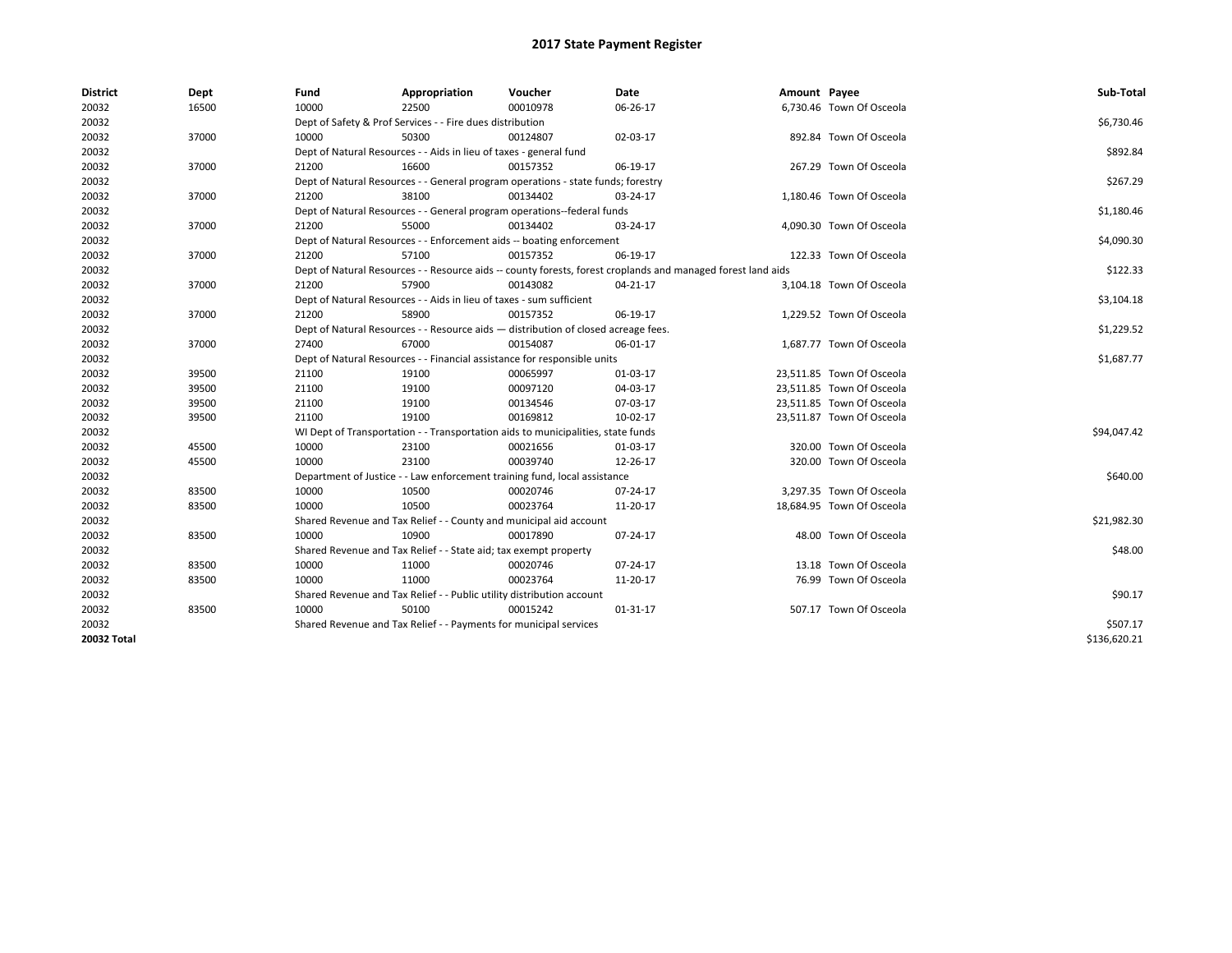| <b>District</b> | Dept  | Fund                                                                  | Appropriation                                                                    | Voucher                                                                   | Date     | Amount Payee |                         | Sub-Total    |  |  |  |
|-----------------|-------|-----------------------------------------------------------------------|----------------------------------------------------------------------------------|---------------------------------------------------------------------------|----------|--------------|-------------------------|--------------|--|--|--|
| 20034           | 16500 | 10000                                                                 | 22500                                                                            | 00010979                                                                  | 06-26-17 |              | 4,809.50 Town of Ripon  |              |  |  |  |
| 20034           |       |                                                                       | Dept of Safety & Prof Services - - Fire dues distribution                        |                                                                           |          |              |                         | \$4,809.50   |  |  |  |
| 20034           | 37000 | 10000                                                                 | 50300                                                                            | 00124821                                                                  | 02-03-17 |              | 1,898.78 Town of Ripon  |              |  |  |  |
| 20034           |       |                                                                       | Dept of Natural Resources - - Aids in lieu of taxes - general fund               |                                                                           |          |              |                         | \$1,898.78   |  |  |  |
| 20034           | 37000 | 21200                                                                 | 57900                                                                            | 00143708                                                                  | 04-21-17 |              | 14.87 Town of Ripon     |              |  |  |  |
| 20034           |       |                                                                       | Dept of Natural Resources - - Aids in lieu of taxes - sum sufficient             |                                                                           |          |              |                         | \$14.87      |  |  |  |
| 20034           | 37000 | 27400                                                                 | 67000                                                                            | 00154966                                                                  | 06-01-17 |              | 3,101.37 Town of Ripon  |              |  |  |  |
| 20034           |       |                                                                       |                                                                                  | Dept of Natural Resources - - Financial assistance for responsible units  |          |              |                         | \$3,101.37   |  |  |  |
| 20034           | 39500 | 21100                                                                 | 19100                                                                            | 00065998                                                                  | 01-03-17 |              | 23,440.29 Town of Ripon |              |  |  |  |
| 20034           | 39500 | 21100                                                                 | 19100                                                                            | 00097121                                                                  | 04-03-17 |              | 23,440.29 Town of Ripon |              |  |  |  |
| 20034           | 39500 | 21100                                                                 | 19100                                                                            | 00134547                                                                  | 07-03-17 |              | 23,440.29 Town of Ripon |              |  |  |  |
| 20034           | 39500 | 21100                                                                 | 19100                                                                            | 00169813                                                                  | 10-02-17 |              | 23,440.29 Town of Ripon |              |  |  |  |
| 20034           |       |                                                                       | WI Dept of Transportation - - Transportation aids to municipalities, state funds |                                                                           |          |              |                         |              |  |  |  |
| 20034           | 45500 | 10000                                                                 | 23100                                                                            | 00039572                                                                  | 12-22-17 |              | 320.00 Town of Ripon    |              |  |  |  |
| 20034           |       |                                                                       |                                                                                  | Department of Justice - - Law enforcement training fund, local assistance |          |              |                         | \$320.00     |  |  |  |
| 20034           | 45500 | 10000                                                                 | 28400                                                                            | 00023750                                                                  | 02-10-17 |              | 240.00 Town of Ripon    |              |  |  |  |
| 20034           |       |                                                                       | Department of Justice - - Internet Crimes Against Childr                         |                                                                           |          |              |                         | \$240.00     |  |  |  |
| 20034           | 83500 | 10000                                                                 | 10500                                                                            | 00020747                                                                  | 07-24-17 |              | 4,875.48 Town of Ripon  |              |  |  |  |
| 20034           | 83500 | 10000                                                                 | 10500                                                                            | 00023765                                                                  | 11-20-17 |              | 27,627.74 Town of Ripon |              |  |  |  |
| 20034           |       |                                                                       |                                                                                  | Shared Revenue and Tax Relief - - County and municipal aid account        |          |              |                         | \$32,503.22  |  |  |  |
| 20034           | 83500 | 10000                                                                 | 10900                                                                            | 00017891                                                                  | 07-24-17 |              | 671.00 Town of Ripon    |              |  |  |  |
| 20034           |       |                                                                       | Shared Revenue and Tax Relief - - State aid; tax exempt property                 |                                                                           |          |              |                         | \$671.00     |  |  |  |
| 20034           | 83500 | 10000                                                                 | 11000                                                                            | 00020747                                                                  | 07-24-17 |              | 0.03 Town of Ripon      |              |  |  |  |
| 20034           | 83500 | 10000                                                                 | 11000                                                                            | 00023765                                                                  | 11-20-17 |              | 0.16 Town of Ripon      |              |  |  |  |
| 20034           |       | Shared Revenue and Tax Relief - - Public utility distribution account |                                                                                  | \$0.19                                                                    |          |              |                         |              |  |  |  |
| 20034 Total     |       |                                                                       |                                                                                  |                                                                           |          |              |                         | \$137,320.09 |  |  |  |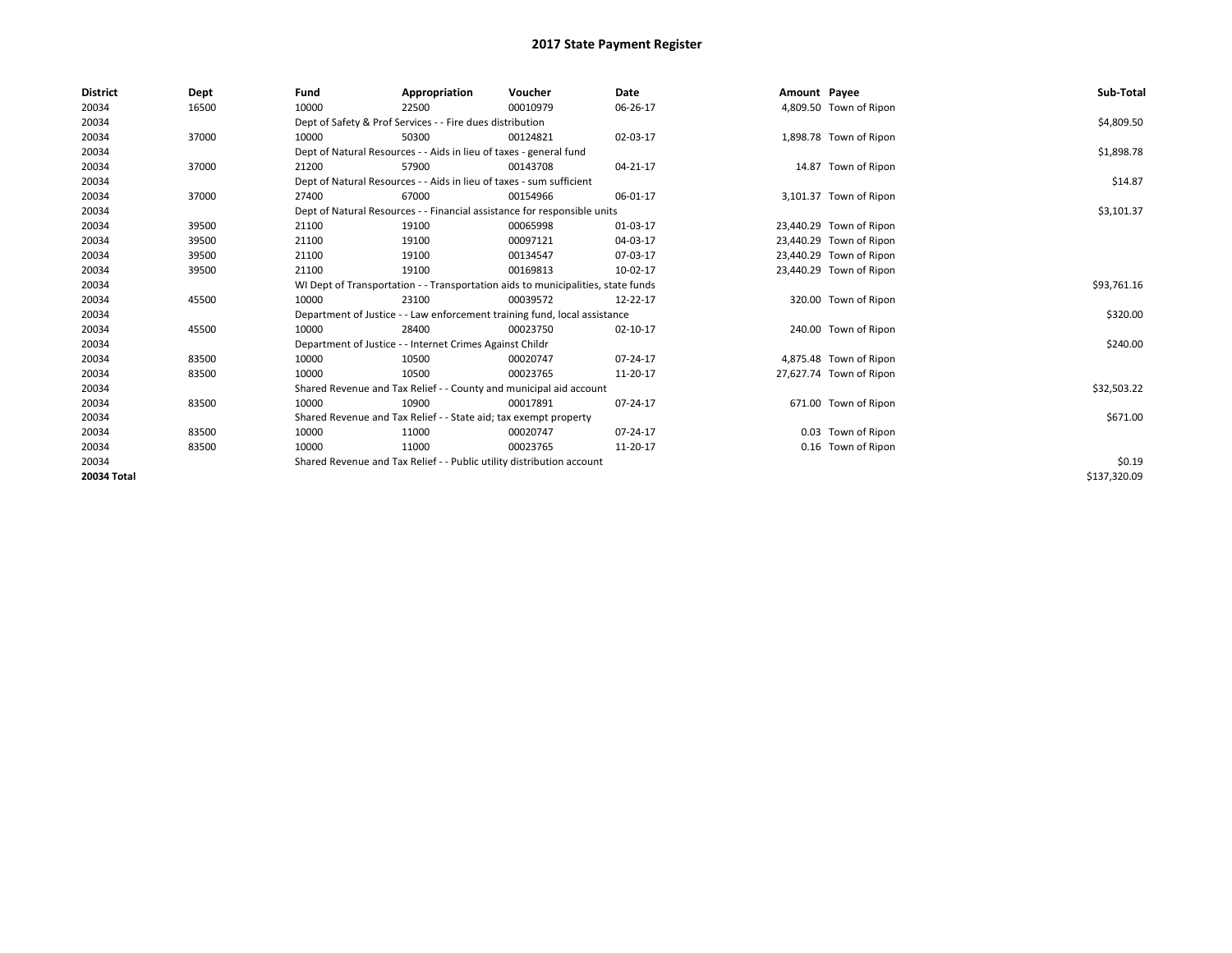| <b>District</b> | Dept  | Fund  | Appropriation                                                      | Voucher                                                                            | Date                                                                                                         | Amount Payee |                             | Sub-Total    |
|-----------------|-------|-------|--------------------------------------------------------------------|------------------------------------------------------------------------------------|--------------------------------------------------------------------------------------------------------------|--------------|-----------------------------|--------------|
| 20036           | 16500 | 10000 | 22500                                                              | 00010980                                                                           | 06-26-17                                                                                                     |              | 2,888.06 Town Of Rosendale  |              |
| 20036           |       |       | Dept of Safety & Prof Services - - Fire dues distribution          |                                                                                    |                                                                                                              |              |                             | \$2,888.06   |
| 20036           | 37000 | 10000 | 50300                                                              | 00124788                                                                           | 02-03-17                                                                                                     |              | 107.75 Town Of Rosendale    |              |
| 20036           | 37000 | 10000 | 50300                                                              | 00124789                                                                           | 02-03-17                                                                                                     |              | 14,762.55 Town Of Rosendale |              |
| 20036           |       |       | Dept of Natural Resources - - Aids in lieu of taxes - general fund |                                                                                    |                                                                                                              |              |                             | \$14,870.30  |
| 20036           | 37000 | 21200 | 16600                                                              | 00157353                                                                           | 06-19-17                                                                                                     |              | 87.96 Town Of Rosendale     |              |
| 20036           |       |       |                                                                    | Dept of Natural Resources - - General program operations - state funds; forestry   |                                                                                                              |              |                             | \$87.96      |
| 20036           | 37000 | 21200 | 57100                                                              | 00157353                                                                           | 06-19-17                                                                                                     |              | 40.26 Town Of Rosendale     |              |
| 20036           |       |       |                                                                    |                                                                                    | Dept of Natural Resources - - Resource aids -- county forests, forest croplands and managed forest land aids |              |                             | \$40.26      |
| 20036           | 37000 | 21200 | 58900                                                              | 00157353                                                                           | 06-19-17                                                                                                     |              | 404.62 Town Of Rosendale    |              |
| 20036           |       |       |                                                                    | Dept of Natural Resources - - Resource aids - distribution of closed acreage fees. |                                                                                                              |              |                             | \$404.62     |
| 20036           | 37000 | 27400 | 67000                                                              | 00154089                                                                           | 06-01-17                                                                                                     |              | 2,530.06 Town Of Rosendale  |              |
| 20036           |       |       |                                                                    | Dept of Natural Resources - - Financial assistance for responsible units           |                                                                                                              |              |                             | \$2,530.06   |
| 20036           | 39500 | 21100 | 19100                                                              | 00065999                                                                           | 01-03-17                                                                                                     |              | 23,401.75 Town Of Rosendale |              |
| 20036           | 39500 | 21100 | 19100                                                              | 00097122                                                                           | 04-03-17                                                                                                     |              | 23,401.75 Town Of Rosendale |              |
| 20036           | 39500 | 21100 | 19100                                                              | 00134548                                                                           | 07-03-17                                                                                                     |              | 23.401.75 Town Of Rosendale |              |
| 20036           | 39500 | 21100 | 19100                                                              | 00169814                                                                           | 10-02-17                                                                                                     |              | 23,401.77 Town Of Rosendale |              |
| 20036           |       |       |                                                                    | WI Dept of Transportation - - Transportation aids to municipalities, state funds   |                                                                                                              |              |                             | \$93,607.02  |
| 20036           | 83500 | 10000 | 10500                                                              | 00020748                                                                           | 07-24-17                                                                                                     |              | 1.662.85 Town Of Rosendale  |              |
| 20036           | 83500 | 10000 | 10500                                                              | 00023766                                                                           | 11-20-17                                                                                                     |              | 9,422.83 Town Of Rosendale  |              |
| 20036           |       |       |                                                                    | Shared Revenue and Tax Relief - - County and municipal aid account                 |                                                                                                              |              |                             | \$11,085.68  |
| 20036           | 83500 | 10000 | 10900                                                              | 00017892                                                                           | 07-24-17                                                                                                     |              | 3.00 Town Of Rosendale      |              |
| 20036           |       |       | Shared Revenue and Tax Relief - - State aid; tax exempt property   |                                                                                    |                                                                                                              |              |                             | \$3.00       |
| 20036 Total     |       |       |                                                                    |                                                                                    |                                                                                                              |              |                             | \$125,516.96 |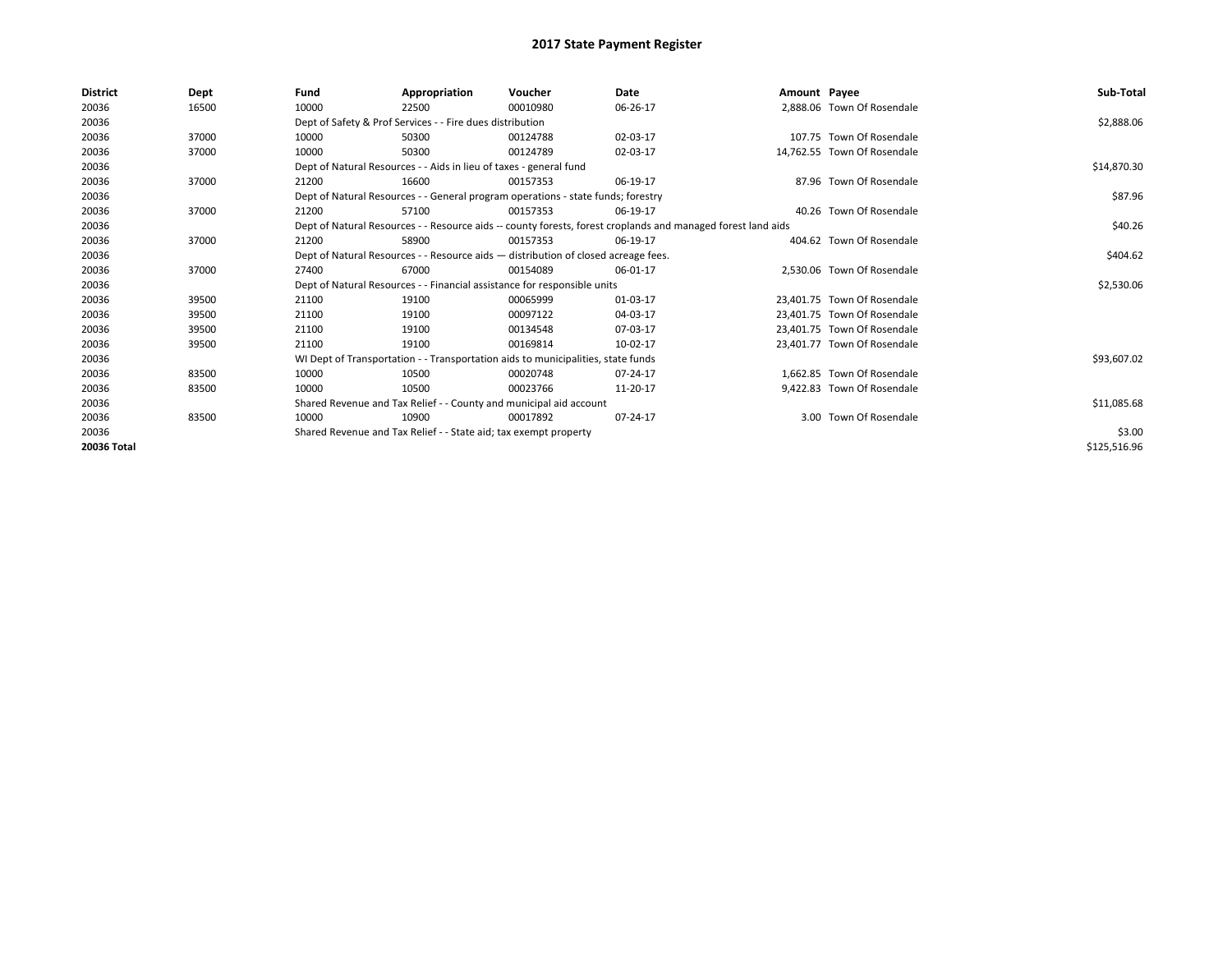| <b>District</b> | Dept  | Fund                                                                               | Appropriation                                                                    | Voucher  | Date                                                                                                         | Amount Payee |                              | Sub-Total    |
|-----------------|-------|------------------------------------------------------------------------------------|----------------------------------------------------------------------------------|----------|--------------------------------------------------------------------------------------------------------------|--------------|------------------------------|--------------|
| 20038           | 16500 | 10000                                                                              | 22500                                                                            | 00010981 | 06-26-17                                                                                                     |              | 2,268.13 Town Of Springvale  |              |
| 20038           |       |                                                                                    | Dept of Safety & Prof Services - - Fire dues distribution                        |          |                                                                                                              |              |                              | \$2,268.13   |
| 20038           | 37000 | 10000                                                                              | 50300                                                                            | 00124792 | 02-03-17                                                                                                     |              | 4,807.51 Town Of Springvale  |              |
| 20038           | 37000 | 10000                                                                              | 50300                                                                            | 00142830 | 04-21-17                                                                                                     |              | 2.50 Town Of Springvale      |              |
| 20038           |       |                                                                                    | Dept of Natural Resources - - Aids in lieu of taxes - general fund               |          |                                                                                                              |              |                              | \$4,810.01   |
| 20038           | 37000 | 21200                                                                              | 16600                                                                            | 00157354 | 06-19-17                                                                                                     |              | 12.67 Town Of Springvale     |              |
| 20038           |       |                                                                                    | Dept of Natural Resources - - General program operations - state funds; forestry |          |                                                                                                              |              |                              | \$12.67      |
| 20038           | 37000 | 21200                                                                              | 57100                                                                            | 00157354 | 06-19-17                                                                                                     |              | 5.80 Town Of Springvale      |              |
| 20038           |       |                                                                                    |                                                                                  |          | Dept of Natural Resources - - Resource aids -- county forests, forest croplands and managed forest land aids |              |                              | \$5.80       |
| 20038           | 37000 | 21200                                                                              | 57900                                                                            | 00142831 | 04-21-17                                                                                                     |              | 59.40 Town Of Springvale     |              |
| 20038           |       |                                                                                    | Dept of Natural Resources - - Aids in lieu of taxes - sum sufficient             |          |                                                                                                              |              |                              | \$59.40      |
| 20038           | 37000 | 21200                                                                              | 58900                                                                            | 00157354 | 06-19-17                                                                                                     |              | 58.29 Town Of Springvale     |              |
| 20038           |       | Dept of Natural Resources - - Resource aids - distribution of closed acreage fees. |                                                                                  | \$58.29  |                                                                                                              |              |                              |              |
| 20038           | 37000 | 27400                                                                              | 67000                                                                            | 00154890 | 06-01-17                                                                                                     |              | 496.03 Town Of Springvale    |              |
| 20038           |       |                                                                                    | Dept of Natural Resources - - Financial assistance for responsible units         |          |                                                                                                              |              |                              | \$496.03     |
| 20038           | 39500 | 21100                                                                              | 19100                                                                            | 00066000 | 01-03-17                                                                                                     |              | 20,632.74 Town Of Springvale |              |
| 20038           | 39500 | 21100                                                                              | 19100                                                                            | 00097123 | 04-03-17                                                                                                     |              | 20,632.74 Town Of Springvale |              |
| 20038           | 39500 | 21100                                                                              | 19100                                                                            | 00134549 | 07-03-17                                                                                                     |              | 20,632.74 Town Of Springvale |              |
| 20038           | 39500 | 21100                                                                              | 19100                                                                            | 00169815 | 10-02-17                                                                                                     |              | 20,632.74 Town Of Springvale |              |
| 20038           |       |                                                                                    | WI Dept of Transportation - - Transportation aids to municipalities, state funds |          |                                                                                                              |              |                              | \$82,530.96  |
| 20038           | 83500 | 10000                                                                              | 10500                                                                            | 00020749 | 07-24-17                                                                                                     |              | 2,954.02 Town Of Springvale  |              |
| 20038           | 83500 | 10000                                                                              | 10500                                                                            | 00023767 | 11-20-17                                                                                                     |              | 16,739.47 Town Of Springvale |              |
| 20038           |       |                                                                                    | Shared Revenue and Tax Relief - - County and municipal aid account               |          |                                                                                                              |              |                              | \$19,693.49  |
| 20038           | 83500 | 10000                                                                              | 10900                                                                            | 00017893 | 07-24-17                                                                                                     |              | 2.00 Town Of Springvale      |              |
| 20038           |       |                                                                                    | Shared Revenue and Tax Relief - - State aid; tax exempt property                 |          |                                                                                                              |              |                              | \$2.00       |
| 20038           | 83500 | 10000                                                                              | 11000                                                                            | 00020749 | 07-24-17                                                                                                     |              | 98.05 Town Of Springvale     |              |
| 20038           | 83500 | 10000                                                                              | 11000                                                                            | 00023767 | 11-20-17                                                                                                     |              | 588.47 Town Of Springvale    |              |
| 20038           |       |                                                                                    | Shared Revenue and Tax Relief - - Public utility distribution account            |          |                                                                                                              |              |                              | \$686.52     |
| 20038 Total     |       |                                                                                    |                                                                                  |          |                                                                                                              |              |                              | \$110,623.30 |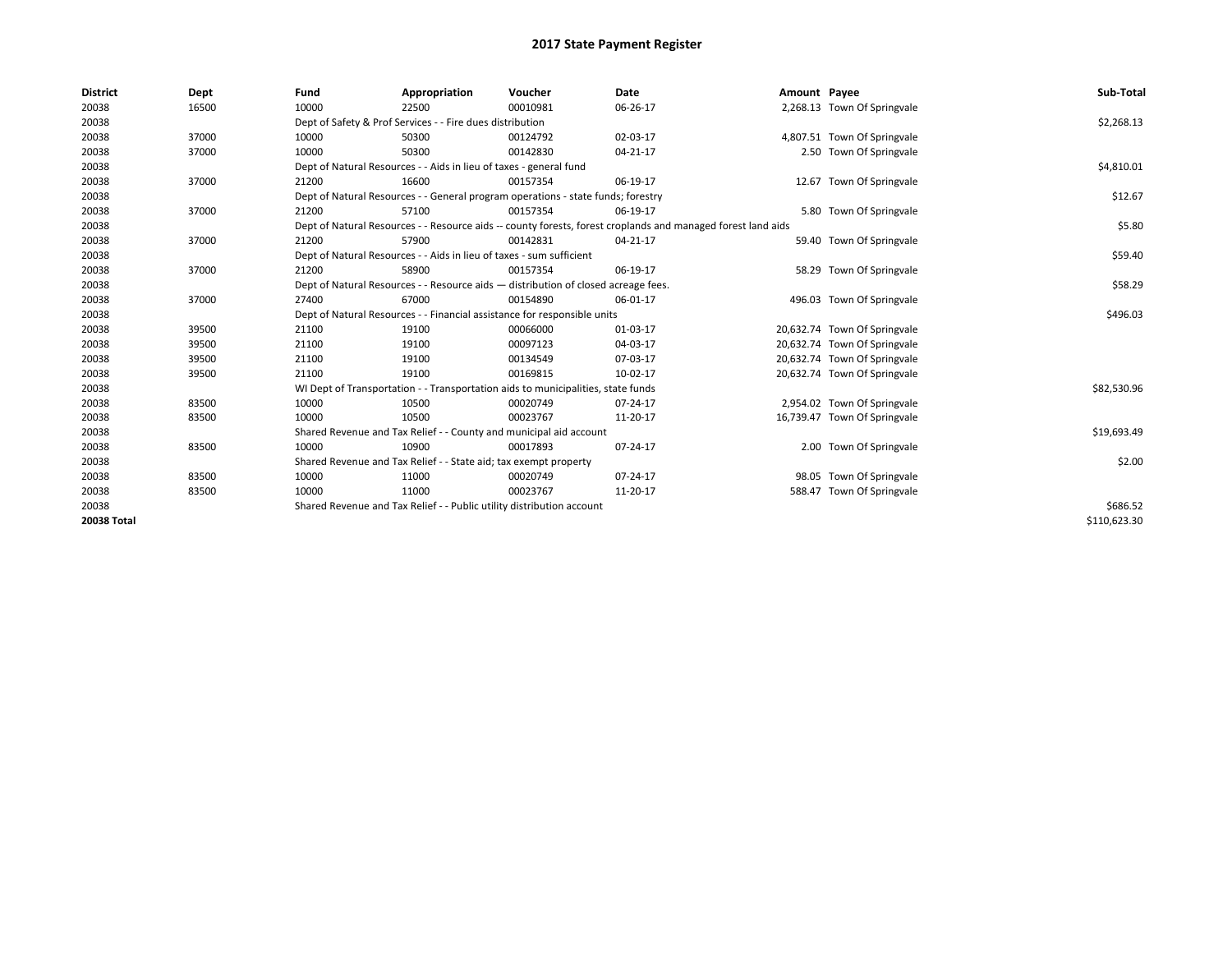| 20040<br>10000<br>20,528.50 Town Of Taycheedah<br>16500<br>22500<br>00010982<br>06-26-17<br>20040<br>Dept of Safety & Prof Services - - Fire dues distribution | \$20,528.50  |
|----------------------------------------------------------------------------------------------------------------------------------------------------------------|--------------|
|                                                                                                                                                                |              |
|                                                                                                                                                                |              |
| 20040<br>37000<br>16600<br>06-19-17<br>39.33 Town Of Taycheedah<br>21200<br>00157355                                                                           |              |
| 20040<br>Dept of Natural Resources - - General program operations - state funds; forestry                                                                      | \$39.33      |
| 37000<br>18.00 Town Of Taycheedah<br>20040<br>57100<br>06-19-17<br>21200<br>00157355                                                                           |              |
| Dept of Natural Resources - - Resource aids -- county forests, forest croplands and managed forest land aids<br>20040                                          | \$18.00      |
| 20040<br>180.91 Town Of Taycheedah<br>37000<br>21200<br>58900<br>00157355<br>06-19-17                                                                          |              |
| 20040<br>Dept of Natural Resources - - Resource aids - distribution of closed acreage fees.                                                                    | \$180.91     |
| 20040<br>37000<br>27400<br>67000<br>00154541<br>6,955.50 Town Of Taycheedah<br>06-01-17                                                                        |              |
| 20040<br>Dept of Natural Resources - - Financial assistance for responsible units                                                                              | \$6,955.50   |
| 20040<br>39500<br>21100<br>19100<br>00066001<br>01-03-17<br>36,338.50 Town Of Taycheedah                                                                       |              |
| 20040<br>39500<br>21100<br>00097124<br>04-03-17<br>36,338.50 Town Of Taycheedah<br>19100                                                                       |              |
| 20040<br>21100<br>36,338.50 Town Of Taycheedah<br>39500<br>19100<br>00134550<br>07-03-17                                                                       |              |
| 20040<br>39500<br>21100<br>19100<br>00169816<br>10-02-17<br>36,338.52 Town Of Taycheedah                                                                       |              |
| 20040<br>WI Dept of Transportation - - Transportation aids to municipalities, state funds                                                                      | \$145,354.02 |
| 20040<br>6,824.53 Town Of Taycheedah<br>83500<br>10000<br>10500<br>00020750<br>07-24-17                                                                        |              |
| 20040<br>83500<br>10000<br>10500<br>00023768<br>11-20-17<br>38,672.31 Town Of Taycheedah                                                                       |              |
| 20040<br>Shared Revenue and Tax Relief - - County and municipal aid account                                                                                    | \$45,496.84  |
| 198.00 Town Of Taycheedah<br>20040<br>83500<br>10900<br>07-24-17<br>10000<br>00017894                                                                          |              |
| 20040<br>Shared Revenue and Tax Relief - - State aid; tax exempt property                                                                                      | \$198.00     |
| 20040 Total                                                                                                                                                    | \$218,771.10 |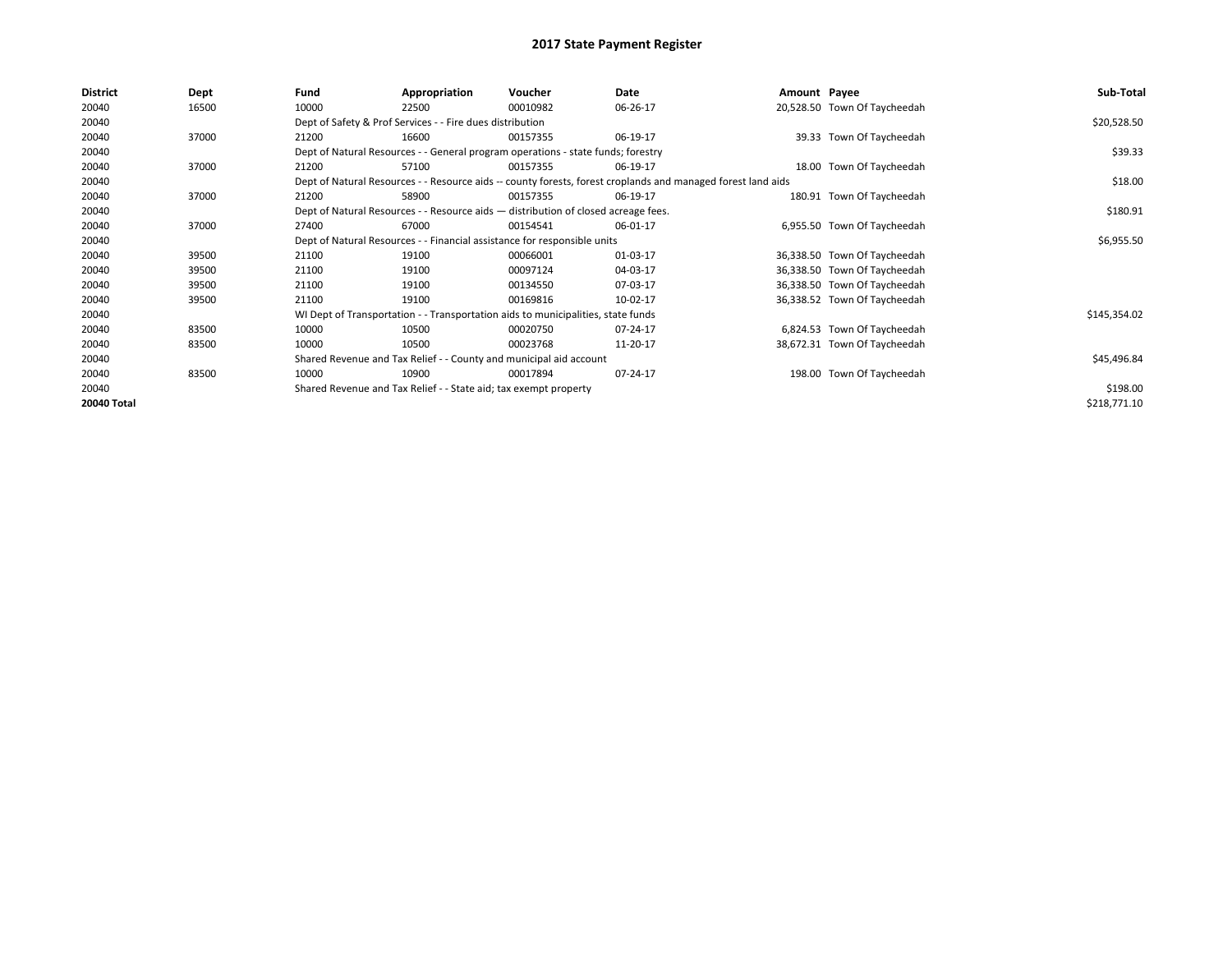| <b>District</b>    | Dept  | Fund  | Appropriation                                                                      | Voucher  | Date                                                                                                         | Amount Payee |                          | Sub-Total    |
|--------------------|-------|-------|------------------------------------------------------------------------------------|----------|--------------------------------------------------------------------------------------------------------------|--------------|--------------------------|--------------|
| 20042              | 16500 | 10000 | 22500                                                                              | 00010983 | 06-26-17                                                                                                     |              | 4,853.60 Town Of Waupun  |              |
| 20042              |       |       | Dept of Safety & Prof Services - - Fire dues distribution                          |          |                                                                                                              |              |                          | \$4,853.60   |
| 20042              | 37000 | 10000 | 50300                                                                              | 00124790 | 02-03-17                                                                                                     |              | 135.96 Town Of Waupun    |              |
| 20042              | 37000 | 10000 | 50300                                                                              | 00124791 | 02-03-17                                                                                                     |              | 18,569.43 Town Of Waupun |              |
| 20042              | 37000 | 10000 | 50300                                                                              | 00142824 | $04 - 21 - 17$                                                                                               |              | 47.58 Town Of Waupun     |              |
| 20042              | 37000 | 10000 | 50300                                                                              | 00142825 | 04-21-17                                                                                                     |              | 19.11 Town Of Waupun     |              |
| 20042              |       |       | Dept of Natural Resources - - Aids in lieu of taxes - general fund                 |          |                                                                                                              |              |                          | \$18,772.08  |
| 20042              | 37000 | 21200 | 16600                                                                              | 00157356 | 06-19-17                                                                                                     |              | 10.05 Town Of Waupun     |              |
| 20042              |       |       | Dept of Natural Resources - - General program operations - state funds; forestry   |          |                                                                                                              |              |                          | \$10.05      |
| 20042              | 37000 | 21200 | 57100                                                                              | 00157356 | 06-19-17                                                                                                     |              | 4.60 Town Of Waupun      |              |
| 20042              |       |       |                                                                                    |          | Dept of Natural Resources - - Resource aids -- county forests, forest croplands and managed forest land aids |              |                          | \$4.60       |
| 20042              | 37000 | 21200 | 57900                                                                              | 00142826 | 04-21-17                                                                                                     |              | 120.14 Town Of Waupun    |              |
| 20042              |       |       | Dept of Natural Resources - - Aids in lieu of taxes - sum sufficient               |          |                                                                                                              |              |                          | \$120.14     |
| 20042              | 37000 | 21200 | 58300                                                                              | 00144767 | 04-26-17                                                                                                     |              | 1,927.70 Town Of Waupun  |              |
| 20042              |       |       | Dept of Natural Resources - - Recreation and resource aids, federal funds          |          |                                                                                                              |              |                          | \$1,927.70   |
| 20042              | 37000 | 21200 | 58900                                                                              | 00157356 | 06-19-17                                                                                                     |              | 46.23 Town Of Waupun     |              |
| 20042              |       |       | Dept of Natural Resources - - Resource aids - distribution of closed acreage fees. |          |                                                                                                              |              |                          | \$46.23      |
| 20042              | 37000 | 27400 | 67000                                                                              | 00154758 | 06-01-17                                                                                                     |              | 963.53 Town Of Waupun    |              |
| 20042              |       |       | Dept of Natural Resources - - Financial assistance for responsible units           |          |                                                                                                              |              |                          | \$963.53     |
| 20042              | 39500 | 21100 | 19100                                                                              | 00066002 | 01-03-17                                                                                                     |              | 26,363.44 Town Of Waupun |              |
| 20042              | 39500 | 21100 | 19100                                                                              | 00097125 | 04-03-17                                                                                                     |              | 26,363.44 Town Of Waupun |              |
| 20042              | 39500 | 21100 | 19100                                                                              | 00134551 | 07-03-17                                                                                                     |              | 26,363.44 Town Of Waupun |              |
| 20042              | 39500 | 21100 | 19100                                                                              | 00169817 | 10-02-17                                                                                                     |              | 26,363.46 Town Of Waupun |              |
| 20042              |       |       | WI Dept of Transportation - - Transportation aids to municipalities, state funds   |          |                                                                                                              |              |                          | \$105,453.78 |
| 20042              | 83500 | 10000 | 10500                                                                              | 00020751 | 07-24-17                                                                                                     |              | 2,635.76 Town Of Waupun  |              |
| 20042              | 83500 | 10000 | 10500                                                                              | 00023769 | 11-20-17                                                                                                     |              | 15,062.19 Town Of Waupun |              |
| 20042              |       |       | Shared Revenue and Tax Relief - - County and municipal aid account                 |          |                                                                                                              |              |                          | \$17,697.95  |
| 20042              | 83500 | 10000 | 10900                                                                              | 00017895 | 07-24-17                                                                                                     |              | 15.00 Town Of Waupun     |              |
| 20042              |       |       | Shared Revenue and Tax Relief - - State aid; tax exempt property                   |          |                                                                                                              |              |                          | \$15.00      |
| 20042              | 83500 | 10000 | 11000                                                                              | 00020751 | 07-24-17                                                                                                     |              | 0.24 Town Of Waupun      |              |
| 20042              | 83500 | 10000 | 11000                                                                              | 00023769 | 11-20-17                                                                                                     |              | 1.36 Town Of Waupun      |              |
| 20042              |       |       | Shared Revenue and Tax Relief - - Public utility distribution account              |          |                                                                                                              |              |                          | \$1.60       |
| <b>20042 Total</b> |       |       |                                                                                    |          |                                                                                                              |              |                          | \$149.866.26 |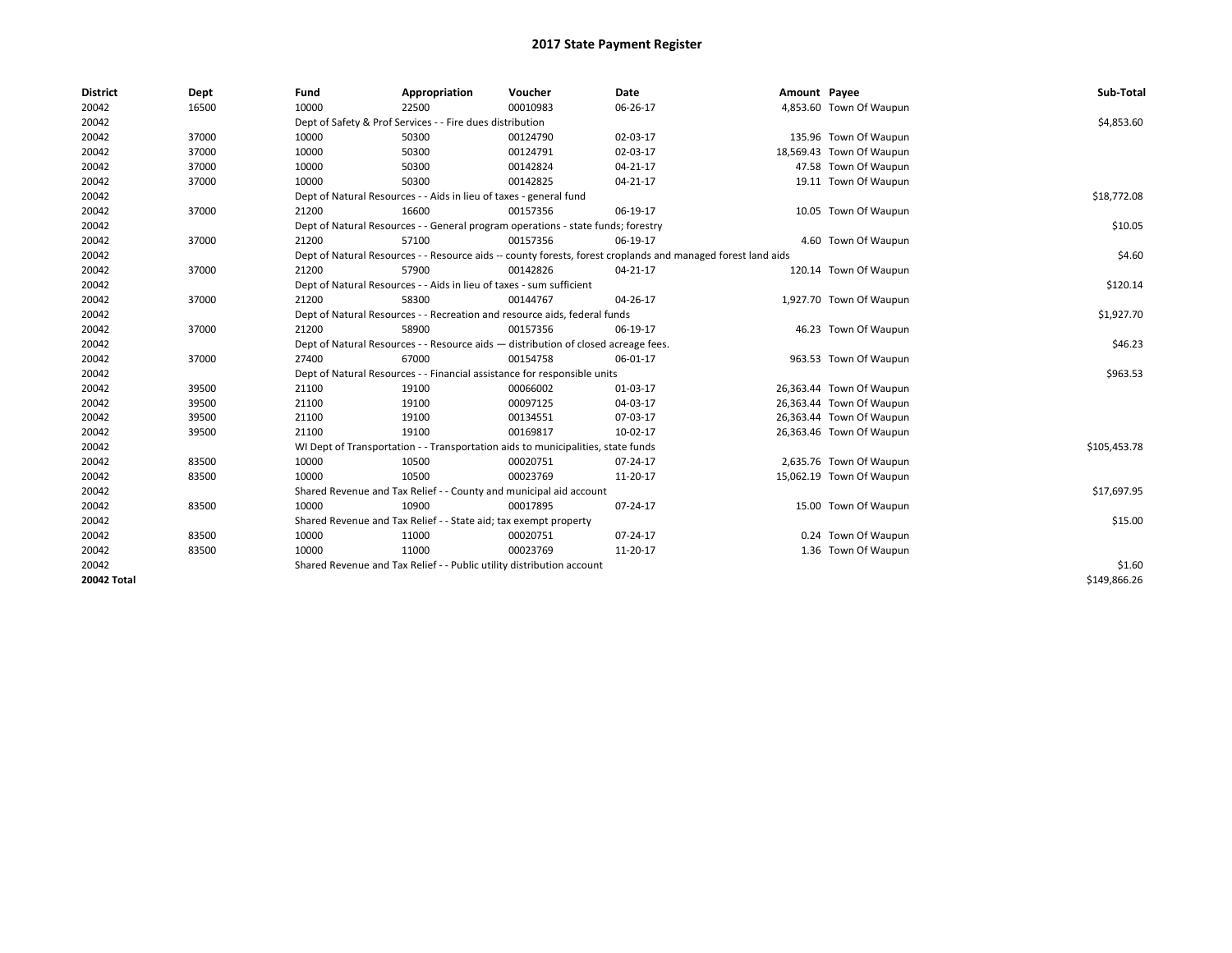| <b>District</b> | Dept  | Fund  | Appropriation                                                    | Voucher                                                                          | Date     | Amount Payee |                               | Sub-Total    |
|-----------------|-------|-------|------------------------------------------------------------------|----------------------------------------------------------------------------------|----------|--------------|-------------------------------|--------------|
| 20106           | 16500 | 10000 | 22500                                                            | 00010984                                                                         | 06-26-17 |              | 2,019.06 Village Of Brandon   |              |
| 20106           |       |       | Dept of Safety & Prof Services - - Fire dues distribution        |                                                                                  |          |              |                               | \$2,019.06   |
| 20106           | 37000 | 27400 | 67000                                                            | 00154305                                                                         | 06-01-17 |              | 3,145.74 Village Of Brandon   |              |
| 20106           |       |       |                                                                  | Dept of Natural Resources - - Financial assistance for responsible units         |          |              |                               | \$3,145.74   |
| 20106           | 39500 | 21100 | 18500                                                            | 00071304                                                                         | 01-06-17 |              | 983.85 Village Of Brandon     |              |
| 20106           | 39500 | 21100 | 18500                                                            | 00136139                                                                         | 06-29-17 |              | 4,000.00 Village Of Brandon   |              |
| 20106           | 39500 | 21100 | 18500                                                            | 00157498                                                                         | 08-30-17 |              | 4,000.00 Village Of Brandon   |              |
| 20106           |       |       |                                                                  | WI Dept of Transportation - - Highway safety, local assistance, federal funds    |          |              |                               | \$8,983.85   |
| 20106           | 39500 | 21100 | 19100                                                            | 00066003                                                                         | 01-03-17 |              | 9,187.05 Village Of Brandon   |              |
| 20106           | 39500 | 21100 | 19100                                                            | 00097126                                                                         | 04-03-17 |              | 9,187.05 Village Of Brandon   |              |
| 20106           | 39500 | 21100 | 19100                                                            | 00134552                                                                         | 07-03-17 |              | 9,187.05 Village Of Brandon   |              |
| 20106           | 39500 | 21100 | 19100                                                            | 00169818                                                                         | 10-02-17 |              | 9,187.07 Village Of Brandon   |              |
| 20106           |       |       |                                                                  | WI Dept of Transportation - - Transportation aids to municipalities, state funds |          |              |                               | \$36,748.22  |
| 20106           | 45500 | 10000 | 23100                                                            | 00039657                                                                         | 12-22-17 |              | 320.00 Village Of Brandon     |              |
| 20106           |       |       |                                                                  | Department of Justice - - Law enforcement training fund, local assistance        |          |              |                               | \$320.00     |
| 20106           | 83500 | 10000 | 10100                                                            | 00020752                                                                         | 07-24-17 |              | 11,245.84 Village Of Brandon  |              |
| 20106           |       |       |                                                                  | Shared Revenue and Tax Relief - - Expenditure restraint program account          |          |              |                               | \$11,245.84  |
| 20106           | 83500 | 10000 | 10500                                                            | 00020752                                                                         | 07-24-17 |              | 28,681.33 Village Of Brandon  |              |
| 20106           | 83500 | 10000 | 10500                                                            | 00023770                                                                         | 11-20-17 |              | 162,527.52 Village Of Brandon |              |
| 20106           |       |       |                                                                  | Shared Revenue and Tax Relief - - County and municipal aid account               |          |              |                               | \$191,208.85 |
| 20106           | 83500 | 10000 | 10900                                                            | 00017896                                                                         | 07-24-17 |              | 342.00 Village Of Brandon     |              |
| 20106           | 83500 | 10000 | 10900                                                            | 00019769                                                                         | 07-24-17 |              | 620.00 Village Of Brandon     |              |
| 20106           |       |       | Shared Revenue and Tax Relief - - State aid; tax exempt property |                                                                                  |          |              |                               | \$962.00     |
| 20106 Total     |       |       |                                                                  |                                                                                  |          |              |                               | \$254,633.56 |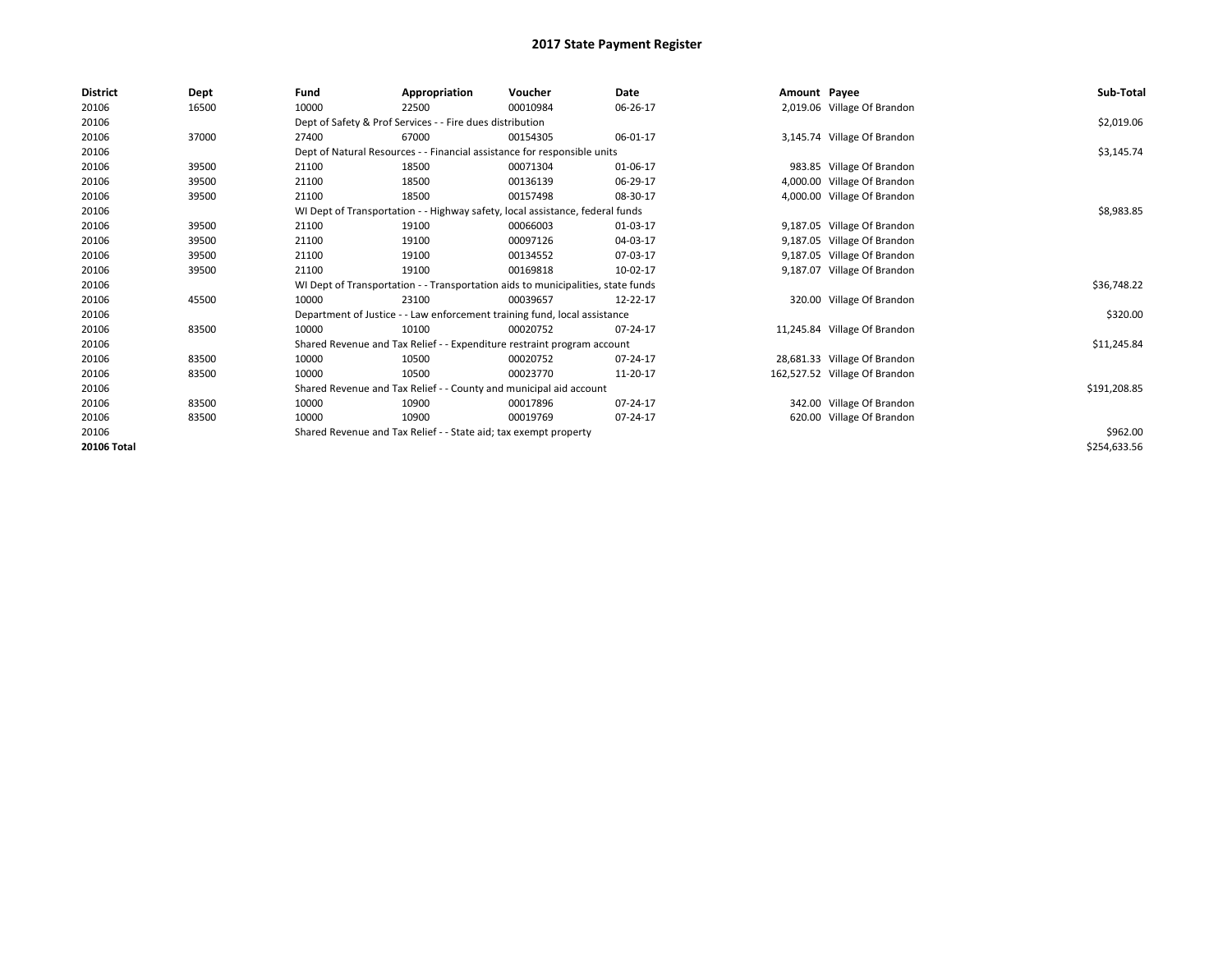| <b>District</b>    | Dept  | Fund  | Appropriation                                                                    | Voucher  | <b>Date</b> | Amount Payee |                                      | Sub-Total    |
|--------------------|-------|-------|----------------------------------------------------------------------------------|----------|-------------|--------------|--------------------------------------|--------------|
| 20111              | 16500 | 10000 | 22500                                                                            | 00010985 | 06-26-17    |              | 4,944.46 Campbellsport, Village of   |              |
| 20111              |       |       | Dept of Safety & Prof Services - - Fire dues distribution                        |          |             |              |                                      | \$4,944.46   |
| 20111              | 37000 | 10000 | 50300                                                                            | 00124826 | 02-03-17    |              | 1,356.09 Campbellsport, Village of   |              |
| 20111              |       |       | Dept of Natural Resources - - Aids in lieu of taxes - general fund               |          |             |              |                                      | \$1,356.09   |
| 20111              | 37000 | 21200 | 58300                                                                            | 00147271 | 05-16-17    |              | 677.99 Campbellsport, Village of     |              |
| 20111              |       |       | Dept of Natural Resources - - Recreation and resource aids, federal funds        |          |             |              |                                      | \$677.99     |
| 20111              | 37000 | 27400 | 65800                                                                            | 00133887 | 03-15-17    |              | 31,171.00 Campbellsport, Village of  |              |
| 20111              |       |       | Dept of Natural Resources - - Environmental aids -- urban nonpoint source        |          |             |              |                                      | \$31,171.00  |
| 20111              | 37000 | 27400 | 67000                                                                            | 00154579 | 06-01-17    |              | 7,220.94 Campbellsport, Village of   |              |
| 20111              |       |       | Dept of Natural Resources - - Financial assistance for responsible units         |          |             |              |                                      | \$7,220.94   |
| 20111              | 39500 | 21100 | 19100                                                                            | 00066004 | 01-03-17    |              | 23,027.84 Campbellsport, Village of  |              |
| 20111              | 39500 | 21100 | 19100                                                                            | 00097127 | 04-03-17    |              | 23,027.84 Campbellsport, Village of  |              |
| 20111              | 39500 | 21100 | 19100                                                                            | 00134553 | 07-03-17    |              | 23,027.84 Campbellsport, Village of  |              |
| 20111              | 39500 | 21100 | 19100                                                                            | 00169819 | 10-02-17    |              | 23,027.86 Campbellsport, Village of  |              |
| 20111              |       |       | WI Dept of Transportation - - Transportation aids to municipalities, state funds |          |             |              |                                      | \$92,111.38  |
| 20111              | 43500 | 10000 | 11900                                                                            | 00152321 | 09-01-17    |              | 3,858.33 Campbellsport, Village of   |              |
| 20111              |       |       | Department of Health Services - - Emergency medical services; aids               |          |             |              |                                      | \$3,858.33   |
| 20111              | 43500 | 00005 | 16300                                                                            | 01LGS    | 11-17-17    |              | 2,433.96 Campbellsport, Village of   |              |
| 20111              |       |       | Department of Health Services - - Guardianship grant program                     |          |             |              |                                      | \$2,433.96   |
| 20111              | 45500 | 10000 | 23100                                                                            | 00039689 | 12-26-17    |              | 320.00 Campbellsport, Village of     |              |
| 20111              |       |       | Department of Justice - - Law enforcement training fund, local assistance        |          |             |              |                                      | \$320.00     |
| 20111              | 83500 | 10000 | 10100                                                                            | 00020753 | 07-24-17    |              | 31,630.20 Campbellsport, Village of  |              |
| 20111              | 83500 | 10000 | 10100                                                                            | 00023771 | 11-20-17    |              | 0.01 Campbellsport, Village of       |              |
| 20111              |       |       | Shared Revenue and Tax Relief - - Expenditure restraint program account          |          |             |              |                                      | \$31,630.21  |
| 20111              | 83500 | 10000 | 10500                                                                            | 00020753 | 07-24-17    |              | 41,842.31 Campbellsport, Village of  |              |
| 20111              | 83500 | 10000 | 10500                                                                            | 00023771 | 11-20-17    |              | 234,672.43 Campbellsport, Village of |              |
| 20111              |       |       | Shared Revenue and Tax Relief - - County and municipal aid account               |          |             |              |                                      | \$276,514.74 |
| 20111              | 83500 | 10000 | 10900                                                                            | 00017897 | 07-24-17    |              | 2,740.00 Campbellsport, Village of   |              |
| 20111              | 83500 | 10000 | 10900                                                                            | 00019770 | 07-24-17    |              | 287.00 Campbellsport, Village of     |              |
| 20111              |       |       | Shared Revenue and Tax Relief - - State aid; tax exempt property                 |          |             |              |                                      | \$3,027.00   |
| 20111              | 83500 | 52100 | 36300                                                                            | 00015785 | 03-27-17    |              | 273.92 Campbellsport, Village of     |              |
| 20111              |       |       | Shared Revenue and Tax Relief - - Lottery and gaming credit                      |          |             |              |                                      | \$273.92     |
| <b>20111 Total</b> |       |       |                                                                                  |          |             |              |                                      | \$455,540.02 |
|                    |       |       |                                                                                  |          |             |              |                                      |              |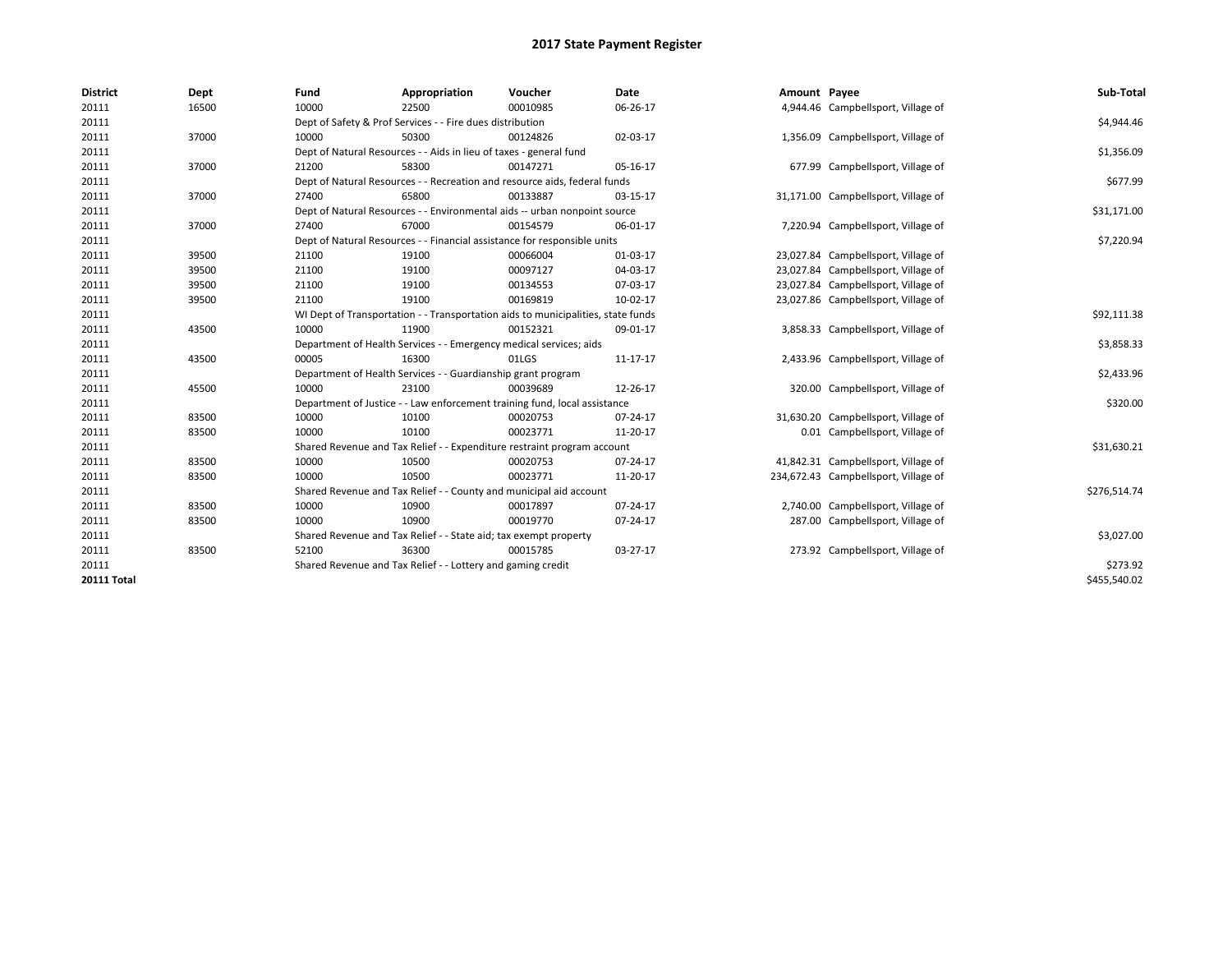| <b>District</b>    | Dept  | Fund  | Appropriation                                                                    | Voucher  | Date     | Amount Payee |                           | Sub-Total    |
|--------------------|-------|-------|----------------------------------------------------------------------------------|----------|----------|--------------|---------------------------|--------------|
| 20121              | 16500 | 10000 | 22500                                                                            | 00010986 | 06-26-17 |              | 2,122.15 Village Of Eden  |              |
| 20121              |       |       | Dept of Safety & Prof Services - - Fire dues distribution                        |          |          |              |                           | \$2,122.15   |
| 20121              | 37000 | 10000 | 50300                                                                            | 00124834 | 02-03-17 |              | 457.13 Village Of Eden    |              |
| 20121              |       |       | Dept of Natural Resources - - Aids in lieu of taxes - general fund               |          |          |              |                           | \$457.13     |
| 20121              | 37000 | 27400 | 67000                                                                            | 00154834 | 06-01-17 |              | 1,974.61 Village Of Eden  |              |
| 20121              |       |       | Dept of Natural Resources - - Financial assistance for responsible units         |          |          |              |                           | \$1,974.61   |
| 20121              | 39500 | 21100 | 19100                                                                            | 00066005 | 01-03-17 |              | 3,165.49 Village Of Eden  |              |
| 20121              | 39500 | 21100 | 19100                                                                            | 00097128 | 04-03-17 |              | 3,165.49 Village Of Eden  |              |
| 20121              | 39500 | 21100 | 19100                                                                            | 00134554 | 07-03-17 |              | 3,165.49 Village Of Eden  |              |
| 20121              | 39500 | 21100 | 19100                                                                            | 00169820 | 10-02-17 |              | 3,165.50 Village Of Eden  |              |
| 20121              |       |       | WI Dept of Transportation - - Transportation aids to municipalities, state funds |          |          |              |                           | \$12,661.97  |
| 20121              | 83500 | 10000 | 10500                                                                            | 00020754 | 07-24-17 |              | 15,790.95 Village Of Eden |              |
| 20121              | 83500 | 10000 | 10500                                                                            | 00023772 | 11-20-17 |              | 90,824.92 Village Of Eden |              |
| 20121              |       |       | Shared Revenue and Tax Relief - - County and municipal aid account               |          |          |              |                           | \$106,615.87 |
| 20121              | 83500 | 10000 | 10900                                                                            | 00017898 | 07-24-17 |              | 83.00 Village Of Eden     |              |
| 20121              |       |       | Shared Revenue and Tax Relief - - State aid; tax exempt property                 |          |          |              |                           | \$83.00      |
| 20121              | 83500 | 52100 | 36300                                                                            | 00015786 | 03-27-17 |              | 12,719.19 Village Of Eden |              |
| 20121              |       |       | Shared Revenue and Tax Relief - - Lottery and gaming credit                      |          |          |              |                           | \$12,719.19  |
| <b>20121 Total</b> |       |       |                                                                                  |          |          |              |                           | \$136,633.92 |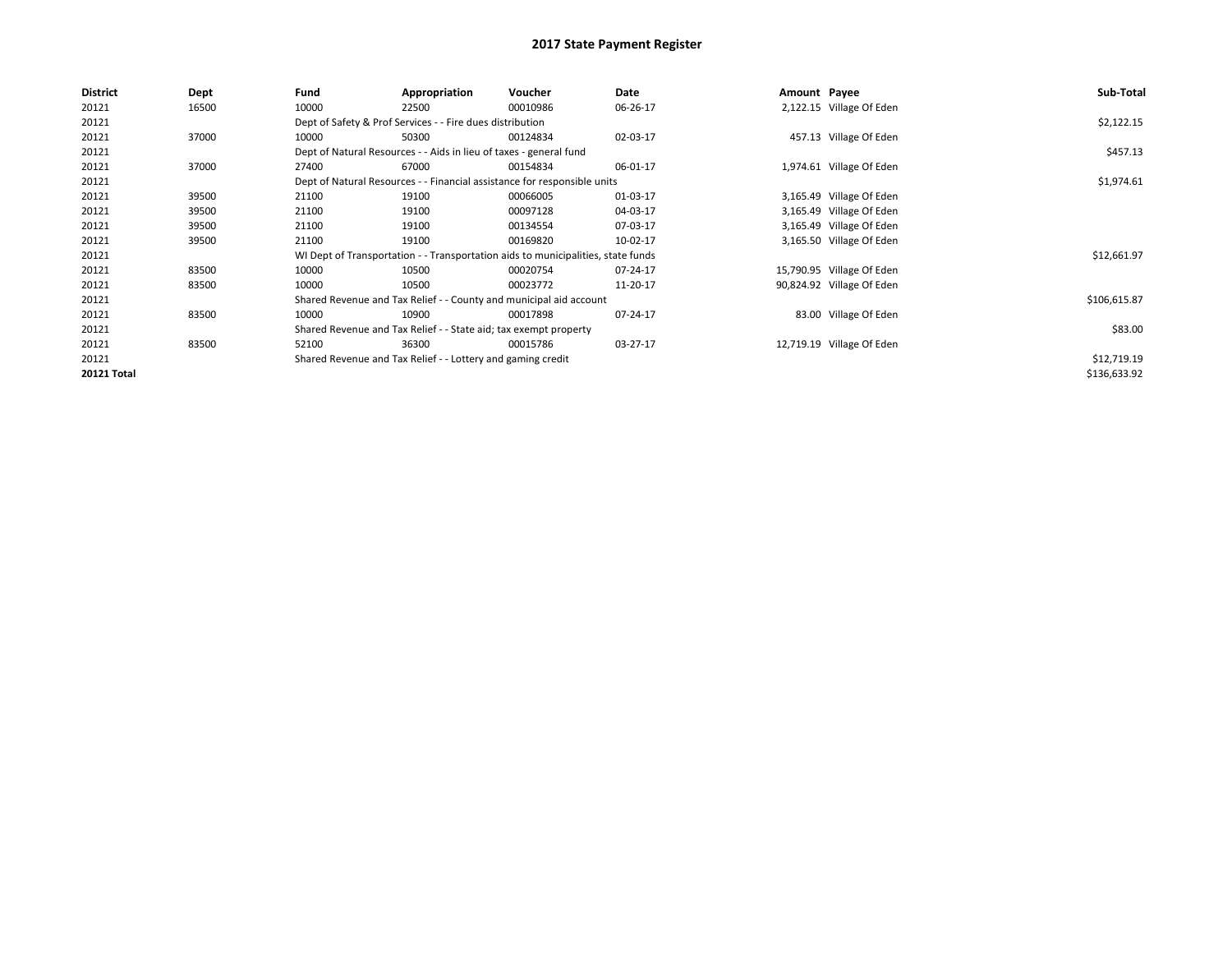| <b>District</b> | Dept  | Fund  | Appropriation                                                                    | Voucher  | Date     | Amount Payee |                                | Sub-Total   |
|-----------------|-------|-------|----------------------------------------------------------------------------------|----------|----------|--------------|--------------------------------|-------------|
| 20126           | 16500 | 10000 | 22500                                                                            | 00010987 | 06-26-17 |              | 953.29 Village Of Fairwater    |             |
| 20126           |       |       | Dept of Safety & Prof Services - - Fire dues distribution                        |          |          |              |                                | \$953.29    |
| 20126           | 37000 | 27400 | 67000                                                                            | 00154249 | 06-01-17 |              | 1,011.87 Village Of Fairwater  |             |
| 20126           |       |       | Dept of Natural Resources - - Financial assistance for responsible units         |          |          |              |                                | \$1,011.87  |
| 20126           | 39500 | 21100 | 19100                                                                            | 00066006 | 01-03-17 |              | 1,047.33 Village Of Fairwater  |             |
| 20126           | 39500 | 21100 | 19100                                                                            | 00097129 | 04-03-17 |              | 1,047.33 Village Of Fairwater  |             |
| 20126           | 39500 | 21100 | 19100                                                                            | 00134555 | 07-03-17 |              | 1,047.33 Village Of Fairwater  |             |
| 20126           | 39500 | 21100 | 19100                                                                            | 00169821 | 10-02-17 |              | 1,047.36 Village Of Fairwater  |             |
| 20126           |       |       | WI Dept of Transportation - - Transportation aids to municipalities, state funds |          |          |              |                                | \$4,189.35  |
| 20126           | 83500 | 10000 | 10100                                                                            | 00020755 | 07-24-17 |              | 1,477.17 Village Of Fairwater  |             |
| 20126           |       |       | Shared Revenue and Tax Relief - - Expenditure restraint program account          |          |          |              |                                | \$1,477.17  |
| 20126           | 83500 | 10000 | 10500                                                                            | 00020755 | 07-24-17 |              | 10,917.33 Village Of Fairwater |             |
| 20126           | 83500 | 10000 | 10500                                                                            | 00023773 | 11-20-17 |              | 61,864.86 Village Of Fairwater |             |
| 20126           |       |       | Shared Revenue and Tax Relief - - County and municipal aid account               |          |          |              |                                | \$72,782.19 |
| 20126           | 83500 | 10000 | 10900                                                                            | 00017899 | 07-24-17 |              | 69.00 Village Of Fairwater     |             |
| 20126           |       |       | Shared Revenue and Tax Relief - - State aid; tax exempt property                 |          |          |              |                                | \$69.00     |
| 20126           | 83500 | 10000 | 11000                                                                            | 00020755 | 07-24-17 |              | 1,192.22 Village Of Fairwater  |             |
| 20126           | 83500 | 10000 | 11000                                                                            | 00023773 | 11-20-17 |              | 17,191.16 Village Of Fairwater |             |
| 20126           |       |       | Shared Revenue and Tax Relief - - Public utility distribution account            |          |          |              |                                | \$18,383.38 |
| 20126           | 83500 | 52100 | 36300                                                                            | 00015787 | 03-27-17 |              | 132.22 Village Of Fairwater    |             |
| 20126           |       |       | Shared Revenue and Tax Relief - - Lottery and gaming credit                      |          |          |              |                                | \$132.22    |
| 20126 Total     |       |       |                                                                                  |          |          |              |                                | \$98,998.47 |
|                 |       |       |                                                                                  |          |          |              |                                |             |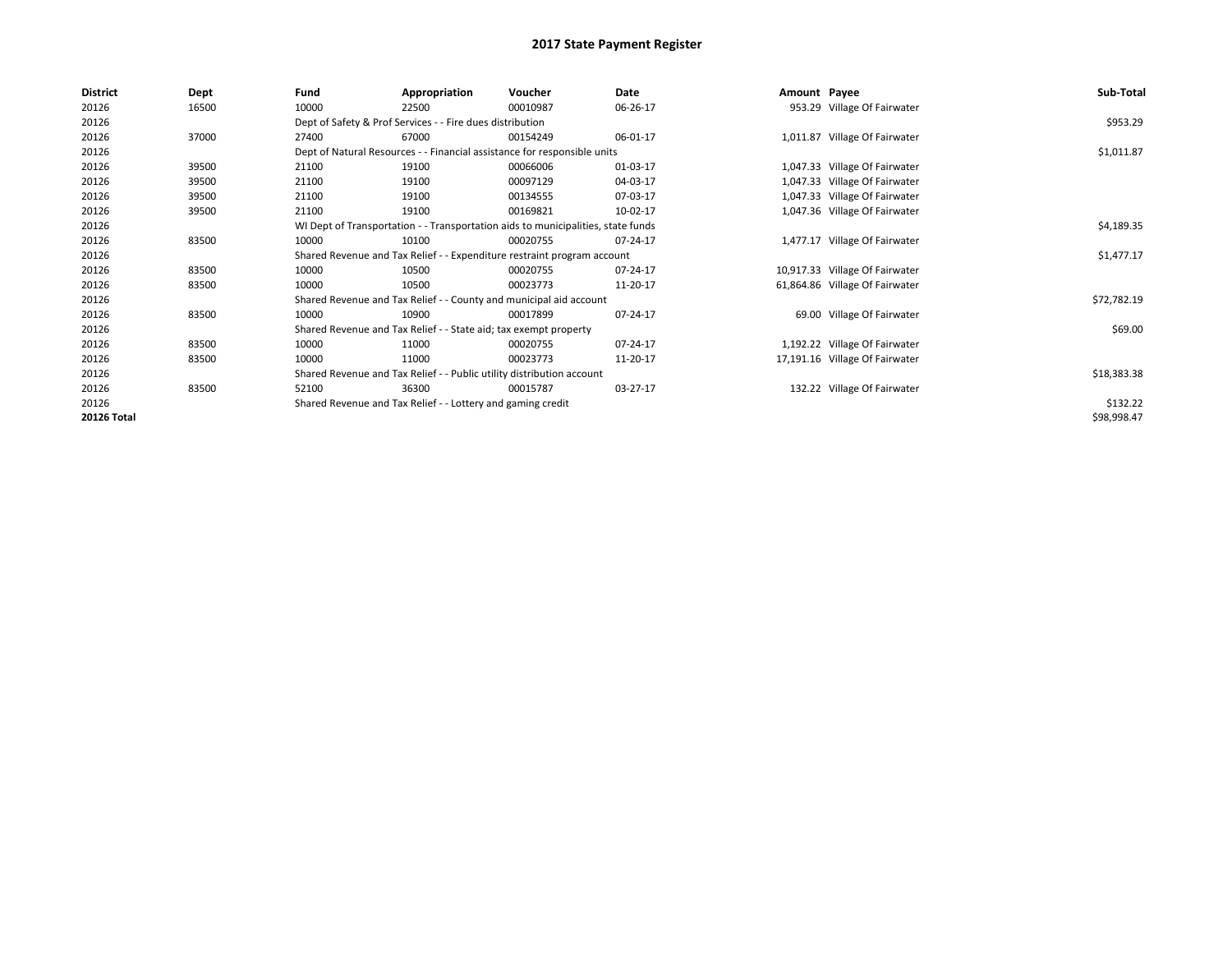| <b>District</b>    | Dept  | Fund  | Appropriation                                                      | <b>Voucher</b>                                                                | Date     | Amount Pavee |                               | Sub-Total   |
|--------------------|-------|-------|--------------------------------------------------------------------|-------------------------------------------------------------------------------|----------|--------------|-------------------------------|-------------|
| 20142              | 16500 | 10000 | 22500                                                              | 00012448                                                                      | 06-30-17 |              | 12,441.09 Village of Kewaskum |             |
| 20142              |       |       | Dept of Safety & Prof Services - - Fire dues distribution          |                                                                               |          |              |                               | \$12,441.09 |
| 20142              | 37000 | 10000 | 50300                                                              | 00126367                                                                      | 02-08-17 |              | 3,363.85 Village of Kewaskum  |             |
| 20142              |       |       | Dept of Natural Resources - - Aids in lieu of taxes - general fund |                                                                               |          |              |                               | \$3,363.85  |
| 20142              | 39500 | 21100 | 18500                                                              | 00125792                                                                      | 06-14-17 |              | 3,710.00 Village of Kewaskum  |             |
| 20142              |       |       |                                                                    | WI Dept of Transportation - - Highway safety, local assistance, federal funds |          |              |                               | \$3,710.00  |
| 20142              | 43500 | 10000 | 11900                                                              | 00152459                                                                      | 09-01-17 |              | 5,501.55 Village of Kewaskum  |             |
| 20142              |       |       | Department of Health Services - - Emergency medical services; aids |                                                                               |          |              |                               | \$5,501.55  |
| 20142              | 45500 | 10000 | 23100                                                              | 00038540                                                                      | 12-07-17 |              | 1,120.00 Village of Kewaskum  |             |
| 20142              |       |       |                                                                    | Department of Justice - - Law enforcement training fund, local assistance     |          |              |                               | \$1,120.00  |
| <b>20142 Total</b> |       |       |                                                                    |                                                                               |          |              |                               | \$26,136.49 |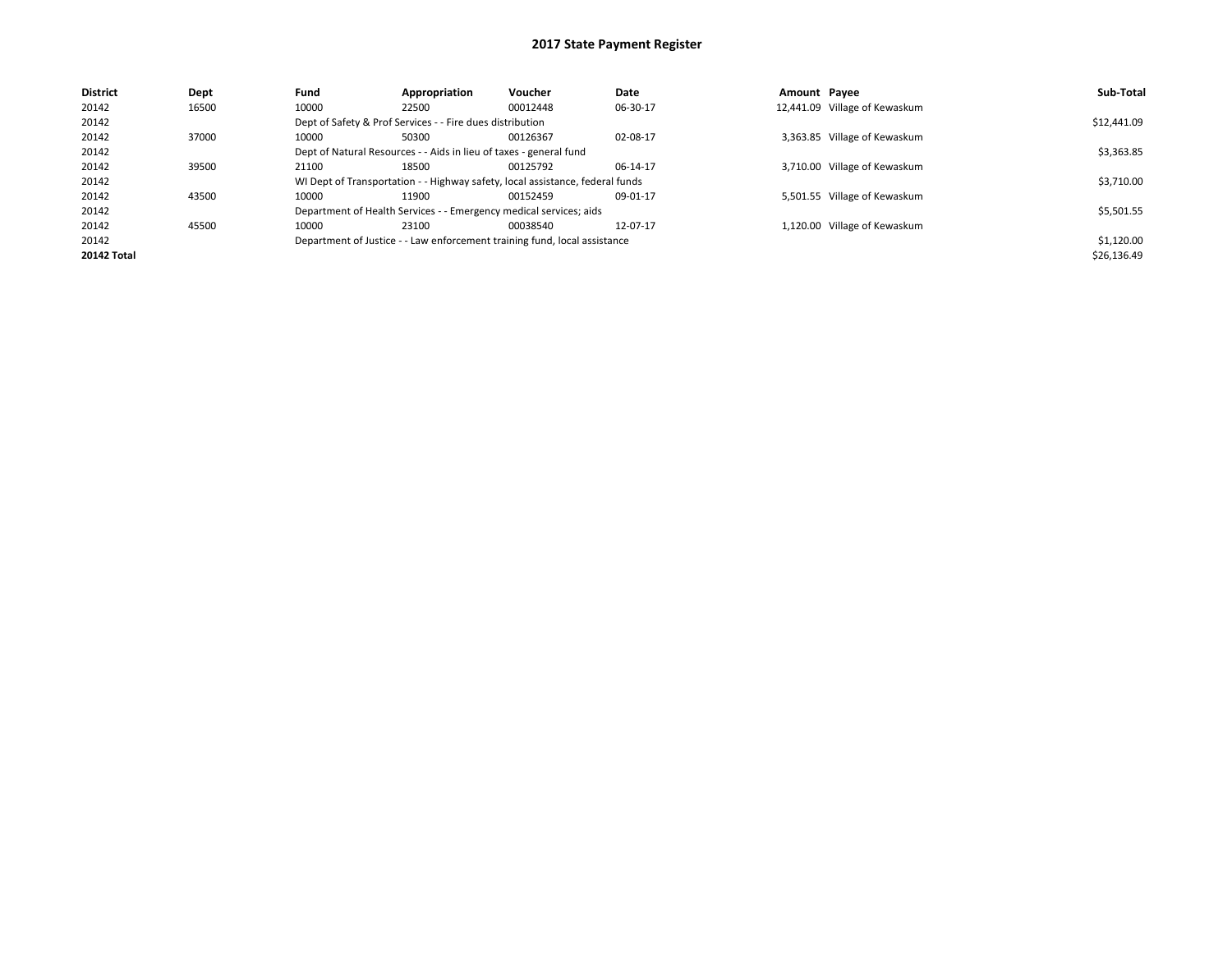| <b>District</b>    | Dept  | Fund  | Appropriation                                                                    | Voucher  | Date     | Amount Payee |                                    | Sub-Total   |
|--------------------|-------|-------|----------------------------------------------------------------------------------|----------|----------|--------------|------------------------------------|-------------|
| 20151              | 16500 | 10000 | 22500                                                                            | 00010988 | 06-26-17 |              | 1,579.79 Village Of Mount Calvary  |             |
| 20151              |       |       | Dept of Safety & Prof Services - - Fire dues distribution                        |          |          |              |                                    | \$1,579.79  |
| 20151              | 37000 | 27400 | 67000                                                                            | 00154853 | 06-01-17 |              | 1,400.13 Village Of Mount Calvary  |             |
| 20151              |       |       | Dept of Natural Resources - - Financial assistance for responsible units         |          |          |              |                                    | \$1,400.13  |
| 20151              | 39500 | 21100 | 19100                                                                            | 00066007 | 01-03-17 |              | 2,091.90 Village Of Mount Calvary  |             |
| 20151              | 39500 | 21100 | 19100                                                                            | 00097130 | 04-03-17 |              | 2,091.90 Village Of Mount Calvary  |             |
| 20151              | 39500 | 21100 | 19100                                                                            | 00134556 | 07-03-17 |              | 2,091.90 Village Of Mount Calvary  |             |
| 20151              | 39500 | 21100 | 19100                                                                            | 00169822 | 10-02-17 |              | 2,091.90 Village Of Mount Calvary  |             |
| 20151              |       |       | WI Dept of Transportation - - Transportation aids to municipalities, state funds |          |          |              |                                    | \$8,367.60  |
| 20151              | 83500 | 10000 | 10500                                                                            | 00020756 | 07-24-17 |              | 12,287.63 Village Of Mount Calvary |             |
| 20151              | 83500 | 10000 | 10500                                                                            | 00023774 | 11-20-17 |              | 69,629.88 Village Of Mount Calvary |             |
| 20151              |       |       | Shared Revenue and Tax Relief - - County and municipal aid account               |          |          |              |                                    | \$81,917.51 |
| 20151              | 83500 | 10000 | 10900                                                                            | 00017900 | 07-24-17 |              | 159.00 Village Of Mount Calvary    |             |
| 20151              |       |       | Shared Revenue and Tax Relief - - State aid; tax exempt property                 |          |          |              |                                    | \$159.00    |
| <b>20151 Total</b> |       |       |                                                                                  |          |          |              |                                    | \$93,424.03 |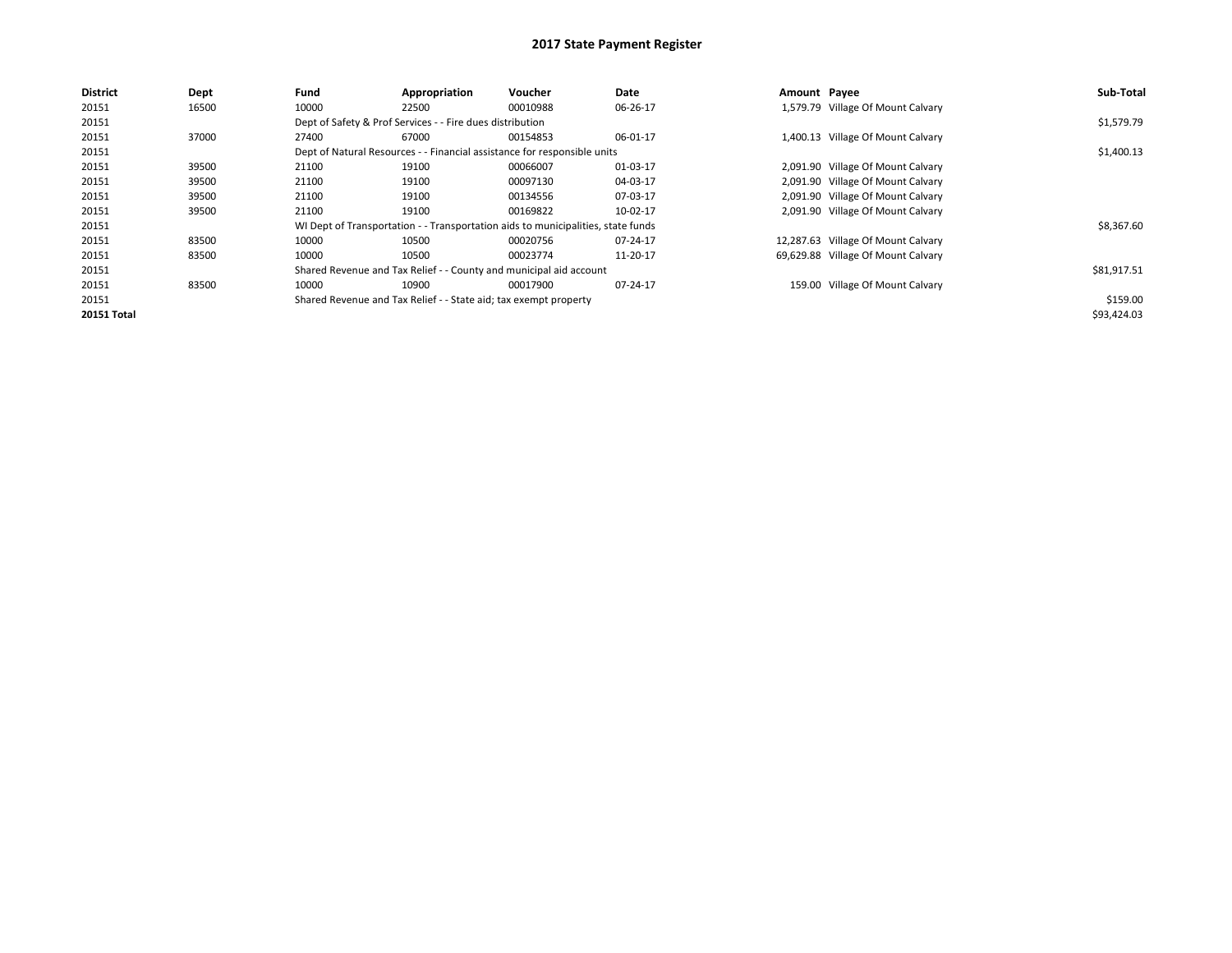| <b>District</b>    | Dept  | Fund  | Appropriation                                                                    | Voucher  | Date     | Amount Payee |                                           | Sub-Total      |
|--------------------|-------|-------|----------------------------------------------------------------------------------|----------|----------|--------------|-------------------------------------------|----------------|
| 20161              | 16500 | 10000 | 22500                                                                            | 00010989 | 06-26-17 |              | 9,205.45 Village Of North Fond Du Lac     |                |
| 20161              |       |       | Dept of Safety & Prof Services - - Fire dues distribution                        |          |          |              |                                           | \$9,205.45     |
| 20161              | 37000 | 27400 | 67000                                                                            | 00154625 | 06-01-17 |              | 16,351.52 Village Of North Fond Du Lac    |                |
| 20161              |       |       | Dept of Natural Resources - - Financial assistance for responsible units         |          |          |              |                                           | \$16,351.52    |
| 20161              | 39500 | 21100 | 18500                                                                            | 00173936 | 10-18-17 |              | 3,990.00 Village Of North Fond Du Lac     |                |
| 20161              |       |       | WI Dept of Transportation - - Highway safety, local assistance, federal funds    |          |          |              |                                           | \$3,990.00     |
| 20161              | 39500 | 21100 | 19100                                                                            | 00066008 | 01-03-17 |              | 64,307.27 Village Of North Fond Du Lac    |                |
| 20161              | 39500 | 21100 | 19100                                                                            | 00097131 | 04-03-17 |              | 64,307.27 Village Of North Fond Du Lac    |                |
| 20161              | 39500 | 21100 | 19100                                                                            | 00134557 | 07-03-17 |              | 64,307.27 Village Of North Fond Du Lac    |                |
| 20161              | 39500 | 21100 | 19100                                                                            | 00169823 | 10-02-17 |              | 64,307.29 Village Of North Fond Du Lac    |                |
| 20161              |       |       | WI Dept of Transportation - - Transportation aids to municipalities, state funds |          |          |              |                                           | \$257,229.10   |
| 20161              | 43500 | 10000 | 11900                                                                            | 00152513 | 09-01-17 |              | 5,528.39 Village Of North Fond Du Lac     |                |
| 20161              |       |       | Department of Health Services - - Emergency medical services; aids               |          |          |              |                                           | \$5,528.39     |
| 20161              | 43500 | 00005 | 16300                                                                            | 01LGS    | 11-17-17 |              | 8,377.36 Village Of North Fond Du Lac     |                |
| 20161              |       |       | Department of Health Services - - Guardianship grant program                     |          |          |              |                                           | \$8,377.36     |
| 20161              | 45500 | 10000 | 23100                                                                            | 00036879 | 10-30-17 |              | 1,440.00 Village Of North Fond Du Lac     |                |
| 20161              |       |       | Department of Justice - - Law enforcement training fund, local assistance        |          |          |              |                                           | \$1,440.00     |
| 20161              | 83500 | 10000 | 10100                                                                            | 00020757 | 07-24-17 |              | 46,986.95 Village Of North Fond Du Lac    |                |
| 20161              |       |       | Shared Revenue and Tax Relief - - Expenditure restraint program account          |          |          |              |                                           | \$46,986.95    |
| 20161              | 83500 | 10000 | 10500                                                                            | 00020757 | 07-24-17 |              | 206,441.73 Village Of North Fond Du Lac   |                |
| 20161              | 83500 | 10000 | 10500                                                                            | 00023775 | 11-20-17 |              | 1,161,459.10 Village Of North Fond Du Lac |                |
| 20161              |       |       | Shared Revenue and Tax Relief - - County and municipal aid account               |          |          |              |                                           | \$1,367,900.83 |
| 20161              | 83500 | 10000 | 10900                                                                            | 00017901 | 07-24-17 |              | 920.00 Village Of North Fond Du Lac       |                |
| 20161              | 83500 | 10000 | 10900                                                                            | 00019771 | 07-24-17 |              | 2,714.00 Village Of North Fond Du Lac     |                |
| 20161              |       |       | Shared Revenue and Tax Relief - - State aid; tax exempt property                 |          |          |              |                                           | \$3,634.00     |
| 20161              | 83500 | 10000 | 11000                                                                            | 00020757 | 07-24-17 |              | 5,351.30 Village Of North Fond Du Lac     |                |
| 20161              | 83500 | 10000 | 11000                                                                            | 00023775 | 11-20-17 |              | 30,459.82 Village Of North Fond Du Lac    |                |
| 20161              |       |       | Shared Revenue and Tax Relief - - Public utility distribution account            |          |          |              |                                           | \$35,811.12    |
| 20161              | 83500 | 52100 | 36300                                                                            | 00015788 | 03-27-17 |              | 30,631.30 Village Of North Fond Du Lac    |                |
| 20161              |       |       | Shared Revenue and Tax Relief - - Lottery and gaming credit                      |          |          |              |                                           | \$30,631.30    |
| 20161              | 85500 | 21100 | 46100                                                                            | 00000524 | 12-22-17 |              | 28,730.95 Village Of North Fond Du Lac    |                |
| 20161              |       |       | Miscellaneous Appropriations - - Terminal tax distribution                       |          |          |              |                                           | \$28,730.95    |
| <b>20161 Total</b> |       |       |                                                                                  |          |          |              |                                           | \$1,815,816.97 |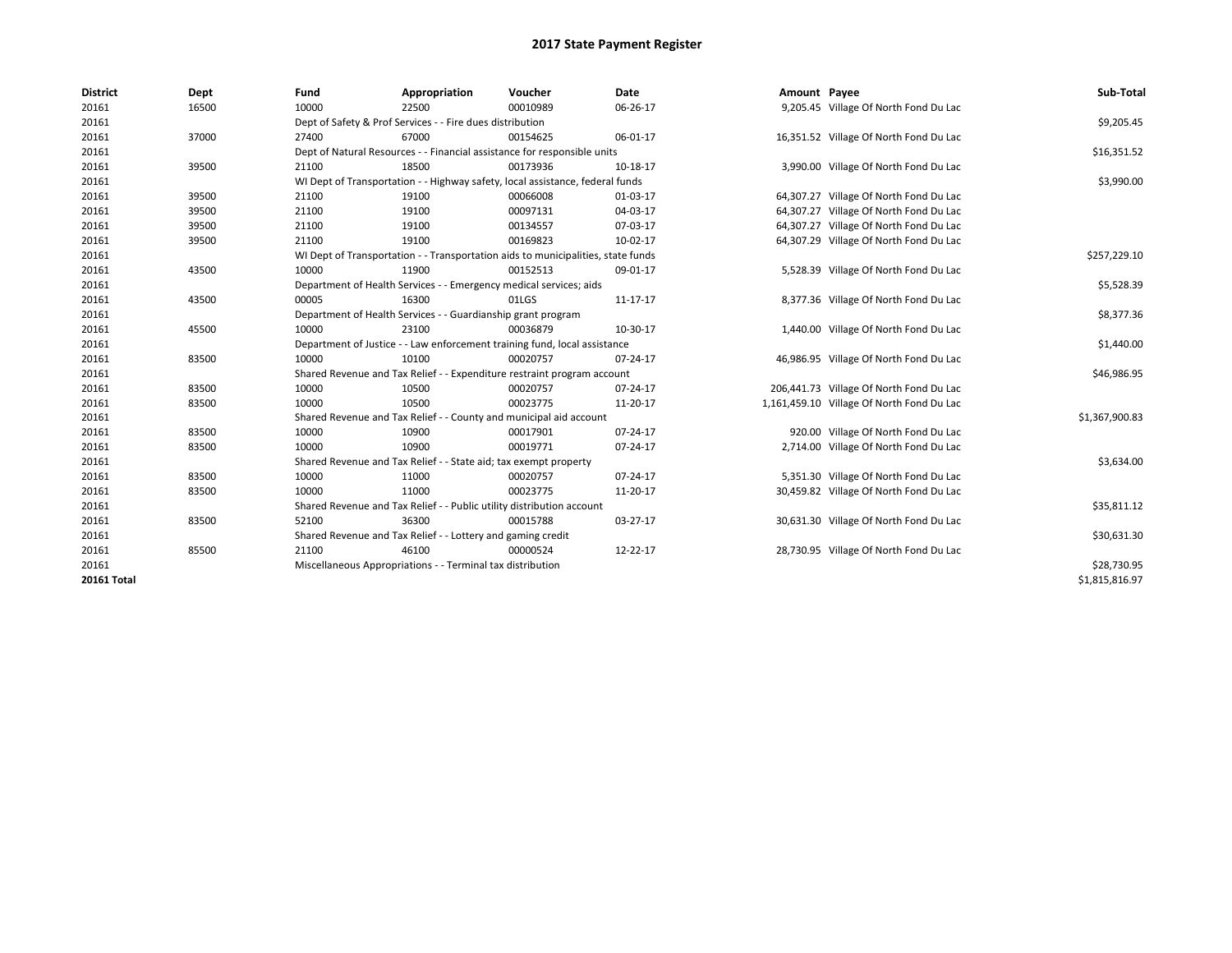| <b>District</b>    | Dept  | Fund  | Appropriation                                                                    | Voucher  | Date     | Amount Payee |                                | Sub-Total    |
|--------------------|-------|-------|----------------------------------------------------------------------------------|----------|----------|--------------|--------------------------------|--------------|
| 20165              | 16500 | 10000 | 22500                                                                            | 00010990 | 06-26-17 |              | 2,829.52 Village Of Oakfield   |              |
| 20165              |       |       | Dept of Safety & Prof Services - - Fire dues distribution                        |          |          |              |                                | \$2,829.52   |
| 20165              | 37000 | 10000 | 50300                                                                            | 00143880 | 04-21-17 |              | 49.47 Village Of Oakfield      |              |
| 20165              |       |       | Dept of Natural Resources - - Aids in lieu of taxes - general fund               |          |          |              |                                | \$49.47      |
| 20165              | 37000 | 27400 | 67000                                                                            | 00154266 | 06-01-17 |              | 3,481.71 Village Of Oakfield   |              |
| 20165              |       |       | Dept of Natural Resources - - Financial assistance for responsible units         |          |          |              |                                | \$3,481.71   |
| 20165              | 39500 | 21100 | 19100                                                                            | 00066009 | 01-03-17 |              | 6,726.69 Village Of Oakfield   |              |
| 20165              | 39500 | 21100 | 19100                                                                            | 00097132 | 04-03-17 |              | 6,726.69 Village Of Oakfield   |              |
| 20165              | 39500 | 21100 | 19100                                                                            | 00134558 | 07-03-17 |              | 6,726.69 Village Of Oakfield   |              |
| 20165              | 39500 | 21100 | 19100                                                                            | 00169824 | 10-02-17 |              | 6,726.71 Village Of Oakfield   |              |
| 20165              |       |       | WI Dept of Transportation - - Transportation aids to municipalities, state funds |          |          |              |                                | \$26,906.78  |
| 20165              | 83500 | 10000 | 10500                                                                            | 00020758 | 07-24-17 |              | 19,901.73 Village Of Oakfield  |              |
| 20165              | 83500 | 10000 | 10500                                                                            | 00023776 | 11-20-17 |              | 112,776.46 Village Of Oakfield |              |
| 20165              |       |       | Shared Revenue and Tax Relief - - County and municipal aid account               |          |          |              |                                | \$132,678.19 |
| 20165              | 83500 | 10000 | 10900                                                                            | 00017902 | 07-24-17 |              | 479.00 Village Of Oakfield     |              |
| 20165              | 83500 | 10000 | 10900                                                                            | 00019772 | 07-24-17 |              | 74.00 Village Of Oakfield      |              |
| 20165              |       |       | Shared Revenue and Tax Relief - - State aid; tax exempt property                 |          |          |              |                                | \$553.00     |
| <b>20165 Total</b> |       |       |                                                                                  |          |          |              |                                | \$166,498.67 |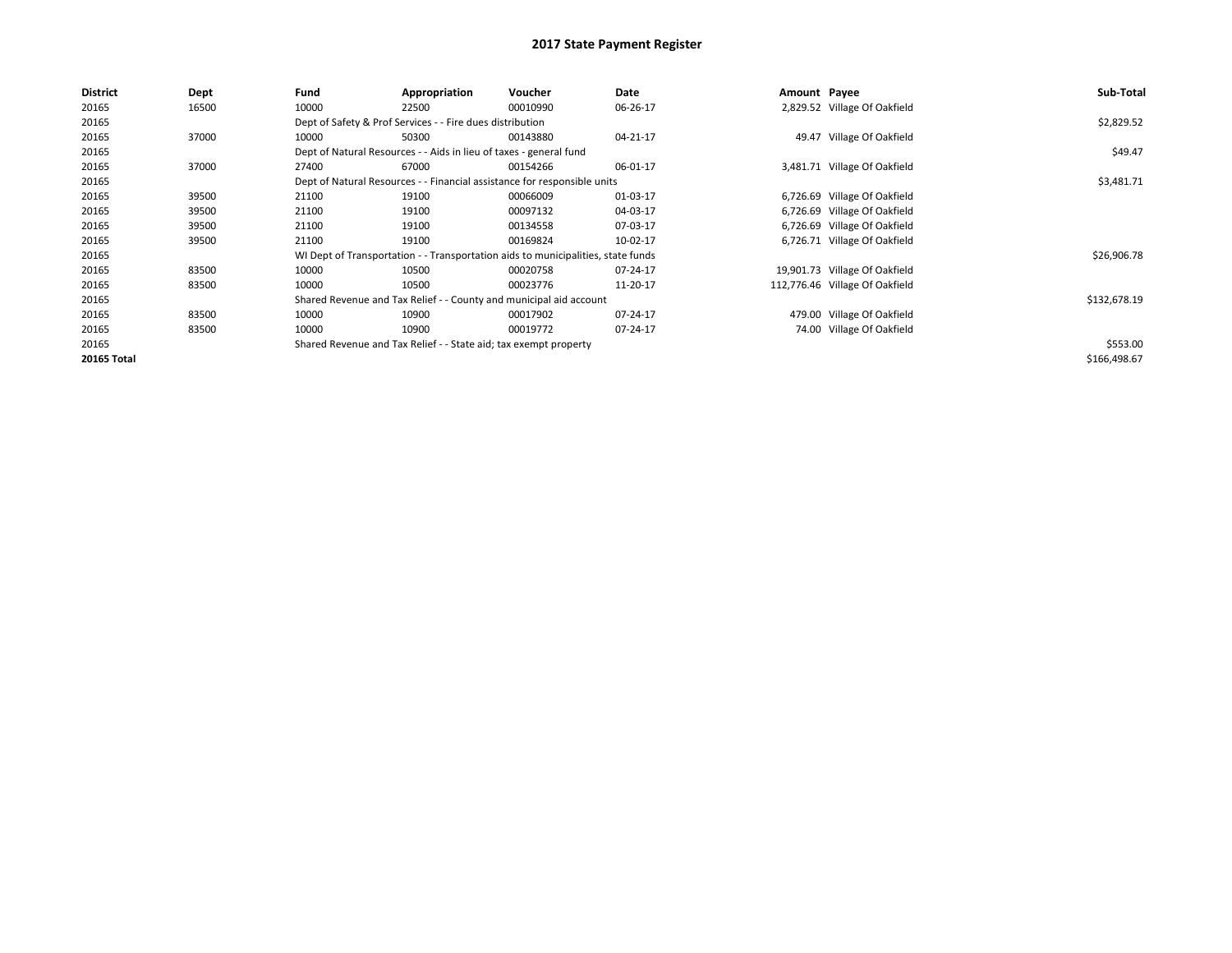| <b>District</b>    | Dept  | Fund  | Appropriation                                                                    | Voucher  | Date     | Amount Payee |                                 | Sub-Total    |
|--------------------|-------|-------|----------------------------------------------------------------------------------|----------|----------|--------------|---------------------------------|--------------|
| 20176              | 16500 | 10000 | 22500                                                                            | 00010991 | 06-26-17 |              | 2,776.49 Village Of Rosendale   |              |
| 20176              |       |       | Dept of Safety & Prof Services - - Fire dues distribution                        |          |          |              |                                 | \$2,776.49   |
| 20176              | 37000 | 10000 | 50300                                                                            | 00124780 | 02-03-17 |              | 114.90 Village Of Rosendale     |              |
| 20176              |       |       | Dept of Natural Resources - - Aids in lieu of taxes - general fund               |          |          |              |                                 | \$114.90     |
| 20176              | 37000 | 27400 | 67000                                                                            | 00154671 | 06-01-17 |              | 5,854.85 Village Of Rosendale   |              |
| 20176              |       |       | Dept of Natural Resources - - Financial assistance for responsible units         |          |          |              |                                 | \$5,854.85   |
| 20176              | 39500 | 21100 | 19100                                                                            | 00066010 | 01-03-17 |              | 8,342.48 Village Of Rosendale   |              |
| 20176              | 39500 | 21100 | 19100                                                                            | 00097133 | 04-03-17 |              | 8,342.48 Village Of Rosendale   |              |
| 20176              | 39500 | 21100 | 19100                                                                            | 00134559 | 07-03-17 |              | 8,342.48 Village Of Rosendale   |              |
| 20176              | 39500 | 21100 | 19100                                                                            | 00169825 | 10-02-17 |              | 8,342.49 Village Of Rosendale   |              |
| 20176              |       |       | WI Dept of Transportation - - Transportation aids to municipalities, state funds |          |          |              |                                 | \$33,369.93  |
| 20176              | 45500 | 10000 | 23100                                                                            | 00033340 | 08-18-17 |              | 800.00 Village Of Rosendale     |              |
| 20176              |       |       | Department of Justice - - Law enforcement training fund, local assistance        |          |          |              |                                 | \$800.00     |
| 20176              | 83500 | 10000 | 10500                                                                            | 00020759 | 07-24-17 |              | 17,653.14 Village Of Rosendale  |              |
| 20176              | 83500 | 10000 | 10500                                                                            | 00023777 | 11-20-17 |              | 100,034.46 Village Of Rosendale |              |
| 20176              |       |       | Shared Revenue and Tax Relief - - County and municipal aid account               |          |          |              |                                 | \$117,687.60 |
| 20176              | 83500 | 10000 | 10900                                                                            | 00017903 | 07-24-17 |              | 46.00 Village Of Rosendale      |              |
| 20176              | 83500 | 10000 | 10900                                                                            | 00019773 | 07-24-17 |              | 166.00 Village Of Rosendale     |              |
| 20176              |       |       | Shared Revenue and Tax Relief - - State aid; tax exempt property                 |          |          |              |                                 | \$212.00     |
| <b>20176 Total</b> |       |       |                                                                                  |          |          |              |                                 | \$160,815.77 |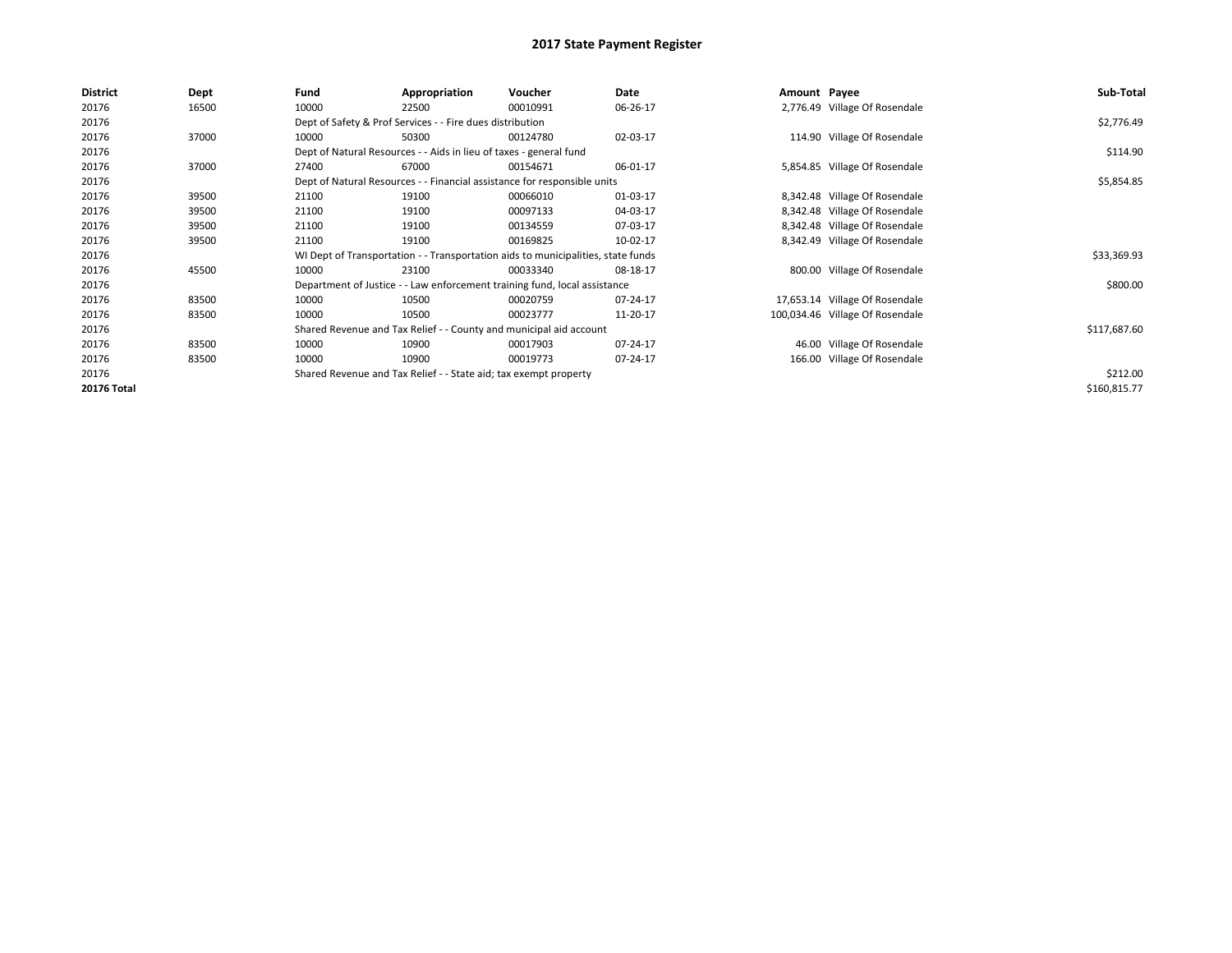| <b>District</b>    | <b>Dept</b> | Fund  | Appropriation                                                    | Voucher                                                                          | Date     | Amount Payee |                                  | Sub-Total   |
|--------------------|-------------|-------|------------------------------------------------------------------|----------------------------------------------------------------------------------|----------|--------------|----------------------------------|-------------|
| 20181              | 16500       | 10000 | 22500                                                            | 00010992                                                                         | 06-26-17 |              | 1,273.03 Village Of Saint Cloud  |             |
| 20181              |             |       | Dept of Safety & Prof Services - - Fire dues distribution        |                                                                                  |          |              |                                  | \$1,273.03  |
| 20181              | 37000       | 27400 | 67000                                                            | 00154242                                                                         | 06-01-17 |              | 811.40 Village Of Saint Cloud    |             |
| 20181              |             |       |                                                                  | Dept of Natural Resources - - Financial assistance for responsible units         |          |              |                                  | \$811.40    |
| 20181              | 39500       | 21100 | 19100                                                            | 00066011                                                                         | 01-03-17 |              | 1,893.72 Village Of Saint Cloud  |             |
| 20181              | 39500       | 21100 | 19100                                                            | 00097134                                                                         | 04-03-17 |              | 1,893.72 Village Of Saint Cloud  |             |
| 20181              | 39500       | 21100 | 19100                                                            | 00134560                                                                         | 07-03-17 |              | 1,893.72 Village Of Saint Cloud  |             |
| 20181              | 39500       | 21100 | 19100                                                            | 00169826                                                                         | 10-02-17 |              | 1,893.72 Village Of Saint Cloud  |             |
| 20181              |             |       |                                                                  | WI Dept of Transportation - - Transportation aids to municipalities, state funds |          |              |                                  | \$7,574.88  |
| 20181              | 83500       | 10000 | 10100                                                            | 00020760                                                                         | 07-24-17 |              | 488.51 Village Of Saint Cloud    |             |
| 20181              |             |       |                                                                  | Shared Revenue and Tax Relief - - Expenditure restraint program account          |          |              |                                  | \$488.51    |
| 20181              | 83500       | 10000 | 10500                                                            | 00020760                                                                         | 07-24-17 |              | 10,526.02 Village Of Saint Cloud |             |
| 20181              | 83500       | 10000 | 10500                                                            | 00023778                                                                         | 11-20-17 |              | 59,647.44 Village Of Saint Cloud |             |
| 20181              |             |       |                                                                  | Shared Revenue and Tax Relief - - County and municipal aid account               |          |              |                                  | \$70,173.46 |
| 20181              | 83500       | 10000 | 10900                                                            | 00017904                                                                         | 07-24-17 |              | 122.00 Village Of Saint Cloud    |             |
| 20181              |             |       | Shared Revenue and Tax Relief - - State aid; tax exempt property |                                                                                  |          |              |                                  | \$122.00    |
| <b>20181 Total</b> |             |       |                                                                  |                                                                                  |          |              |                                  | \$80,443.28 |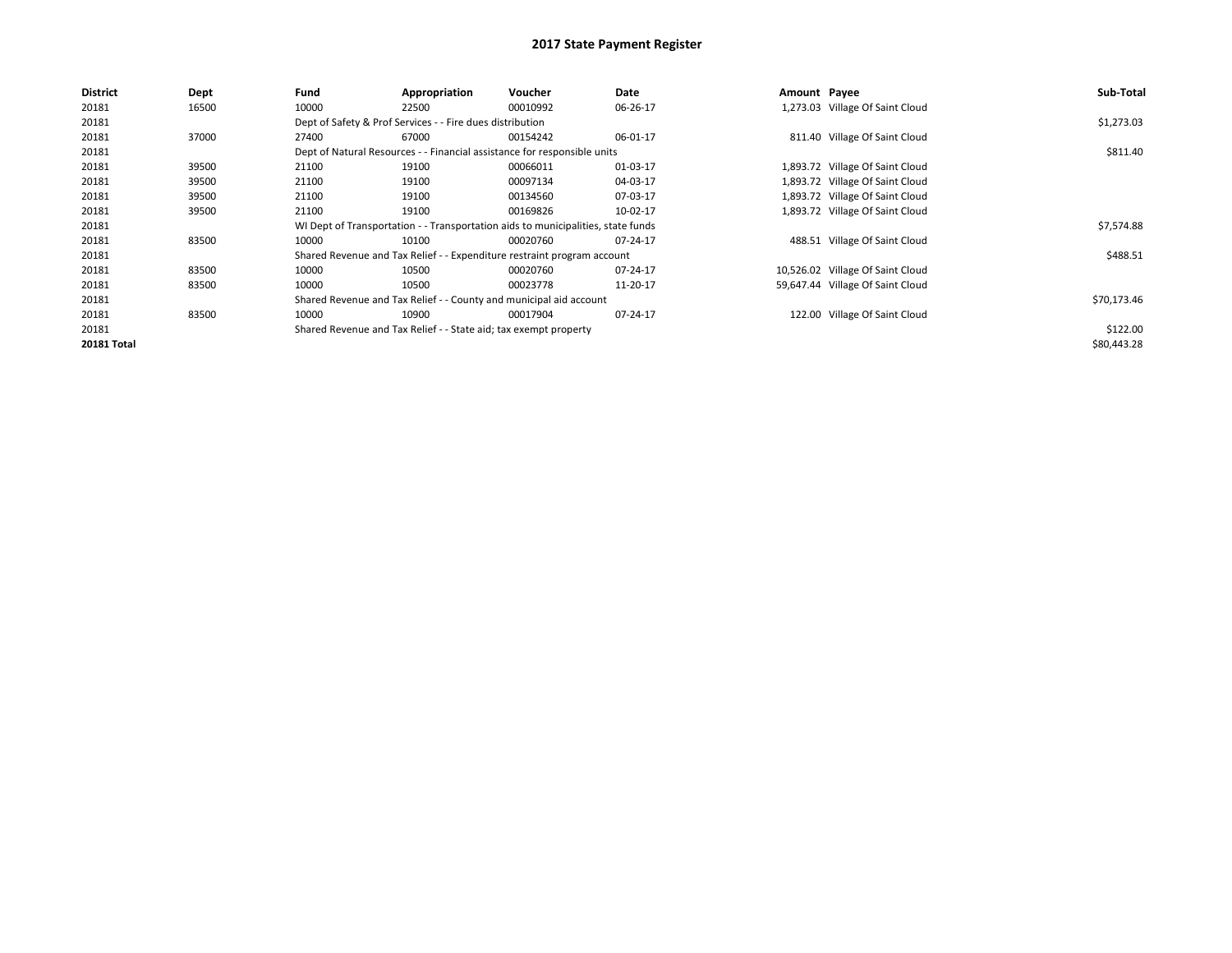| <b>District</b> | Dept  | Fund                                                           | Appropriation                                                      | Voucher                                                                          | Date                                                                                              | Amount Payee |                                   | Sub-Total      |
|-----------------|-------|----------------------------------------------------------------|--------------------------------------------------------------------|----------------------------------------------------------------------------------|---------------------------------------------------------------------------------------------------|--------------|-----------------------------------|----------------|
| 20226           | 16500 | 10000                                                          | 22500                                                              | 00010993                                                                         | 06-26-17                                                                                          |              | 117,764.38 Fond du Lac, City of   |                |
| 20226           |       | Dept of Safety & Prof Services - - Fire dues distribution      | \$117,764.38                                                       |                                                                                  |                                                                                                   |              |                                   |                |
| 20226           | 25500 | 10000                                                          | 34300                                                              | 00060368                                                                         | $01 - 17 - 17$                                                                                    |              | 9,110.81 Fond du Lac, City of     |                |
| 20226           |       | Dept of Public Instruction - - Federal funds, local assistance | \$9,110.81                                                         |                                                                                  |                                                                                                   |              |                                   |                |
| 20226           | 37000 | 10000                                                          | 50300                                                              | 00124812                                                                         | 02-03-17                                                                                          |              | 880.47 Fond du Lac, City of       |                |
| 20226           | 37000 | 10000                                                          | 50300                                                              | 00143305                                                                         | 04-21-17                                                                                          |              | 87.71 Fond du Lac, City of        |                |
| 20226           | 37000 | 10000                                                          | 50300                                                              | 00143306                                                                         | 04-21-17                                                                                          |              | 6.30 Fond du Lac, City of         |                |
| 20226           |       |                                                                | Dept of Natural Resources - - Aids in lieu of taxes - general fund |                                                                                  |                                                                                                   |              |                                   | \$974.48       |
| 20226           | 37000 | 21200                                                          | 57600                                                              | 00173495                                                                         | 08-09-17                                                                                          |              | 10,421.07 Fond du Lac, City of    |                |
| 20226           |       |                                                                |                                                                    |                                                                                  | Dept of Natural Resources - - Recreation aids - all-terrain vehicle project aids; gas tax payment |              |                                   | \$10,421.07    |
| 20226           | 37000 | 27400                                                          | 67000                                                              | 00154866                                                                         | 06-01-17                                                                                          |              | 145,295.24 Fond du Lac, City of   |                |
| 20226           |       |                                                                |                                                                    | Dept of Natural Resources - - Financial assistance for responsible units         |                                                                                                   |              |                                   | \$145,295.24   |
| 20226           | 37000 | 27400                                                          | 67300                                                              | 00154866                                                                         | 06-01-17                                                                                          |              | 11,120.74 Fond du Lac, City of    |                |
| 20226           |       |                                                                | Dept of Natural Resources - - Recycling consolidation grants       |                                                                                  |                                                                                                   |              |                                   | \$11,120.74    |
| 20226           | 39500 | 21100                                                          | 16200                                                              | 00067345                                                                         | 01-03-17                                                                                          |              | 48,780.72 Fond du Lac, City of    |                |
| 20226           | 39500 | 21100                                                          | 16200                                                              | 00098468                                                                         | 04-03-17                                                                                          |              | 48,780.72 Fond du Lac, City of    |                |
| 20226           | 39500 | 21100                                                          | 16200                                                              | 00135894                                                                         | 07-03-17                                                                                          |              | 48,780.72 Fond du Lac, City of    |                |
| 20226           | 39500 | 21100                                                          | 16200                                                              | 00171160                                                                         | 10-02-17                                                                                          |              | 48,780.75 Fond du Lac, City of    |                |
| 20226           |       |                                                                |                                                                    | WI Dept of Transportation - - Connecting highways aids, state funds              |                                                                                                   |              |                                   | \$195,122.91   |
| 20226           | 39500 | 21100                                                          | 17500                                                              | 00117043                                                                         | 05-17-17                                                                                          |              | 19,699.00 Fond du Lac, City of    |                |
| 20226           |       |                                                                | WI Dept of Transportation - - Paratransit aids                     |                                                                                  |                                                                                                   |              |                                   | \$19,699.00    |
| 20226           | 39500 | 21100                                                          | 17600                                                              | 00125344                                                                         | 06-12-17                                                                                          |              | 107,904.00 Fond du Lac, City of   |                |
| 20226           | 39500 | 21100                                                          | 17600                                                              | 00154627                                                                         | 08-16-17                                                                                          |              | 279,530.00 Fond du Lac, City of   |                |
| 20226           |       |                                                                |                                                                    | WI Dept of Transportation - - Tier B transit operating aids, state funds         |                                                                                                   |              |                                   | \$387,434.00   |
| 20226           | 39500 | 21100                                                          | 19100                                                              | 00066012                                                                         | 01-03-17                                                                                          |              | 407,644.07 Fond du Lac, City of   |                |
| 20226           | 39500 | 21100                                                          | 19100                                                              | 00097135                                                                         | 04-03-17                                                                                          |              | 407,644.07 Fond du Lac, City of   |                |
| 20226           | 39500 | 21100                                                          | 19100                                                              | 00134561                                                                         | 07-03-17                                                                                          |              | 407,644.07 Fond du Lac, City of   |                |
| 20226           | 39500 | 21100                                                          | 19100                                                              | 00169827                                                                         | 10-02-17                                                                                          |              | 407,644.10 Fond du Lac, City of   |                |
| 20226           |       |                                                                |                                                                    | WI Dept of Transportation - - Transportation aids to municipalities, state funds |                                                                                                   |              |                                   | \$1,630,576.31 |
| 20226           | 39500 | 21100                                                          | 36300                                                              | 00079533                                                                         | 01-26-17                                                                                          |              | 100,000.00 Fond du Lac, City of   |                |
| 20226           |       |                                                                |                                                                    | WI Dept of Transportation - - State highway rehabilitation, state funds          |                                                                                                   |              |                                   | \$100,000.00   |
| 20226           | 43500 | 10000                                                          | 11900                                                              | 00152430                                                                         | 09-01-17                                                                                          |              | 8,955.60 Fond du Lac, City of     |                |
| 20226           |       |                                                                | Department of Health Services - - Emergency medical services; aids |                                                                                  |                                                                                                   |              |                                   | \$8,955.60     |
| 20226           | 43500 | 00005                                                          | 16300                                                              | 01LGS                                                                            | 11-17-17                                                                                          |              | 94,018.87 Fond du Lac, City of    |                |
| 20226           |       |                                                                | Department of Health Services - - Guardianship grant program       |                                                                                  |                                                                                                   |              |                                   | \$94,018.87    |
| 20226           | 45500 | 10000                                                          | 23100                                                              | 00035822                                                                         | 10-16-17                                                                                          |              | 11,360.00 Fond du Lac, City of    |                |
| 20226           |       |                                                                |                                                                    | Department of Justice - - Law enforcement training fund, local assistance        |                                                                                                   |              |                                   | \$11,360.00    |
| 20226           | 45500 | 10000                                                          | 27500                                                              | 00028821                                                                         | 05-25-17                                                                                          |              | 121,434.00 Fond du Lac, City of   |                |
| 20226           |       |                                                                |                                                                    | Department of Justice - - Law enforcement officer supplement grants              |                                                                                                   |              |                                   | \$121,434.00   |
| 20226           | 46500 | 10000                                                          | 30600                                                              | 00022097                                                                         | 02-09-17                                                                                          |              | 4,128.61 Fond du Lac, City of     |                |
| 20226           | 46500 | 10000                                                          | 30600                                                              | 00027330                                                                         | 06-09-17                                                                                          |              | 4,128.61 Fond du Lac, City of     |                |
| 20226           | 46500 | 10000                                                          | 30600                                                              | 00028006                                                                         | 06-19-17                                                                                          |              | 4,128.61 Fond du Lac, City of     |                |
| 20226           | 46500 | 10000                                                          | 30600                                                              | 00033990                                                                         | 11-07-17                                                                                          |              | 4,128.61 Fond du Lac, City of     |                |
| 20226           |       | Department of Military Affairs                                 |                                                                    | Regional emergency response teams                                                |                                                                                                   |              |                                   | \$16.514.44    |
| 20226           | 83500 | 10000                                                          | 10100                                                              | 00020761                                                                         | 07-24-17                                                                                          |              | 766,475.72 Fond du Lac, City of   |                |
| 20226           | 83500 | 10000                                                          | 10100                                                              | 00023779                                                                         | 11-20-17                                                                                          |              | 0.01 Fond du Lac, City of         |                |
| 20226           |       |                                                                |                                                                    | Shared Revenue and Tax Relief - - Expenditure restraint program account          |                                                                                                   |              |                                   | \$766,475.73   |
| 20226           | 83500 | 10000                                                          | 10500                                                              | 00020761                                                                         | 07-24-17                                                                                          |              | 809,718.52 Fond du Lac, City of   |                |
| 20226           | 83500 | 10000                                                          | 10500                                                              | 00023779                                                                         | 11-20-17                                                                                          |              | 4,494,386.06 Fond du Lac, City of |                |
| 20226           |       |                                                                |                                                                    | Shared Revenue and Tax Relief - - County and municipal aid account               |                                                                                                   |              |                                   | \$5,304,104.58 |
| 20226           | 83500 | 10000                                                          | 10900                                                              | 00017905                                                                         | 07-24-17                                                                                          |              | 313,435.00 Fond du Lac, City of   |                |
| 20226           | 83500 | 10000                                                          | 10900                                                              | 00019774                                                                         | $07 - 24 - 17$                                                                                    |              | 58,931.00 Fond du Lac, City of    |                |
|                 |       |                                                                |                                                                    |                                                                                  |                                                                                                   |              |                                   |                |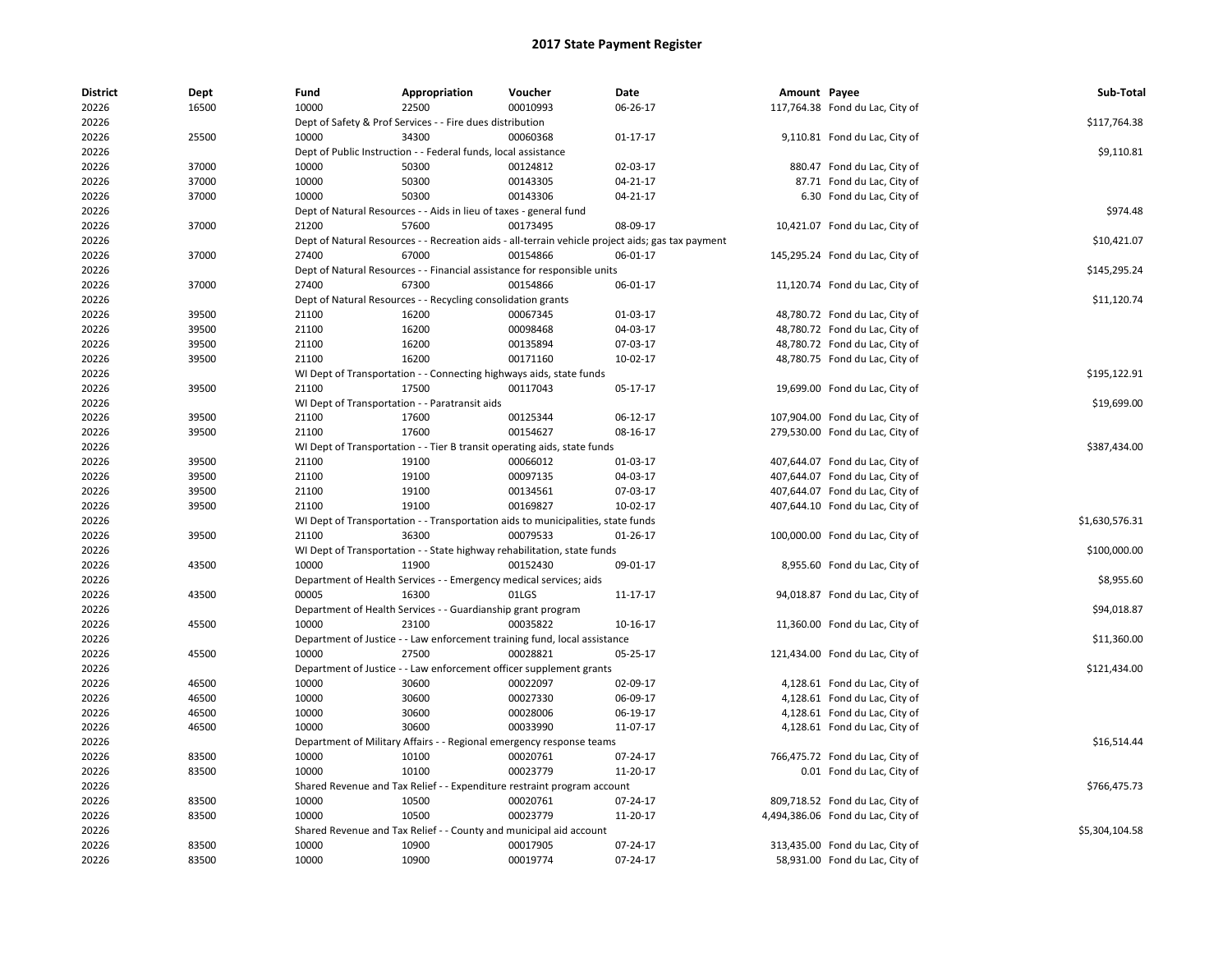| <b>District</b> | Dept  | Fund                                                                  | Appropriation | Voucher      | Date     | Amount Payee |                                 | Sub-Total      |
|-----------------|-------|-----------------------------------------------------------------------|---------------|--------------|----------|--------------|---------------------------------|----------------|
| 20226           |       | Shared Revenue and Tax Relief - - State aid; tax exempt property      |               | \$372,366.00 |          |              |                                 |                |
| 20226           | 83500 | 10000                                                                 | 11000         | 00020761     | 07-24-17 |              | 19,220.53 Fond du Lac, City of  |                |
| 20226           | 83500 | 10000                                                                 | 11000         | 00023779     | 11-20-17 |              | 111,419.22 Fond du Lac, City of |                |
| 20226           |       | Shared Revenue and Tax Relief - - Public utility distribution account |               | \$130,639.75 |          |              |                                 |                |
| 20226           | 83500 | 10000                                                                 | 50100         | 00015243     | 01-31-17 |              | 150,681.48 Fond du Lac, City of |                |
| 20226           |       | Shared Revenue and Tax Relief - - Payments for municipal services     |               | \$150,681.48 |          |              |                                 |                |
| 20226 Total     |       |                                                                       |               |              |          |              |                                 | \$9,604,069.39 |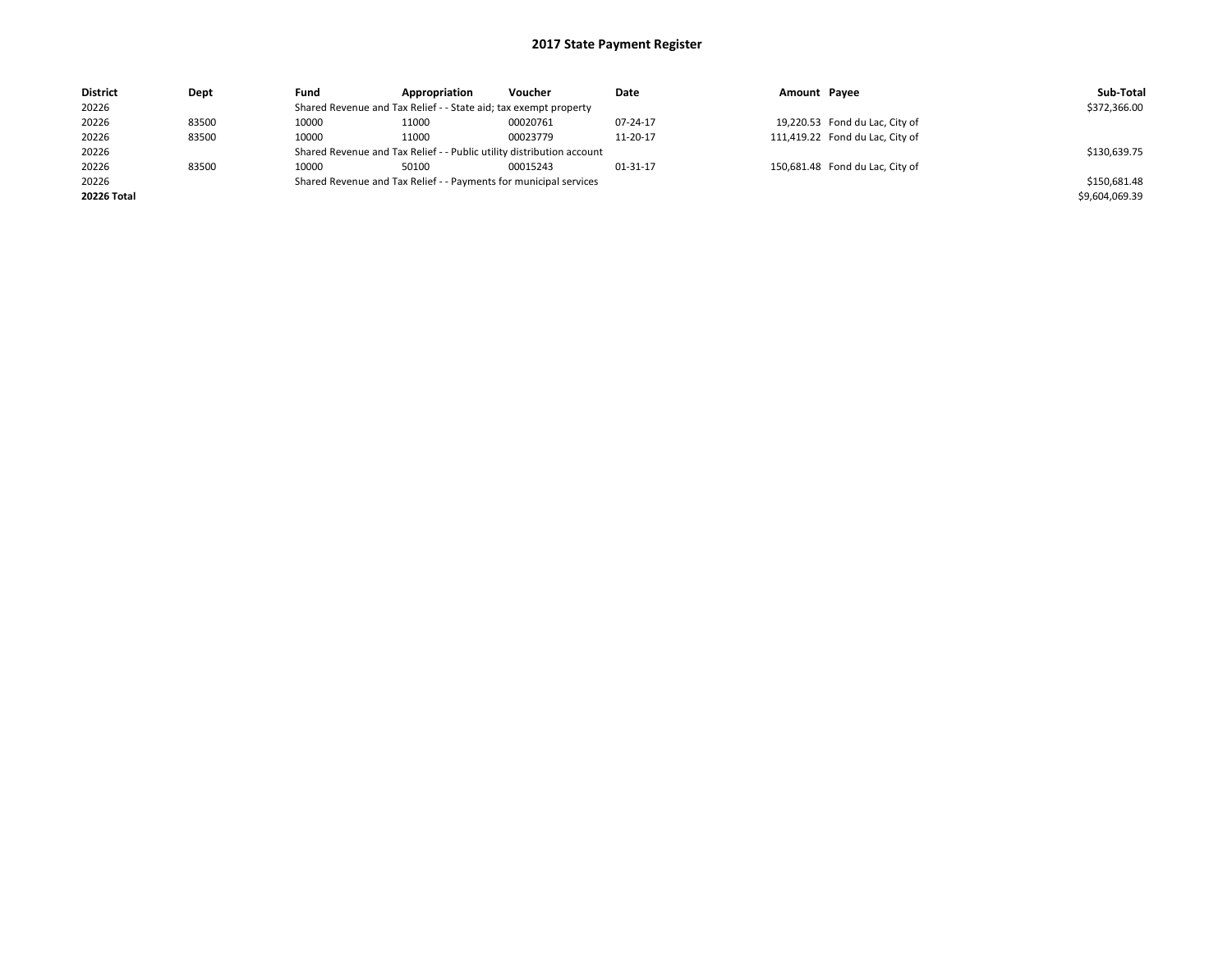| <b>District</b> | Dept  | Fund                                                                     | Appropriation                                                                              | Voucher     | Date           | Amount Payee |                            | Sub-Total      |
|-----------------|-------|--------------------------------------------------------------------------|--------------------------------------------------------------------------------------------|-------------|----------------|--------------|----------------------------|----------------|
| 20276           | 16500 | 10000                                                                    | 22500                                                                                      | 00010994    | 06-26-17       |              | 20,207.85 City Of Ripon    |                |
| 20276           |       | Dept of Safety & Prof Services - - Fire dues distribution                |                                                                                            | \$20,207.85 |                |              |                            |                |
| 20276           | 37000 | 27400                                                                    | 67000                                                                                      | 00154185    | 06-01-17       |              | 26,757.82 City Of Ripon    |                |
| 20276           |       | Dept of Natural Resources - - Financial assistance for responsible units |                                                                                            | \$26,757.82 |                |              |                            |                |
| 20276           | 39500 | 21100                                                                    | 16200                                                                                      | 00067346    | 01-03-17       |              | 19,746.43 City Of Ripon    |                |
| 20276           | 39500 | 21100                                                                    | 16200                                                                                      | 00098469    | 04-03-17       |              | 19,746.43 City Of Ripon    |                |
| 20276           | 39500 | 21100                                                                    | 16200                                                                                      | 00135895    | 07-03-17       |              | 19,746.43 City Of Ripon    |                |
| 20276           | 39500 | 21100                                                                    | 16200                                                                                      | 00171161    | 10-02-17       |              | 19,746.44 City Of Ripon    |                |
| 20276           |       |                                                                          | WI Dept of Transportation - - Connecting highways aids, state funds                        |             |                |              |                            | \$78,985.73    |
| 20276           | 39500 | 21100                                                                    | 17700                                                                                      | 00090978    | 03-08-17       |              | 5,007.00 City Of Ripon     |                |
| 20276           | 39500 | 21100                                                                    | 17700                                                                                      | 00090979    | 03-08-17       |              | 5,658.00 City Of Ripon     |                |
| 20276           | 39500 | 21100                                                                    | 17700                                                                                      | 00090981    | 03-08-17       |              | 6,358.00 City Of Ripon     |                |
| 20276           | 39500 | 21100                                                                    | 17700                                                                                      | 00125419    | 06-12-17       |              | 19,685.00 City Of Ripon    |                |
| 20276           | 39500 | 21100                                                                    | 17700                                                                                      | 00154675    | 08-16-17       |              | 53,265.00 City Of Ripon    |                |
| 20276           |       |                                                                          | WI Dept of Transportation - - Tier C transit operating aids, state funds                   |             |                |              |                            | \$89,973.00    |
| 20276           | 39500 | 21100                                                                    | 18200                                                                                      | 00085646    | 02-16-17       |              | 22,411.00 City Of Ripon    |                |
| 20276           | 39500 | 21100                                                                    | 18200                                                                                      | 00090991    | 03-08-17       |              | 1,368.00 City Of Ripon     |                |
| 20276           | 39500 | 21100                                                                    | 18200                                                                                      | 00174653    | 10-12-17       |              | 26,727.87 City Of Ripon    |                |
| 20276           | 39500 | 21100                                                                    | 18200                                                                                      | 00174685    | 10-12-17       |              | 29,181.98 City Of Ripon    |                |
| 20276           | 39500 | 21100                                                                    | 18200                                                                                      | 00184209    | 10-31-17       |              | 25,070.40 City Of Ripon    |                |
| 20276           | 39500 | 21100                                                                    | 18200                                                                                      | 00195315    | 11-27-17       |              | 31,945.50 City Of Ripon    |                |
| 20276           |       |                                                                          | WI Dept of Transportation - - Transit and other transportation-related aids, federal funds |             |                |              |                            | \$136,704.75   |
| 20276           | 39500 | 21100                                                                    | 18500                                                                                      | 00153115    | 08-14-17       |              | 3,711.00 City Of Ripon     |                |
| 20276           |       |                                                                          | WI Dept of Transportation - - Highway safety, local assistance, federal funds              |             |                |              |                            | \$3,711.00     |
| 20276           | 39500 | 21100                                                                    | 19100                                                                                      | 00066013    | 01-03-17       |              | 92,105.41 City Of Ripon    |                |
| 20276           | 39500 | 21100                                                                    | 19100                                                                                      | 00097136    | 04-03-17       |              | 92,105.41 City Of Ripon    |                |
| 20276           | 39500 | 21100                                                                    | 19100                                                                                      | 00134562    | 07-03-17       |              | 92,105.41 City Of Ripon    |                |
| 20276           | 39500 | 21100                                                                    | 19100                                                                                      | 00169828    | 10-02-17       |              | 92,105.44 City Of Ripon    |                |
| 20276           |       |                                                                          | WI Dept of Transportation - - Transportation aids to municipalities, state funds           |             |                |              |                            | \$368,421.67   |
| 20276           | 43500 | 10000                                                                    | 11900                                                                                      | 00152546    | 09-01-17       |              | 5,921.68 City Of Ripon     |                |
| 20276           |       |                                                                          | Department of Health Services - - Emergency medical services; aids                         |             |                |              |                            | \$5,921.68     |
| 20276           | 43500 | 00005                                                                    | 16300                                                                                      | 01LGS       | 11-17-17       |              | 20,547.17 City Of Ripon    |                |
| 20276           |       |                                                                          | Department of Health Services - - Guardianship grant program                               |             |                |              |                            | \$20,547.17    |
| 20276           | 45500 | 10000                                                                    | 23100                                                                                      | 00038437    | 12-06-17       |              | 2,240.00 City Of Ripon     |                |
| 20276           |       |                                                                          | Department of Justice - - Law enforcement training fund, local assistance                  |             |                |              |                            | \$2,240.00     |
| 20276           | 83500 | 10000                                                                    | 10100                                                                                      | 00020762    | 07-24-17       |              | 84,096.66 City Of Ripon    |                |
| 20276           | 83500 | 10000                                                                    | 10100                                                                                      | 00023780    | 11-20-17       |              | 0.01 City Of Ripon         |                |
| 20276           |       |                                                                          | Shared Revenue and Tax Relief - - Expenditure restraint program account                    |             |                |              |                            | \$84,096.67    |
| 20276           | 83500 | 10000                                                                    | 10500                                                                                      | 00020762    | 07-24-17       |              | 222,360.48 City Of Ripon   |                |
| 20276           | 83500 | 10000                                                                    | 10500                                                                                      | 00023780    | 11-20-17       |              | 1,239,495.55 City Of Ripon |                |
| 20276           |       |                                                                          | Shared Revenue and Tax Relief - - County and municipal aid account                         |             |                |              |                            | \$1,461,856.03 |
| 20276           | 83500 | 10000                                                                    | 10900                                                                                      | 00017906    | 07-24-17       |              | 25,217.00 City Of Ripon    |                |
| 20276           | 83500 | 10000                                                                    | 10900                                                                                      | 00019775    | 07-24-17       |              | 17,909.00 City Of Ripon    |                |
| 20276           |       |                                                                          | Shared Revenue and Tax Relief - - State aid; tax exempt property                           |             |                |              |                            | \$43,126.00    |
| 20276           | 83500 | 10000                                                                    | 11000                                                                                      | 00020762    | 07-24-17       |              | 2,336.27 City Of Ripon     |                |
| 20276           | 83500 | 10000                                                                    | 11000                                                                                      | 00023780    | 11-20-17       |              | 16,041.45 City Of Ripon    |                |
| 20276           |       |                                                                          | Shared Revenue and Tax Relief - - Public utility distribution account                      |             |                |              |                            | \$18,377.72    |
| 20276           | 83500 | 10000                                                                    | 50100                                                                                      | 00015244    | $01 - 31 - 17$ |              | 2,424.12 City Of Ripon     |                |
| 20276           |       |                                                                          | Shared Revenue and Tax Relief - - Payments for municipal services                          |             |                |              |                            | \$2,424.12     |
| 20276           | 83500 | 52100                                                                    | 36300                                                                                      | 00015789    | 03-27-17       |              | 4,898.04 City Of Ripon     |                |
| 20276           |       |                                                                          | Shared Revenue and Tax Relief - - Lottery and gaming credit                                |             |                |              |                            | \$4,898.04     |
| 20276 Total     |       |                                                                          |                                                                                            |             |                |              |                            | \$2,368,249.25 |